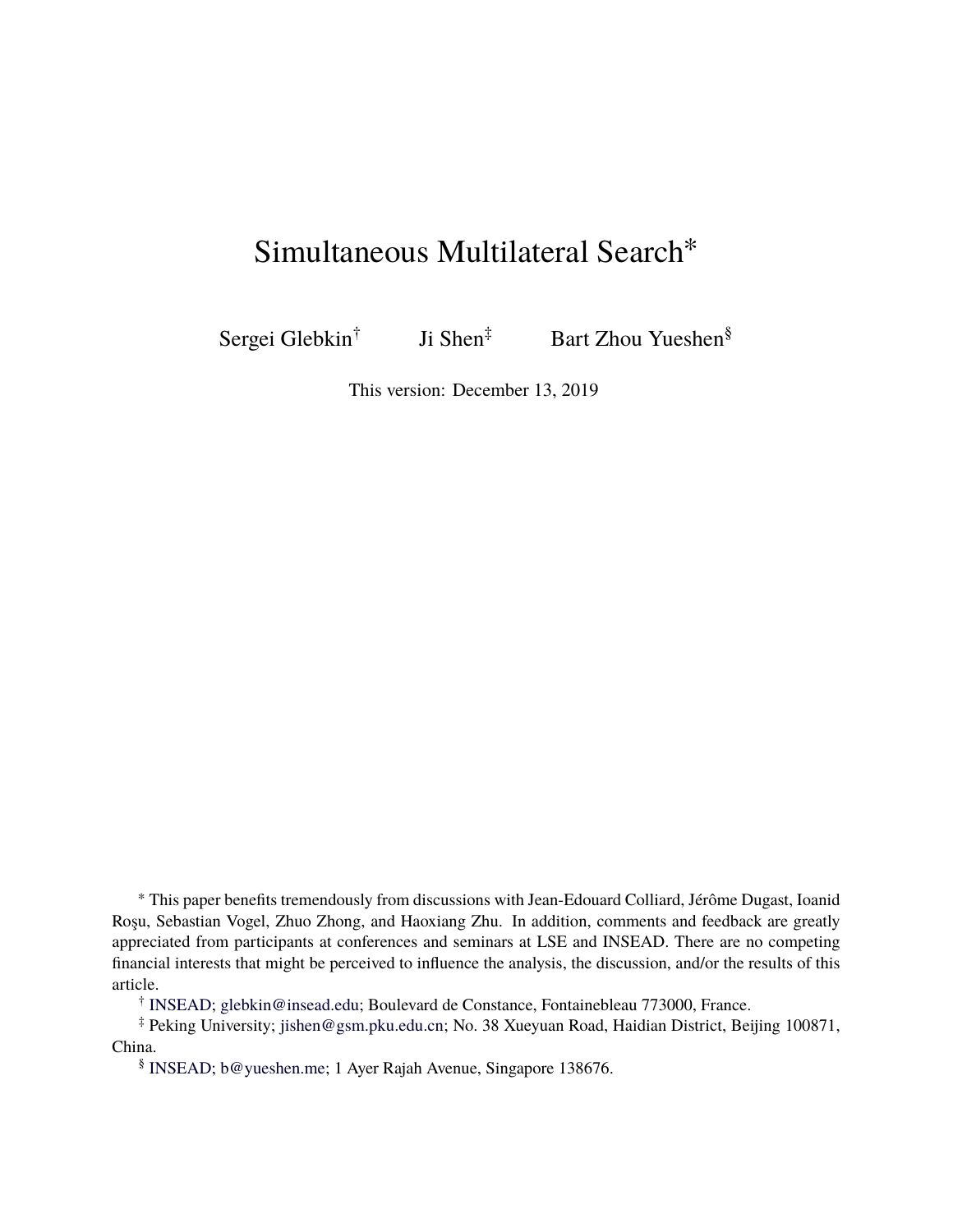# Simultaneous Multilateral Search

#### **Abstract**

This paper studies simultaneous multilateral search (SMS) in over-the-counter (OTC) markets: when searching, an investor contacts several potential counterparties and then trades with the one offering the best quote. Search intensity (how frequently one can search) and search capacity (how many potential counterparties one can contact) affect market qualities differently. Contrasting SMS to bilateral bargaining (BB), the model shows that investors might favor BB over SMS if search intensity is high or in distress. Such preference for BB hurts allocative efficiency and suggests an intrinsic hindrance in the adoption of all-to-all and request-for-quote type of electronic trading in OTC markets.

Keywords: all-to-all, request-for-quote, over-the-counter market, search, bargaining

(There are no competing financial interests that might be perceived to influence the analysis, the discussion, and/or the results of this article.)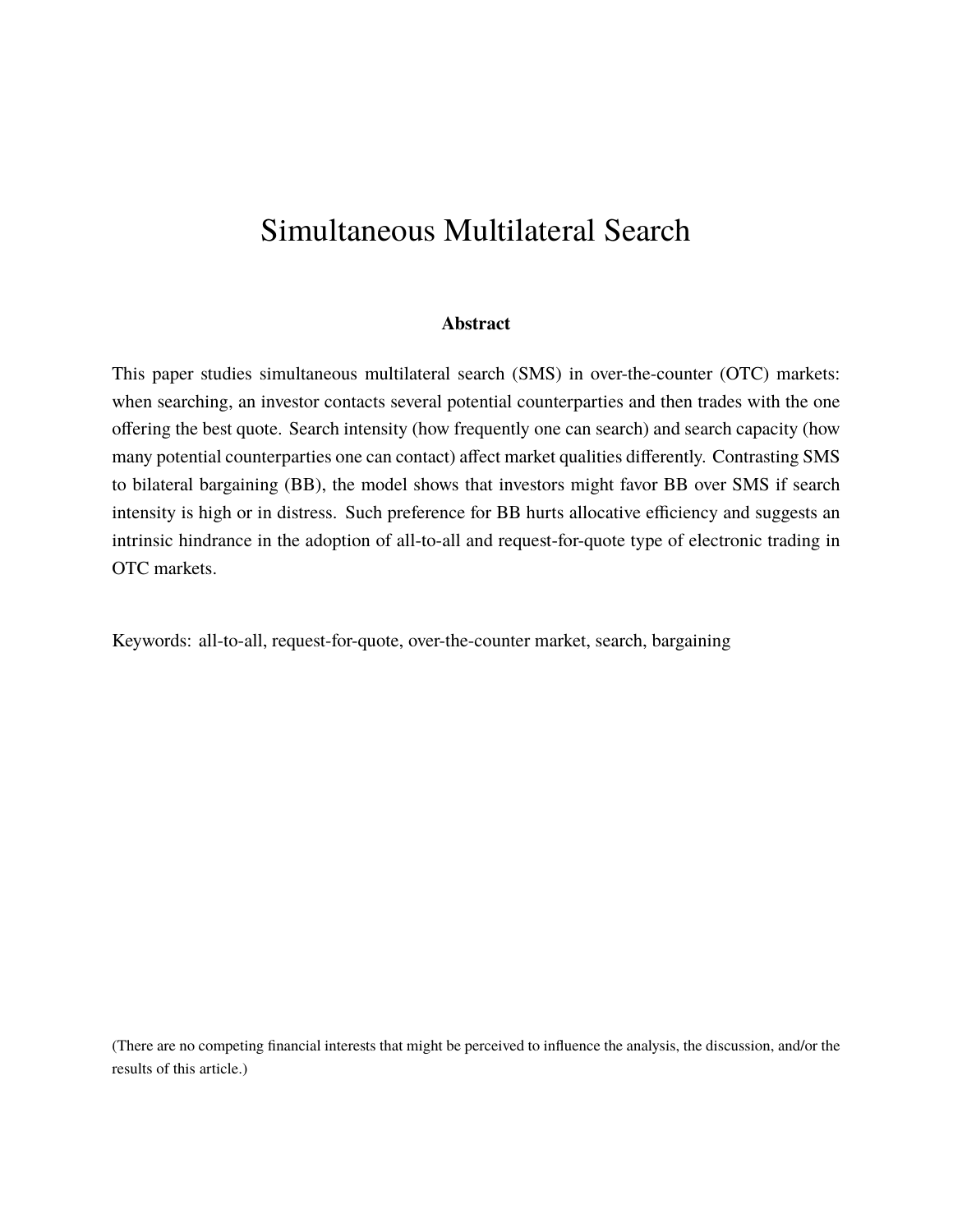## **1 Introduction**

Search is a key feature in over-the-counter (OTC) markets. [Duffie, Gârleanu, and Pedersen](#page-49-0) [\(2005](#page-49-0), hereafter [DGP\)](#page-49-0) pioneered the theoretical study of OTC markets in a framework of random matching and *bilateral* bargaining: Investors search for counterparties and are randomly matched over time. Upon successful matching between a buyer and a seller, the pair engage in Nash bargaining and split the trading gain according to their endowed bargaining power.

However, investors' interaction is not always bilateral. For example, in recent years, there is a rise of electronic trading in OTC markets, mainly in the forms of "All-to-All" and Request-for-Quote (RFQ) protocols.<sup>[1](#page-2-0)</sup> In such marketplaces, where many corporate bonds and derivatives are traded, investors contact multiple potential counterparties for quotes and then trade with the one offering the best price. [Hendershott and Madhavan](#page-50-0) ([2015\)](#page-50-0) report that more than 10% of trades in the \$8tn corporate bond market is completed via RFQ. [O'Hara and Zhou](#page-50-1) ([2019\)](#page-50-1) document a continued growth of RFQ-based trading of corporate bonds, but the growth has been sluggish, with the highest trading volume share below 14% in their sample. See also [Bessembinder, Spatt, and](#page-49-1) [Venkataraman](#page-49-1) ([2019\)](#page-49-1) for an extensive review on OTC market structure.

This paper develops a theoretical model, tailoring to the above one-to-many searching. Specifically, an investor is allowed to query *multiple* potential counterparties *at the same time*, hence the name "Simultaneous Multilateral Search" (SMS). All-to-All and RFQ protocols in electronic OTC trading are prominent examples. To compare, the bulk volume of the OTC literature, following [DGP,](#page-49-0) features an investor randomly meeting with one and only one potential counterparty, the pair then engaging in "bilateral bargaining" (BB).

The objective is two-fold. First, the model aims at understanding the equilibrium features of SMS: How likely will a contacted investor respond—what is the "response rate?" What is the

<span id="page-2-0"></span> $1$  RFO allows investors to solicit quotes only from intermediaries like banks and dealers. "All-to-All" allows investors to eliminate the intermediaries and directly query quotes from each other. Embracing this trend are the largest electronic marketplaces like MarketAxes, Tradeweb, and Liquidnet. See, e.g., "Wall Street Is Getting Cut Out of Bond Market It Long Dominated," April 1, 2019, *Bloomberg*.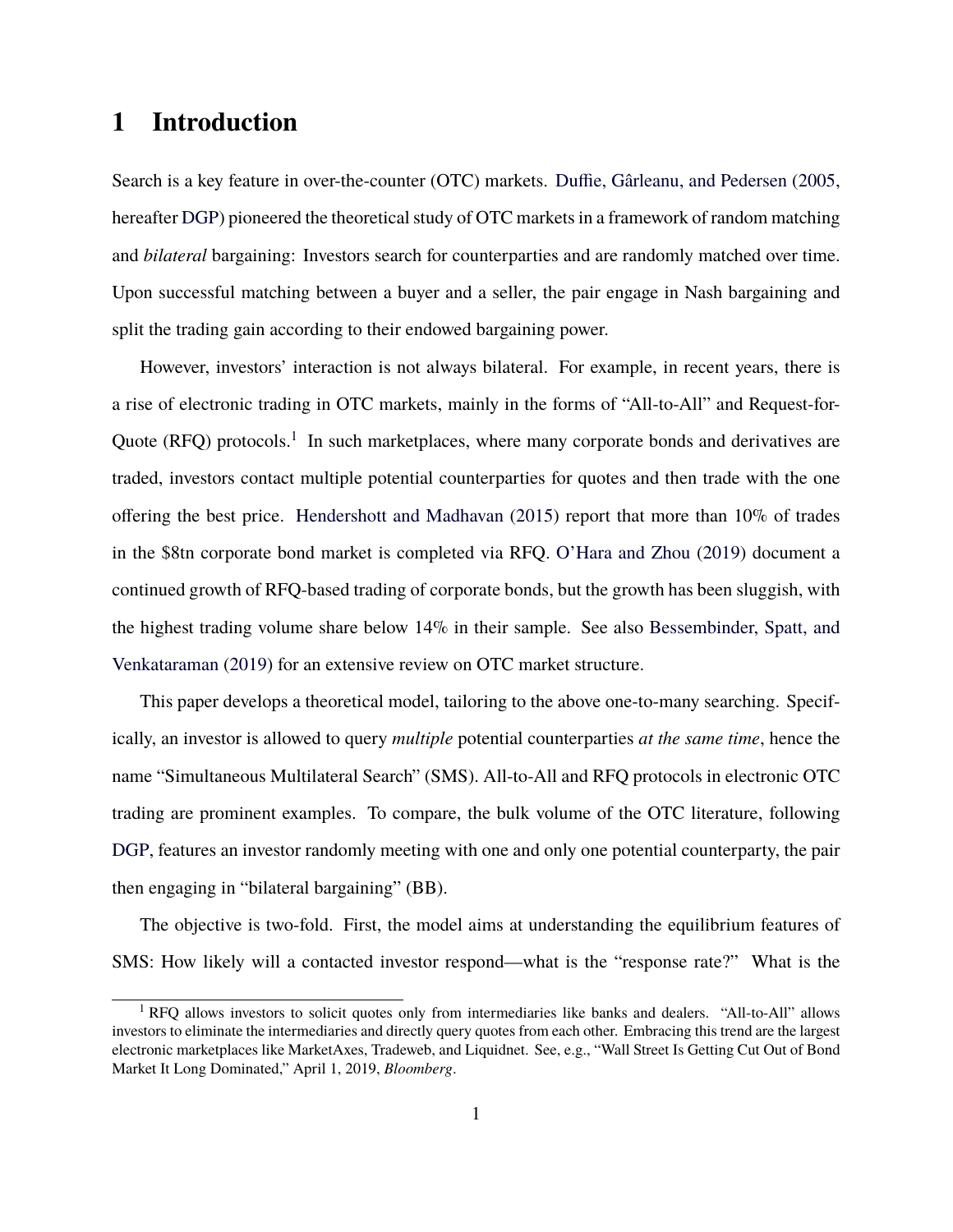optimal quoting strategy when contacted? How are asset prices and other market qualities affected by SMS? Second, contrasting SMS to BB, the paper studies how investors choose to search: Do they favor SMS over BB? Which is more efficient in terms of welfare? How to understand the sluggish growth of SMS-type of electronic OTC trading ([O'Hara and Zhou,](#page-50-1) [2019\)](#page-50-1)?

Section [2](#page-8-0) sets up the model following [DGP](#page-49-0). There is a continuum of investors who trade an asset and are subject to stochastic valuation shocks. Those who hold the asset but have low valuation want to sell, while those without the asset but with high valuation want to buy. They actively search according to independent Poisson processes with intensity *ρ*. Upon searching, instead of BB as in [DGP,](#page-49-0) they do SMS: Each investor randomly contacts *n* other investors, who make take-it-or-leave-it offers to the searching investor. Effectively, a searching investor runs a first-price auction among *n* randomly selected other investors, as in an All-to-All or an RFQ electronic trading session.

Importantly, the *n* randomly contacted investors might not be the right counterparty for the searching investor, and they may refuse to quote. For example, for a searching buyer, not all *n* contacted will own the asset and have low valuation. The "response rate"—the fraction of *n* contacted investors willing to quote—is *random*, and its distribution is an *endogenous* equilibrium outcome. In equilibrium, characterized in Section [3,](#page-11-0) the (expected) response rate to a searching buyer (high-valuation non-owner) is the proportion of sellers (low-valuation owners) in the market; and vice versa. Such endogenous response rate is a unique feature of the model and yields novel results. For example, if the equilibrium response rate is high (in expectation), competition among the contacted investors becomes fierce, allowing the searching investors to acquire a larger share of the trading gain. In this sense, SMS endogenizes investors' bargaining powers, which are by and large exogenous in existing search models.

The model predictions echo the patterns seen empirically in OTC markets, especially in electronic platforms with All-to-All or RFQ protocols. Notably, prices have non-degenerate dispersion in equilibrium. This is because when contacted and quoting, an investor is unsure of how many of the other  $(n - 1)$  contacted are actual competitors. They might all be, or perhaps none of them. In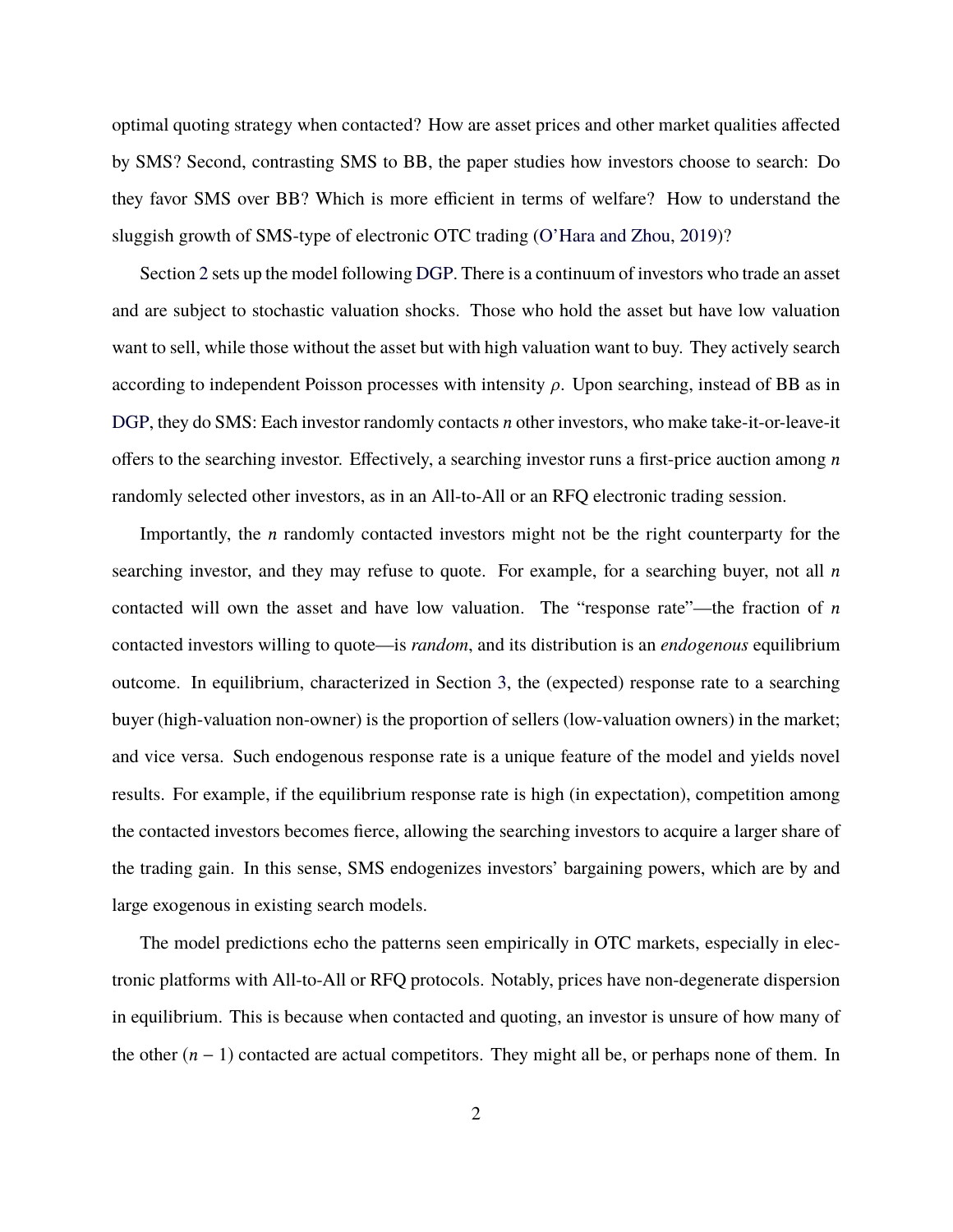view of such uncertainty, the contacted quotes according to a mixed strategy, generating price dispersion. [Hendershott and Madhavan](#page-50-0) [\(2015](#page-50-0)) document empirically the dispersion in both response rates and quotes on an RFQ platform. Section [4.1](#page-20-0) links price dispersion to response rate dispersion and highlights that both are rooted in the underlying search friction. Indeed, as *n* increases (search friction mitigates), the response rate increases on average and its dispersion reduces, consistent with the empirical evidence by [Riggs et al.](#page-50-2) ([2019\)](#page-50-2). In the same vein, such mixed-strategy driven quotes can result in crossing bid and ask quotes—a seller's ask might be even lower than a buyer's bid. Empirically, [Hau, Hoffmann, Langfield, and Timmer](#page-50-3) ([2017](#page-50-3)) find evidence for price dispersion and crossing quotes.

The search quality of SMS is characterized by the intensity  $\rho$  (how frequently one can search) and the capacity *n* (how many potential counterparties one can contact). Section [4.2](#page-24-0) finds that the two have contrasting implications for various equilibrium objects. For example, a higher *ρ* always pushes the equilibrium price toward the Walrasian level (at which the short side of the market captures all trading gain); but, in contrast, *n* can drive price nonmonotonically, i.e., sometimes away from the efficient Walrasian level.

The key mechanism is underscored in Section [4.3](#page-27-0): The two search parameters  $\rho$  and  $n$  might affect *differently* the split of trading gain between the long and the short sides of the market. Both a higher *ρ* and larger *n* allow investors to find counterparties more easily. Such improved matching makes the short side even shorter, lowering the response rate to the long side's searching. This tilts the trading gain more toward the short side. In addition, a larger *n* intensifies the competition among the quoting investors, hurting them but benefiting the searching side. Relative to the short side, the long side (larger population) searches more and, therefore, benefits more from the intensified competition. Thus, a larger *n* tilts the trading gain more toward the long side. These two contrary effects of *n* drive the asset price nonmonotonically. To emphasize, the above effects of *ρ* and *n* in SMS go through the *endogenous* response rates, which influence the short and the long sides of the market differently. These differing results highlight that there are two distinct dimensions of search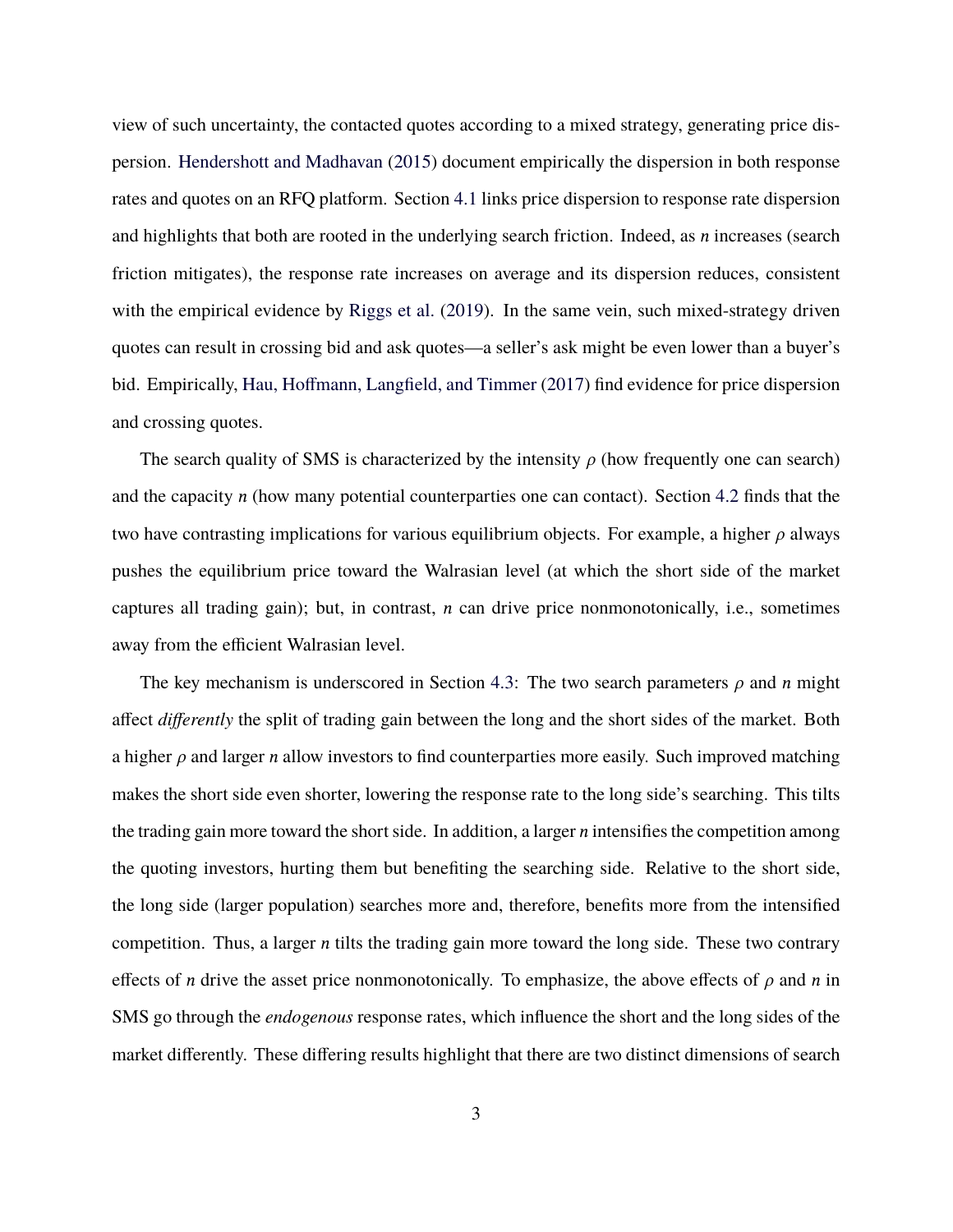frictions, *ρ* and *n*, in electronic OTC trading with All-to-All or RFQ protocols.

Section [5](#page-32-0) studies how investors choose between BB and SMS. In equilibrium, investors do less SMS when they can search more often (high search intensity  $\rho$ ). This is because more frequent searching leads to more efficient matching, leaving fewer counterparties unmatched waiting. Consequently, the SMS response rates drop, reducing the competition among potential counterparties, and a searching investor expects a lower trading gain share. In contrast, under BB, the split of trading gain follow investors' bargaining powers, which are unaffected by the number of unmatched counterparties. Hence, SMS becomes less attractive as  $\rho$  increases. This result predicts that investors "call" (bargain with dealers, BB) more often and "click" (on an All-to-All/RFQ platform, SMS) less when there is less friction in how frequently they can search. Such intrinsic tradeoff between SMS and BB could have hindered the adoption of electronic OTC trading in corporate bond markets, as evidenced by [O'Hara and Zhou](#page-50-1) [\(2019](#page-50-1)). Also consistent with their empirical evidence, the model predicts that the SMS usage drops when the asset's excess supply surges (e.g., under firesale).

From a social planner's perspective, SMS is always allocatively more efficient than BB, because under SMS, investors try to reach more counterparties, thus improving matching and trading. (The planner is not concerned of the split, but only the realization, of the trading gain.) The model, therefore, also delivers a policy-relevant message: Regulations that improve search intensity allow investors to match and trade more frequently but at the cost of the under-utilization of the more efficient SMS. For example, trading desks can only start searching when approvals are obtained from the middle/back office, where there is a long process of due diligence, risk management, and regulatory compliance. If deregulation streamlines this middle/back office journey, institutions will search more often but only with more BB. Compared to a benchmark where all investors use SMS, the efficiency loss will exacerbate.

The paper contributes to four strands of the literature. First, adding to the search models of OTC markets, this paper introduces the possibility for investors to search for *multiple* potential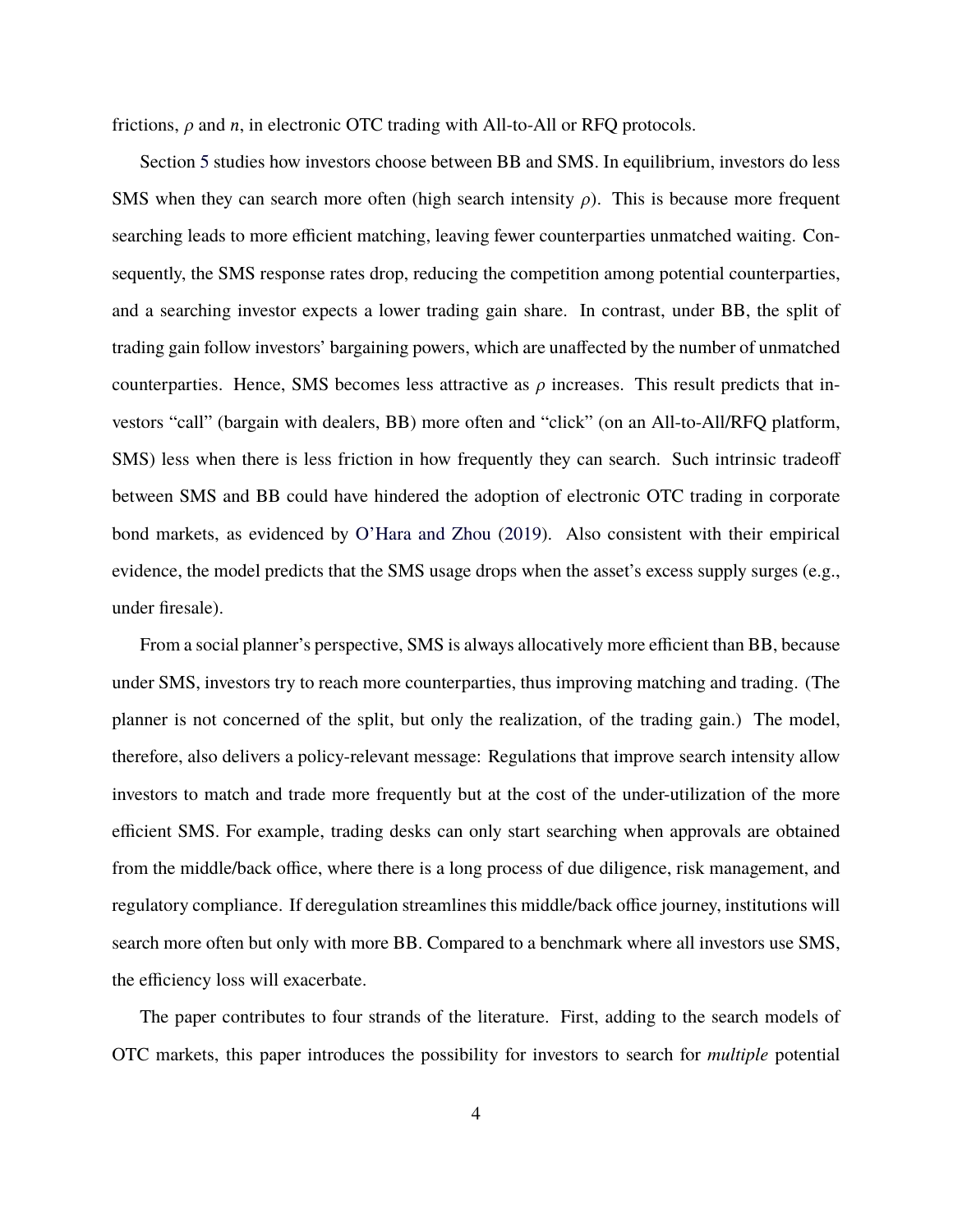counterparties *at the same time*. In contrast, previous search models focus on BB as in, for example [Duffie, Gârleanu, and Pedersen](#page-49-0) ([2005,](#page-49-0) [2007](#page-49-2)), [Weill](#page-51-0) [\(2007](#page-51-0)), [Vayanos and Weill](#page-51-1) [\(2008](#page-51-1)), [Lagos and Rocheteau](#page-50-4) [\(2009](#page-50-4)), [Lagos, Rocheteau, and Weill](#page-50-5) [\(2011\)](#page-50-5), and [Üslü](#page-51-2) ([2019\)](#page-51-2). A noteworthy consequence is that in SMS, the competition among uncertain number of quoting investors generates price dispersion. Several other works also feature price dispersion but with different underlying mechanisms. In [Hugonnier, Lester, and Weill](#page-50-6) [\(2016](#page-50-6)) and [Shen, Wei, and Yan](#page-50-7) [\(2018](#page-50-7)), investors' heterogeneous valuations drives price dispersion. [Vayanos and Wang](#page-51-3) [\(2007\)](#page-51-3) show that investors with different horizons form a "clientele" equilibrium, where assets of the same fundamentals are priced differently. Dealers of different inventory levels may quote prices differently as in [Yang and](#page-51-4) [Zeng](#page-51-4) [\(2018](#page-51-4)), who show that dealers' coordination leads to multiple equilibria with high and low liquidity. In [Zhang](#page-51-5) ([2018](#page-51-5)), dealers offer different price menus, contingent on customers' history, to screen customers of unobservable but persistent types. [Arefeva](#page-49-3) [\(2017](#page-49-3)) studies a housing market in which each seller runs an auction among potential buyers, similar to SMS but with an exogenous influx of buyers.<sup>[2](#page-6-0)</sup> The nature of the price dispersion in the current model is different. It is due to the strategic behavior of quoters, not to the heterogeneity among them, and such strategic behavior is endogenously affected by search frictions. A unique consequence is that the search friction shapes both the response rate dispersion and the price dispersion.

Second, this paper contributes to the theory literature on electronic OTC markets. [Vogel](#page-51-6) ([2019\)](#page-51-6) studies a hybrid OTC market where investors can trade in both the traditional voice market (modeled after [Duffie, Dworczak, and Zhu](#page-49-4), [2017\)](#page-49-4) and the electronic RFQ platform. [Liu, Vogel,](#page-50-8)

<span id="page-6-0"></span> $2$  [Price dispersion has also been often associated with the structure of dealer networks.](#page-50-8) Li and Schurhoff ([2019\)](#page-50-9) show that central dealers charge much higher markups than do peripheral ones in the municipal bond market; see also [Maggio, Kermani, and Song](#page-50-10) [\(2017](#page-50-10)). [Hollifield, Neklyudov, and Spatt](#page-50-11) ([2017\)](#page-50-11) turn to the pricing of securitizations and, in contrast, find a centrality discount for core dealers. On the theory side, [Colliard, Foucault, and Hoffmann](#page-49-5) [\(2018](#page-49-5)) study the distribution of inter-dealer prices on an exogenous network and generate predictions regarding the connectedness of core and peripheral dealers. [Neklyudov](#page-50-12) [\(2019](#page-50-12)) shows that dealers' heterogeneous search technology creates a centrality discount but inter-dealer trades might result in a centrality discount. [Zhong](#page-51-7) [\(2014](#page-51-7)) analyzes the endogenous network formation of dealers and find that order sizes are, in addition to the network structure, important in determining prices. Compared to the above, a key message of this paper is that even when agents are homogeneous and in the absence of a specific (dealer) network, search frictions alone can generate price dispersion.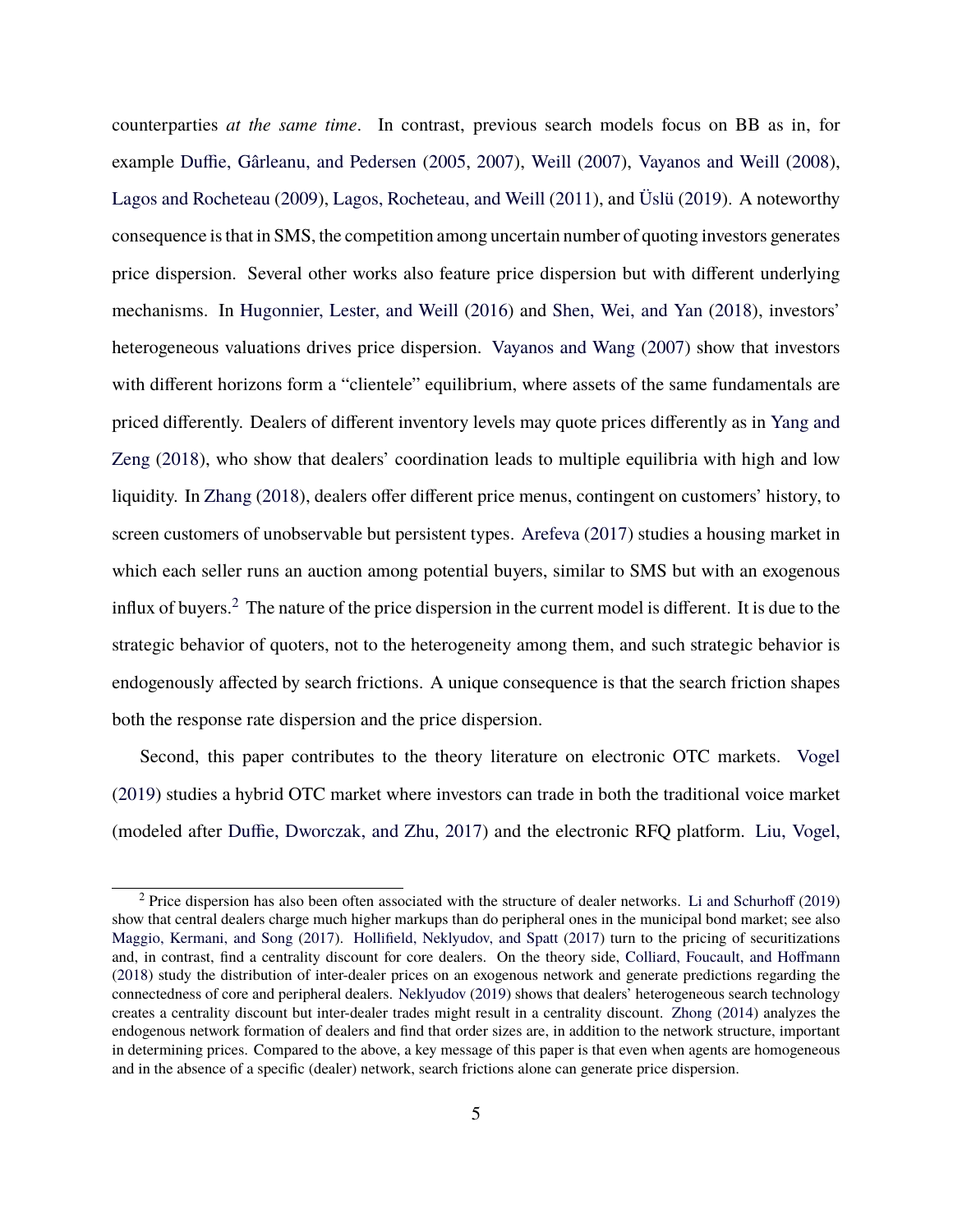and Zhang ([2017\)](#page-50-8) compare the the electronic RFQ protocol in an OTC market with a centralized exchange market. Both papers model the RFQ trading similarly to the current paper, in which the searching agent reaches out to a finite number of potential counterparties who respond with uncertainty. The key difference is that in these two papers the RFQ response rates are exogenous, whereas they are endogenous in this paper and depend on both search intensity and search capacity. Importantly, such an endogenous response rate drives the results of the nonmonotonic effects of search capacity *n* on asset prices as well as the comparison between SMS and BB. More broadly, without relying on a specific dealer structure, this paper also speaks to the young but growing All-to-All protocol. [Riggs et al.](#page-50-2) [\(2019](#page-50-2)) study the RFQ trading in Swap Exchange Facilitites. Their model share with this paper a same prediction that RFQ response rate decreases in *n*, the number of potential counterparties (i.e., dealers in their model). They explain this phenomenon through winner's curse: winning the RFQ from customer against more competitor dealers implies a worse interdealer price later on. This adverse inference reduces the dealers incentive to bid in the RFQ. The mechanism in this paper is different: a larger *n* makes matching more efficient, reducing the number of traders who will respond to RFQ, i.e., those unmatched traders with opposite trading needs. In a different line, [Saar et al.](#page-50-13) [\(2019\)](#page-50-13) compare dealers' market making (directly liquidity provision) and matchmaking (searching on customers' behalf for counterparties) and study the effects of bank dealers' balancesheet costs.

Third, there is a growing literature comparing centralized versus decentralized trading [\(Pagano](#page-50-14), [1989;](#page-50-14) [Chowdhry and Nanda,](#page-49-6) [1991](#page-49-6)) in various aspects. [Babus and Parlatore](#page-49-7) [\(2017](#page-49-7)) study the endogenous formation of fragmented markets due to investors' strategic behavior. [Glode and](#page-49-8) [Opp](#page-49-8) [\(2019](#page-49-8)) compare the efficiency of OTC and limit-order markets in a setting where investors endogenously acquire expertise. [Lee and Wang](#page-50-15) ([2019\)](#page-50-15) study uninformed and informed investors' venue choice through an adverse selection channel. [Dugast, Üslü, and Weill](#page-49-9) ([2019\)](#page-49-9) examine banks' choice among centralized trading, OTC trading, or both, in a setting where the banks differ in their risky asset endowment and in their capacity of OTC trading. This paper instead compares the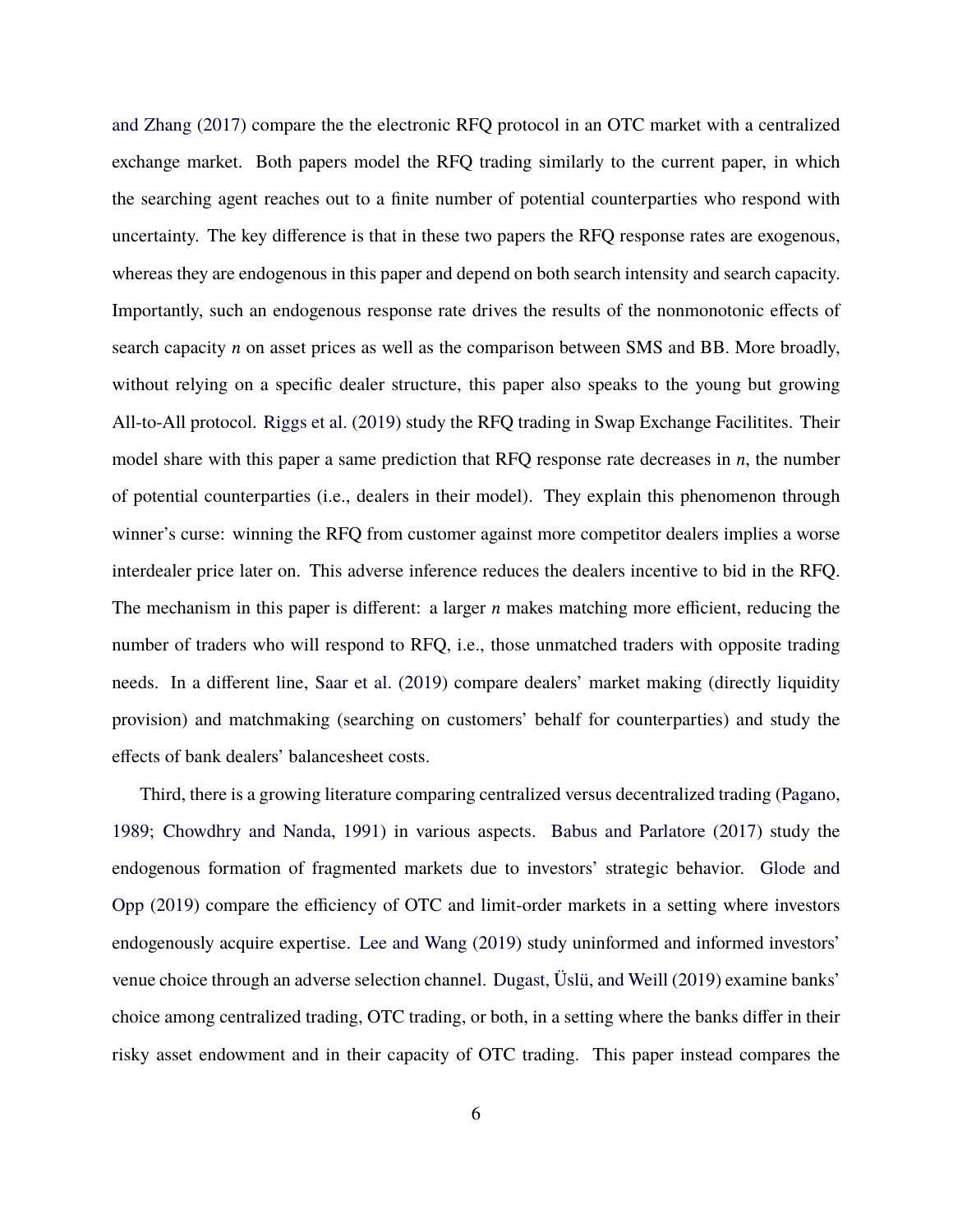conventional voice trading versus the relatively new electronic trading, such as All-to-All and RFQ, within the OTC setting.

Finally, this paper contributes to the auctions literature with uncertain number of bidders (see, e.g., the survey by [Klemperer](#page-50-16), [1999](#page-50-16)) and to the literature on pricing with heterogeneously informed consumers (e.g., [Butters](#page-49-10), [1977](#page-49-10); [Varian,](#page-51-8) [1980;](#page-51-8) and [Burdett and Judd,](#page-49-11) [1983\)](#page-49-11). Apart from the above literature speaking to OTC markets, applications of such "random pricing" mechanisms are also seen recently in exchange trading, such as [Jovanovic and Menkveld](#page-50-17) ([2015\)](#page-50-17) and [Yueshen](#page-51-9) [\(2017](#page-51-9)). The main insight from this paper is that such uncertainty about the number of quoters (bidders) can arise endogenously from the search process.

## <span id="page-8-0"></span>**2 Model setup**

Time is continuous. All random variables and stochastic processes are defined on a fixed probability space.

**The asset.** There is one asset in fixed supply *s*, where  $0 < s < 1$ . The asset pays off a unity constant dividend (consumption good) flow.

**Investors.** There is a continuum of risk-neutral, infinitely lived investors of unit measure. They discount future consumption at a constant rate  $r$  ( $>$  0). At any time  $t$ , an investor gets utility of  $\int^{\infty}$  $\int_{t}^{\infty} c_u e^{-ru} du$  from future consumption stream  $\{c_u\}_{u \geq t}$ .

An investor can be characterized according to his inventory holding  $x_t$  and his preference of the asset  $\theta_t$  at time *t*. First, each investor can only hold  $x_t \in \{0, 1\}$  units of the asset. If  $x_t = 1$ , the investor is referred to as an *o*wner; and  $x_t = 0$  a *n*on-owner. Second, an investor's preference  $\theta_t \in \{h, l\}$  (*high* or *low*) is stochastic and evolves according to a continuous time Markov chain:

$$
\mathbb{P}(\theta_{t+dt} = h | \theta_t = l) = \lambda_u dt \text{ and } \mathbb{P}(\theta_{t+dt} = l | \theta_t = h) = \lambda_d dt.
$$

When  $\theta_t = l$  and  $x_t = 1$ , the investor incurs a holding cost of  $\delta$  (> 0) units of the consumption good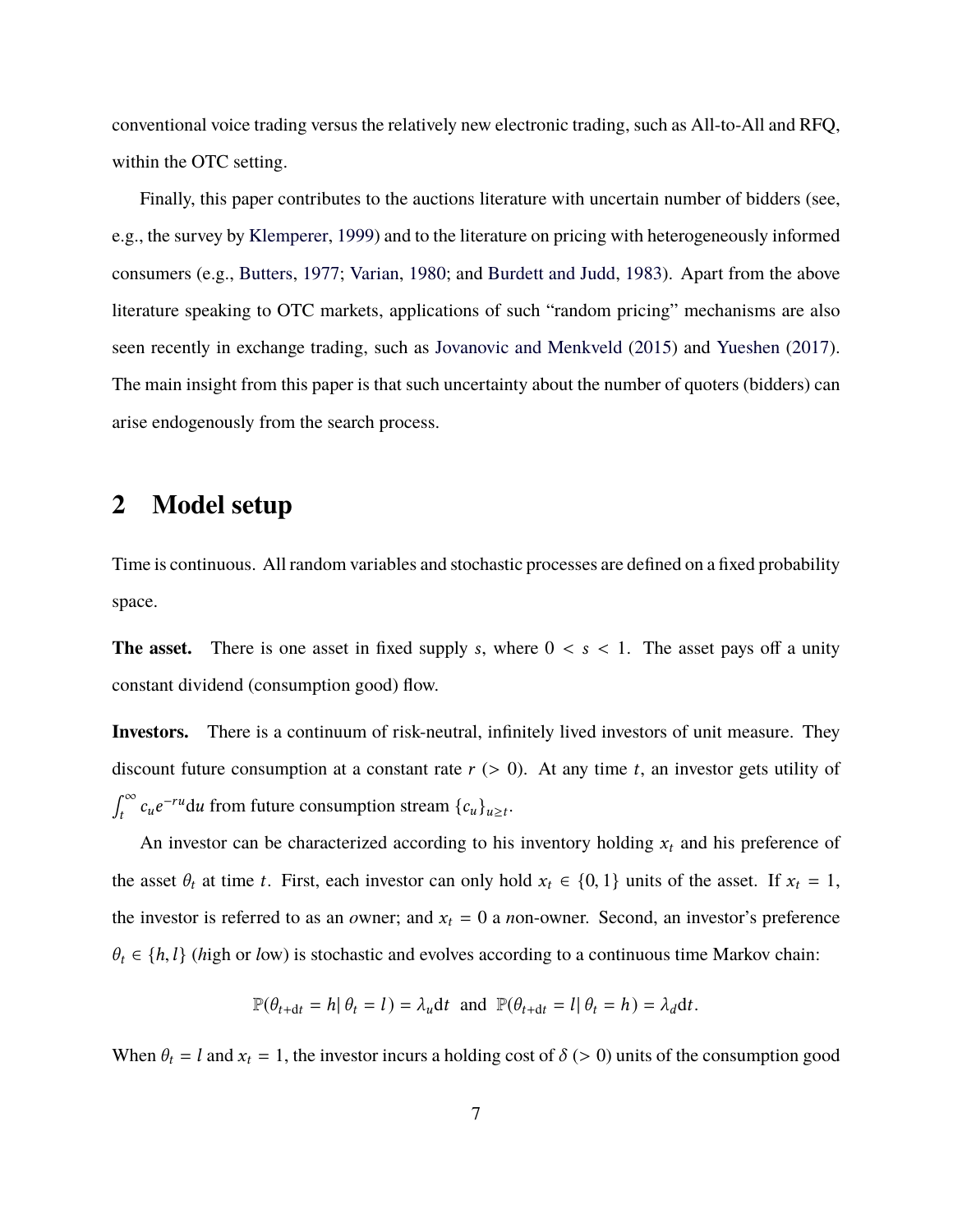per unit of time. There is no such holding cost otherwise. Taken together, there are four types of investors  $(\{0, 1\} \times \{h, l\})$ ,  $\mathcal{T} := \{ho, hn, lo, ln\}$ . At each instance *t*, their corresponding population measures are denoted by  $\mu_{\sigma}(t)$ , for  $\forall \sigma \in \mathcal{T}$ , with  $\sum_{\sigma \in \mathcal{T}} \mu_{\sigma}(t) = 1$ .

**Search and trading.** The setup above exactly follows [DGP.](#page-49-0) This paper differs in modeling search and trading. Each investor can search only at the successive event times of a Poisson process (independent of one another) with intensity  $\rho$  ( $> 0$ ). Upon searching, if he wants to trade, the investor is able to reach up to *n* (a finite integer) other investors, randomly matched from the whole population, and ask them for quotes. $3$  The contacted investors optimally make take-it-or-leave-it offers to the searching investor, who then chooses to trade against the best quote or walk away.

A contacted investor may be unable to accommodate the searching one. For example, the searching investor might want to buy, while the contacted investor might happen to be a non-owner. In such cases, the contacted investor will not provide a quote (or provide a prohibitive quote, facing which the searching investor will always walk away). Importantly, when quoting, one does not observe the types of the other  $(n - 1)$  contacted investors.

**Remarks.** Several remarks about the model are in order.

*Remark* 1*.* The search for quotes is a realistic feature of OTC trading. For example, in housing markets, a seller can be in touch with possibly many buyers at the same time and, likewise, a buyer can be asking prices from owners of multiple properties. In financial securities trading, the model setup fits the All-to-All (and RFQ) protocol in OTC markets, where searching investors contact multiple other investors (dealers under RFQ) at the same time through an electronic platform to solicit competing quotes.<sup>[4](#page-9-1)</sup>

<span id="page-9-0"></span><sup>&</sup>lt;sup>3</sup> Investors can choose how many, possibly fewer than *n*, potential counterparties to contact. Since there is no cost of contacting more, in equilibrium, investors will always choose to contact *n* potential counterparties. With such cost, investors in [Riggs et al.](#page-50-2) ([2019\)](#page-50-2) choose an interior number of contacts. Such contact cost does not bring novel insights in the current model setting and, hence, is set to zero.

<span id="page-9-1"></span><sup>&</sup>lt;sup>4</sup> The key difference between All-to-All and RFO is that searching investors directly contact each other in the former, while they contact multiple dealers in the latter. The current model does not separate dealers from investors, hence not distinguishing All-to-All from RFQ, but the equilibrium insights apply to both protocols, as they share the same SMS feature—the searching agent simultaneously queries multiple potential counterparties.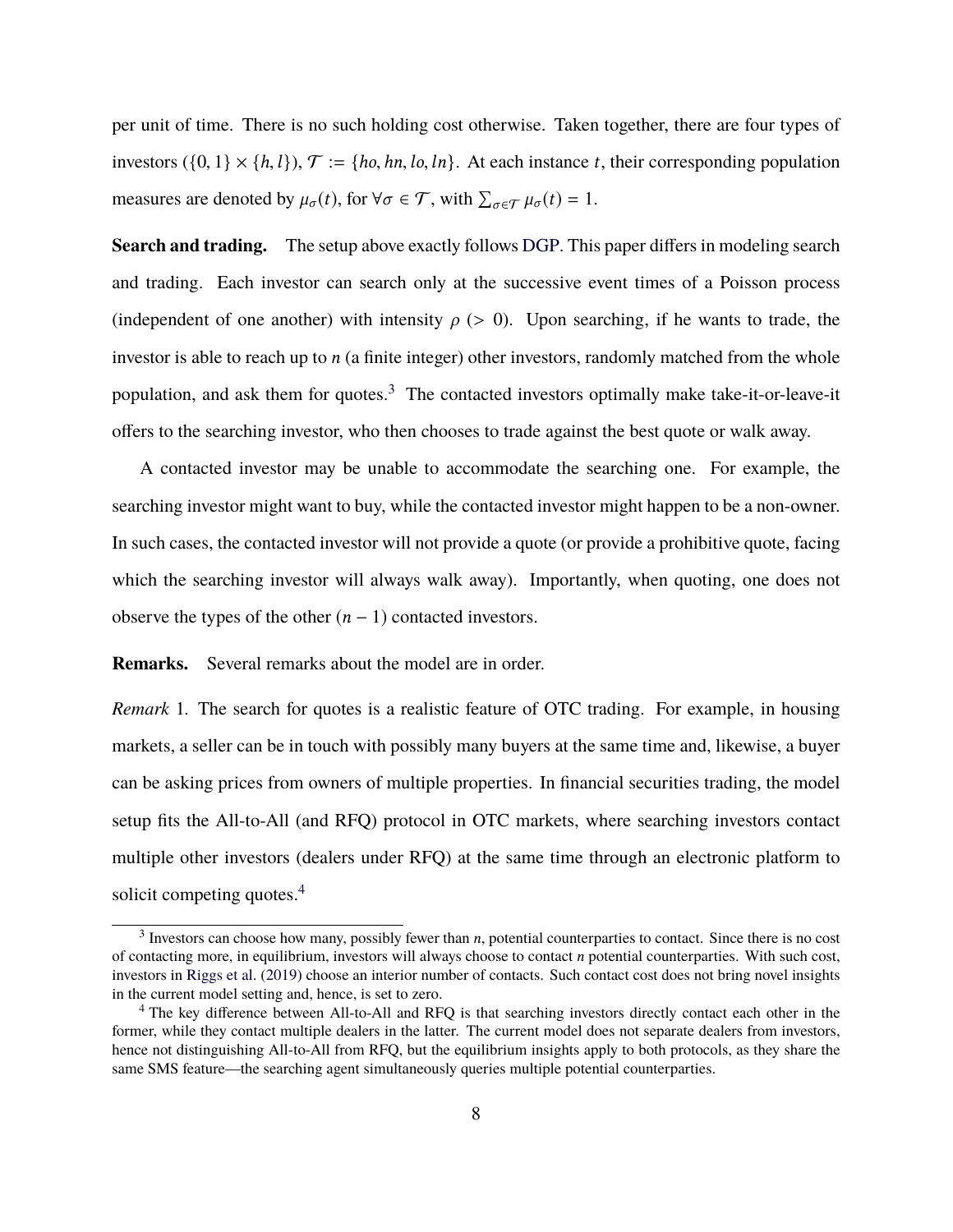<span id="page-10-0"></span>*Remark* 2*.* The search process is governed by two exogenous parameters: the intensity *ρ* and the capacity *n*. The intensity  $\rho$ , inherited from [DGP,](#page-49-0) reflects how frequently an investor can actively search. Consider an institutional investor, for example. The efficiency of its middle/back office determines the speed—the intensity *ρ*—to initiate trades. In particular, trading ideas need to go through due diligence, risk management, as well as regulatory compliance, the complexity of which negatively affects the intensity *ρ*. Once approved, the execution by the trading desk, together with the trading platform, determines the search capacity *n*, new in this model. Two settings are offered to help interpret the parameter *n*. First, a larger *n* can map to a larger execution team that can simultaneous reach more outside investors, institutions, dealers, etc. Second, in All-to-All and RFQ platforms, the capacity *n* is a market design choice, reflecting the number of quotes one can solicit in one "click." For example, on the MD2C platform operated by Bloomberg Fixed Income Trading, clients can select up to *n* = 6 quotes ([Fermanian, Guéant, and Pu,](#page-49-12) [2017\)](#page-49-12). On Bloomberg Swap Execution Facility (SEF), this upper bound is set to  $n = 5$  [\(Riggs et al.](#page-50-2), [2019](#page-50-2)).

<span id="page-10-1"></span>*Remark* 3*.* Compared to bilateral bargaining (BB), the key difference is what a searching investor does after reaching a (potential) counterparty. Under BB, the two then spend effort in timeconsuming bargaining as in [DGP.](#page-49-0) Under SMS, the searching investor only asks for quotes and he does so simultaneously with many potential ones, before picking the best quote to trade. In reality, investors probably face a choice whether to spend effort and time to bargain with one potential counterparty (BB) or to simply click and wait for competing quotes (SMS). With this in mind, the analysis below first focuses on SMS up to Section 4, and then turns to how investors endogenously choose between BB and SMS in Section [5.](#page-32-0)

*Remark* 4. As in [DGP](#page-49-0), the holding cost  $\delta$  may represent hedging reasons to sell, high financing costs, or other negative private valuation reasons like relative tax disadvantage.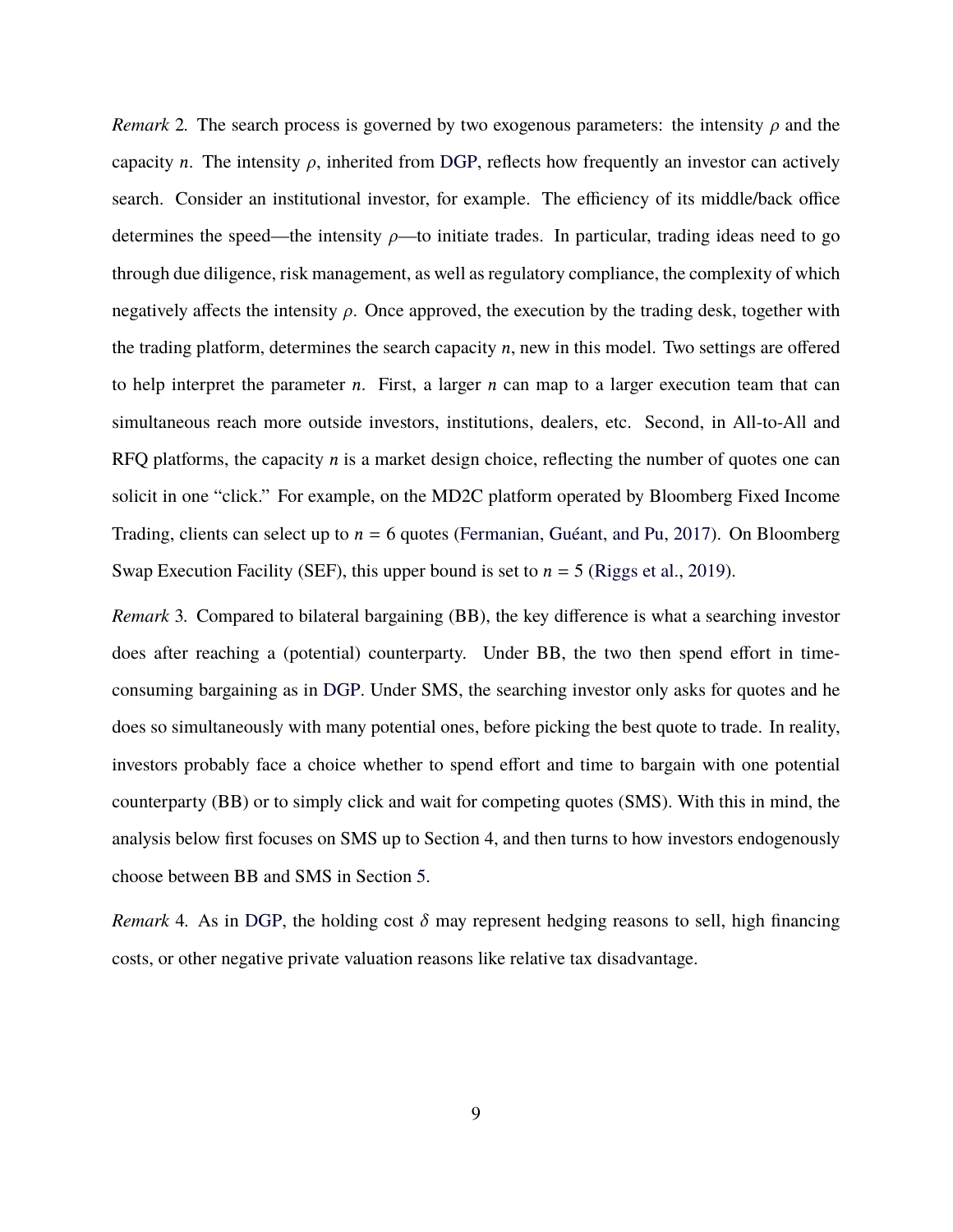## <span id="page-11-0"></span>**3 Stationary equilibrium**

There are three sets of equilibrium objects: 1) investors' population sizes  $\{\mu_{\sigma}\}\$ ; 2) their quoting strategies (detailed below); and 3) their value functions  $\{V_{\sigma}\}\$ . These objects depend on the investor type  $\sigma \in \mathcal{T}$  and, in general, also on time *t*. This section looks for a stationary Markov perfect equilibrium, under which the objects above no longer change over time *t*. The focus is on symmetric quoting strategies, that is investors of the same type quote according to the same strategy when contacted.

## <span id="page-11-3"></span>**3.1 Population**

In a stationary equilibrium, the measure of *h*-type investors is time-invariant and can be found as

$$
\eta := \frac{\lambda_u}{\lambda_u + \lambda_d}.
$$

Following [DGP](#page-49-0), the analysis only focuses on the case of

$$
0 < s < \eta
$$

that is, there is excess demand over the asset supply (a seller's market). The case of  $s > \eta$  (a buyer's market) is symmetric and is omitted for brevity. The population sizes satisfy

<span id="page-11-4"></span><span id="page-11-1"></span>(1) total population of *h*-type:  $\mu_{ho} + \mu_{hn} = \eta$ ;

<span id="page-11-2"></span>(2) total population of *l*-type:  $\mu_{lo} + \mu_{ln} = 1 - \eta$ ;

(3) market clearing:  $\mu_{ho} + \mu_{lo} = s$ .

One more equation is needed in order to pin down the four population sizes. This last condition arises from investors' trading. In equilibrium, only two types of investors want to trade: The *lo*-type wants to sell, and the *hn*-type wants to buy. The other two types, *ho* and *ln*, stand by and do not trade (which, rigorously speaking, is a conjecture that is later verified in Proposition [2](#page-19-0)).

Consider the inflows to and the outflows from the the *lo*-sellers. In a short period of d*t*, a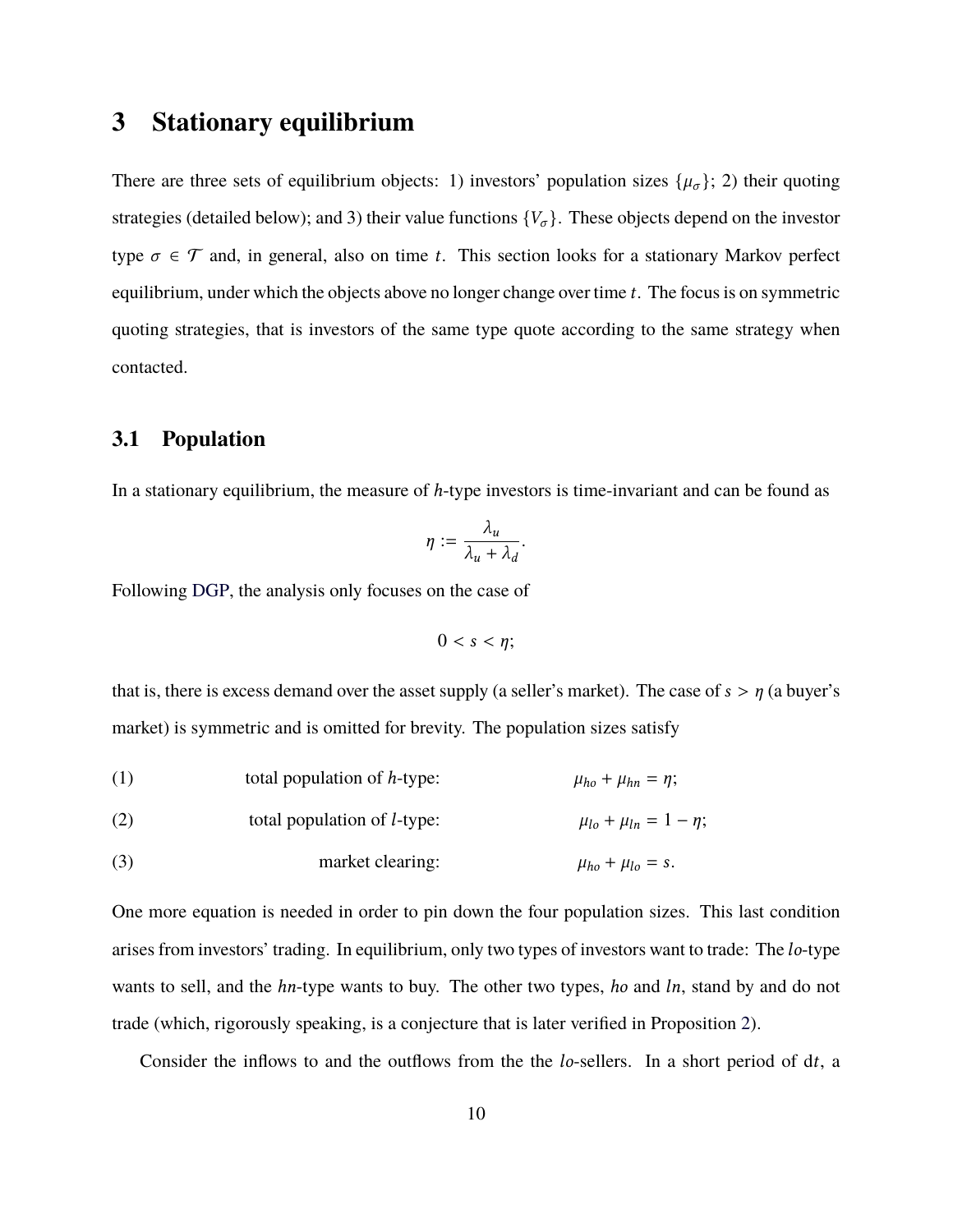measure of  $\mu_{lo}$ *p*d*t* of sellers will be searching, of which only a fraction  $1 - (1 - \mu_{hn})^n$  will find at least one *hn*-buyer (out of *n*) and trade will occur.<sup>[5](#page-12-0)</sup> Hence, there is an outflow of

$$
v_{lo}dt := (1 - (1 - \mu_{hn})^n)\mu_{lo}\rho dt
$$

due to the searching *lo*-sellers. Analogously, there is an outflow of

$$
v_{hn}dt := (1 - (1 - \mu_{lo})^n)\mu_{hn}\rho dt
$$

due to the searching *hn*-buyers. Note that *νlo* and *νhn* are also the intensities of trades initiated, respectively, by the *lo*-sellers and by the *hn*-buyers. Finally, due to preference shocks, there is an inflow of  $\mu_{ho}\lambda_d$ d*t* and an outflow of  $\mu_{lo}\lambda_u$ d*t*. In a stationary equilibrium, the sum of the in/outflows above should be zero:

<span id="page-12-1"></span>
$$
-\nu_{lo} - \nu_{hn} - \mu_{lo}\lambda_u + \mu_{ho}\lambda_d = 0,
$$

which is the fourth equation needed to pin down the population sizes.

<span id="page-12-2"></span>**Lemma 1 (Stationary population sizes).** *There is a unique solution*  $\{\mu_{ho}, \mu_{hn}, \mu_{lo}, \mu_{ln}\} \in (0, 1)^4$ *to the equation system of* ([1\)](#page-11-1)*-*([4\)](#page-12-1)*, characterizing the population sizes in a stationary equilibrium.*

Note that in addition to the search intensity  $\rho$ , the stationary equilibrium population sizes depend on the search capacity *n*. This highlights the difference of the current model from [DGP,](#page-49-0) in which only the search intensity *ρ* matters. (The Nash bargaining power parameters do *not* enter the population dynamics in [DGP](#page-49-0).)

### **3.2 Quoting strategies**

This subsection studies the quoting strategies of the contacted investors. After a trade, the original *lo*-seller becomes *ln* and the original *hn*-buyer becomes *ho*. Therefore, for a trade to happen, the

<span id="page-12-0"></span><sup>5</sup> The exact law of large numbers in [Duffie, Qiao, and Sun](#page-49-13) ([2019\)](#page-49-13) is applied so that the fractions of the populations of each type are their expected values. See also [Sun](#page-51-10) [\(2006\)](#page-51-10) and [Duffie and Sun](#page-49-14) [\(2007](#page-49-14), [2012\)](#page-49-15).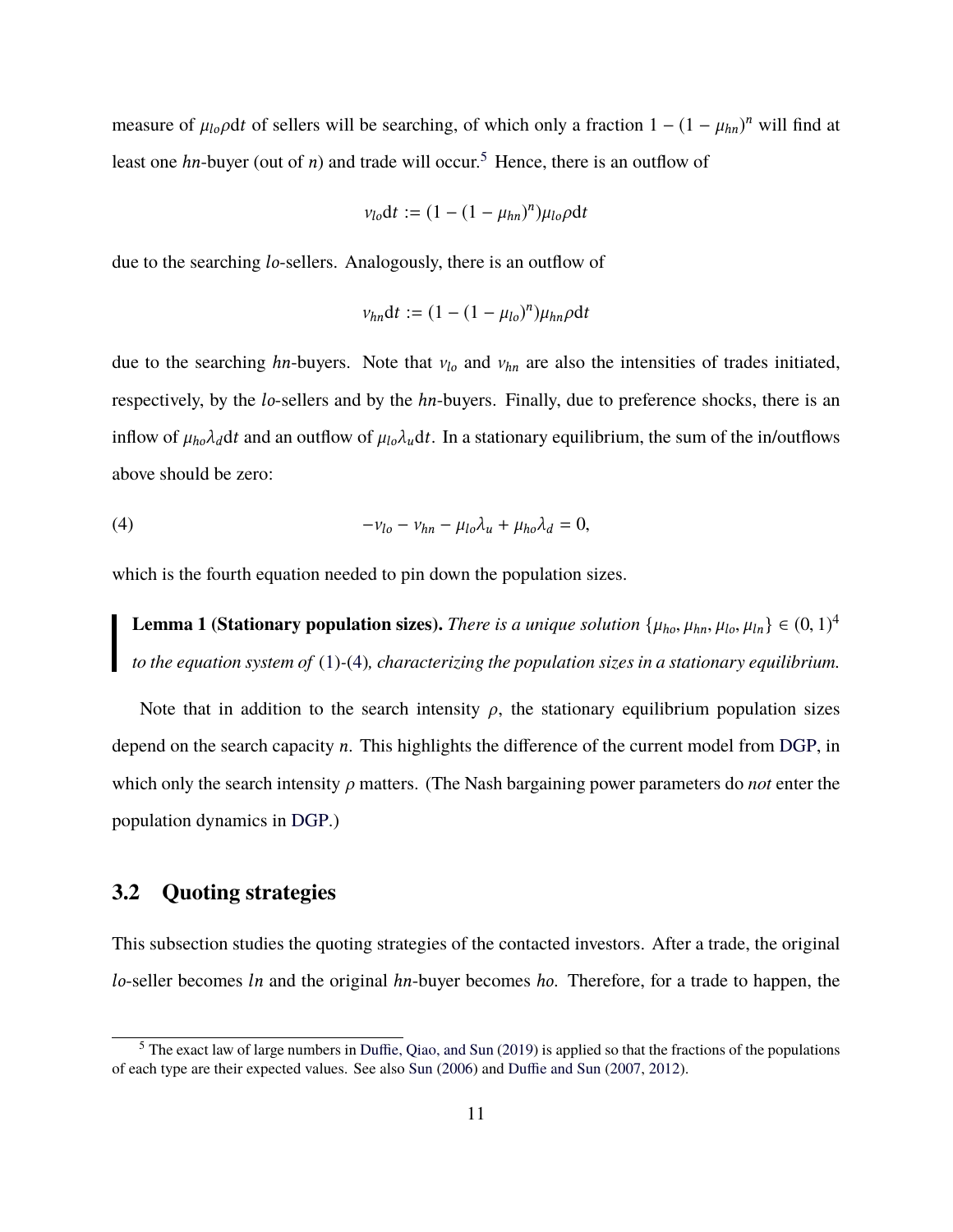<span id="page-13-2"></span>transaction price *p* must fall between

(5) 
$$
R_{lo} := V_{lo} - V_{ln} \le p \le V_{ho} - V_{hn} =: R_{hn}.
$$

The first inequality ensures that the *lo*-seller is willing to sell, while the second ensures that the *hn*-buyer is willing to buy. The left-hand side expression  $R_{l0} = V_{l0} - V_{ln}$  is in fact the *lo*-seller's reservation price, and the right-hand side  $R_{hn} = V_{ho} - V_{hn}$  is the *hn*-buyer's. It is conjectured here that there are positive gains from trade:

$$
0\leq R_{lo}\leq R_{hn},
$$

a condition that is later verified after finding the equilibrium expressions for the value functions  $\{V_\sigma\}$ (see Proposition [2](#page-19-0)). For notation simplicity, write the total trading gain as

<span id="page-13-1"></span>(6) 
$$
\Delta := R_{hn} - R_{lo} = (V_{ho} - V_{hn}) - (V_{lo} - V_{ln}).
$$

Recall that *νlo* and *νhn* are the trading intensities initiated by *lo* and *hn* investors, respectively. The total trading gain per unit of time is, therefore,

<span id="page-13-0"></span>(7) (*νlo* + *νhn*)∆.

The discussion below focuses on when an *hn*-buyer is searching for*lo*-sellers, who, once contacted, make take-it-or-leave-it offers to the searching buyer. (The case of*lo*-sellers searching for *hn*-buyers is symmetric and omitted.)

When a trade occurs, the buyer and the seller split the surplus  $\Delta$  according to the transaction price *p*. The seller gets  $p - R_{lo}$ , and the buyer gets  $R_{hn} - p$ . A quoting seller would love to capture the full surplus by setting  $p \uparrow R_{hn}$ . However, he faces the competition from the other  $(n-1)$ potential sellers, as their quotes (ask prices) might be lower than his. Yet not all of the other (*n* − 1) contacted investors are necessarily also sellers (*lo*-type). The quoting seller therefore engages in a price competition with *unknown number of competitors*.

Such price competition differs from the standard Bertrand price competition, in which every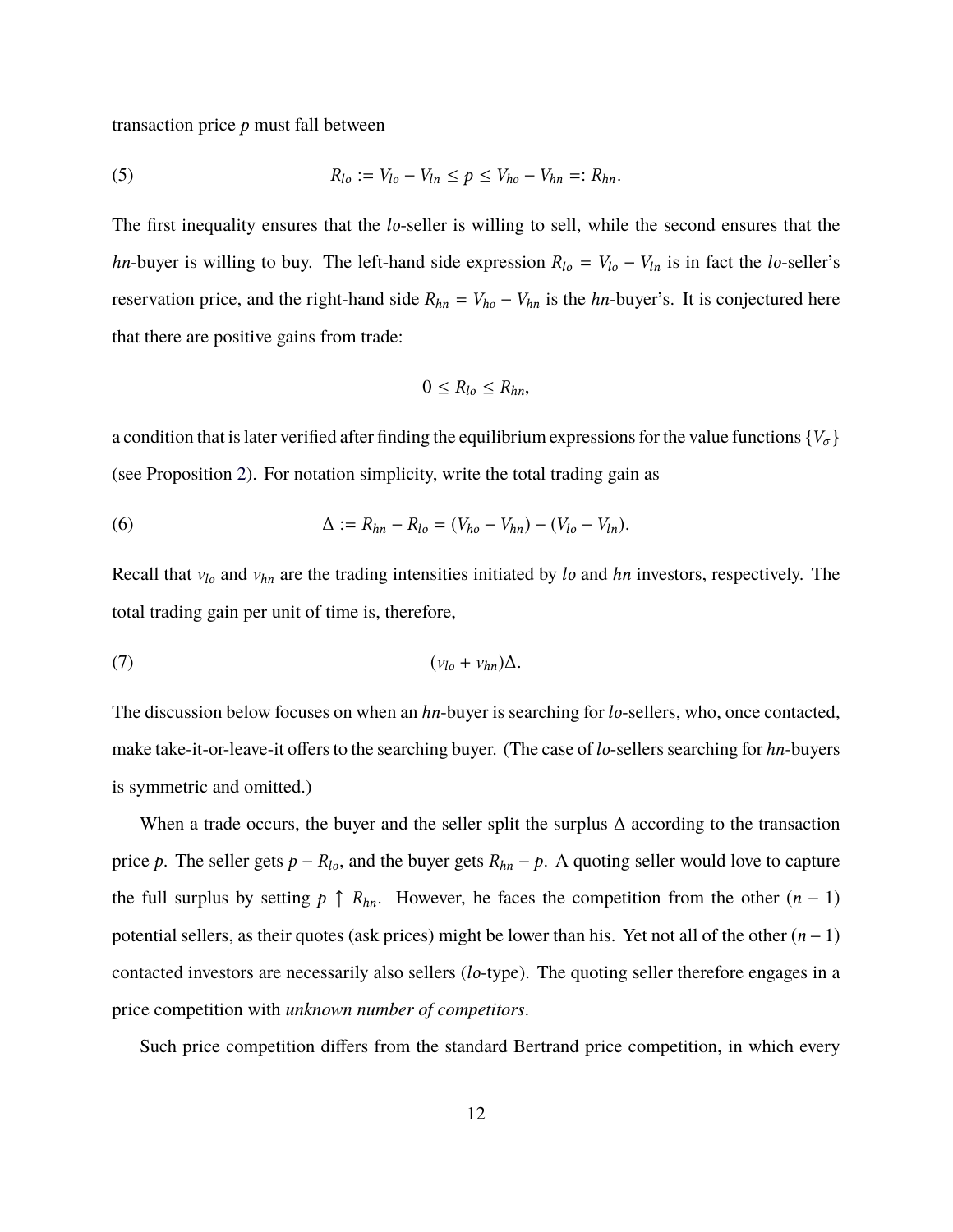seller quotes his reservation price of *Rlo* and the buyer gets the full surplus ∆. Here, every seller has an incentive to charge some markup,  $\alpha \Delta$  for  $0 \le \alpha \le 1$ , on top of his reservation  $R_{l_0}$ . (The markup  $\alpha$ is measured as a fraction of the total surplus ∆.) This is because he might actually be the only seller among the *n* contacted investors, in which case his marked-up price is the only price available to the buyer. As long as the markup  $\alpha \leq 1$  the buyer will accept it<sup>[6](#page-14-0)</sup> and the seller can pocket the markup  $\alpha\Delta$  as his profit. In a Nash equilibrium, however, the markup  $\alpha$  cannot be deterministic, as the undercutting argument of Bertrand competition will lead to  $\alpha \downarrow 0$ . Yet, it would be strictly better off to quote some  $\alpha > 0$  as all the potential competitors were to quote  $\alpha \downarrow 0$ . The heuristic discussion above is formalized in the proof and summarized by the following proposition.

<span id="page-14-1"></span>**Proposition 1 (Equilibrium quoting).** *Within symmetric strategies, there is a unique mixedstrategy equilibrium. Define*

$$
F(x; \mu, n) := \frac{1}{\mu} - \left(\frac{1}{\mu} - 1\right) x^{-\frac{1}{n-1}}, \text{ with support } (1 - \mu)^{n-1} \le x \le 1.
$$

*Then,*

- *• When an lo-seller is contacted, he quotes a take-it-or-leave-it ask Rlo* + *α*∆*, where α is a random markup with c.d.f.*  $F(\alpha; \mu_{l_0}, n)$ .
- *• When an hn-buyer is contacted, he quotes a take-it-or-leave-it bid Rhn* − *β*∆*, where β is a random markdown with c.d.f.*  $F(\beta; \mu_{hn}, n)$ .

*Note that when*  $n = 1$ ,  $F(\cdot)$  *becomes a degenerate c.d.f. with a single probability mass at the maximum markup (markdown)*  $\alpha = 1$  ( $\beta = 1$ ).

The proposition above implies that a quoting *lo*-seller expects a trading price of  $R_{l0} + \bar{\alpha}\Delta$  and a quoting *hn*-buyer expects  $R_{hn} - \bar{\beta}\Delta$ , where

<span id="page-14-2"></span>(8) 
$$
\bar{\alpha} := \mathbb{E}[\alpha] = (1 - \mu_{lo})^{n-1}
$$
 and  $\bar{\beta} := \mathbb{E}[\beta] = (1 - \mu_{hn})^{n-1}$ .

<span id="page-14-0"></span><sup>&</sup>lt;sup>6</sup> To see this, note that by accepting an offer  $p = R_{l0} + \alpha \Delta$ , the searching buyer becomes *ho* and gets a continuation value of  $V_{ho} - p$ . If instead he rejects the offer, his value remains as  $V_{hn}$ . This searching buyer will accept the offer as long as  $V_{ho} - p \geq V_{hn}$ , a condition equivalent to  $\alpha \leq 1$ .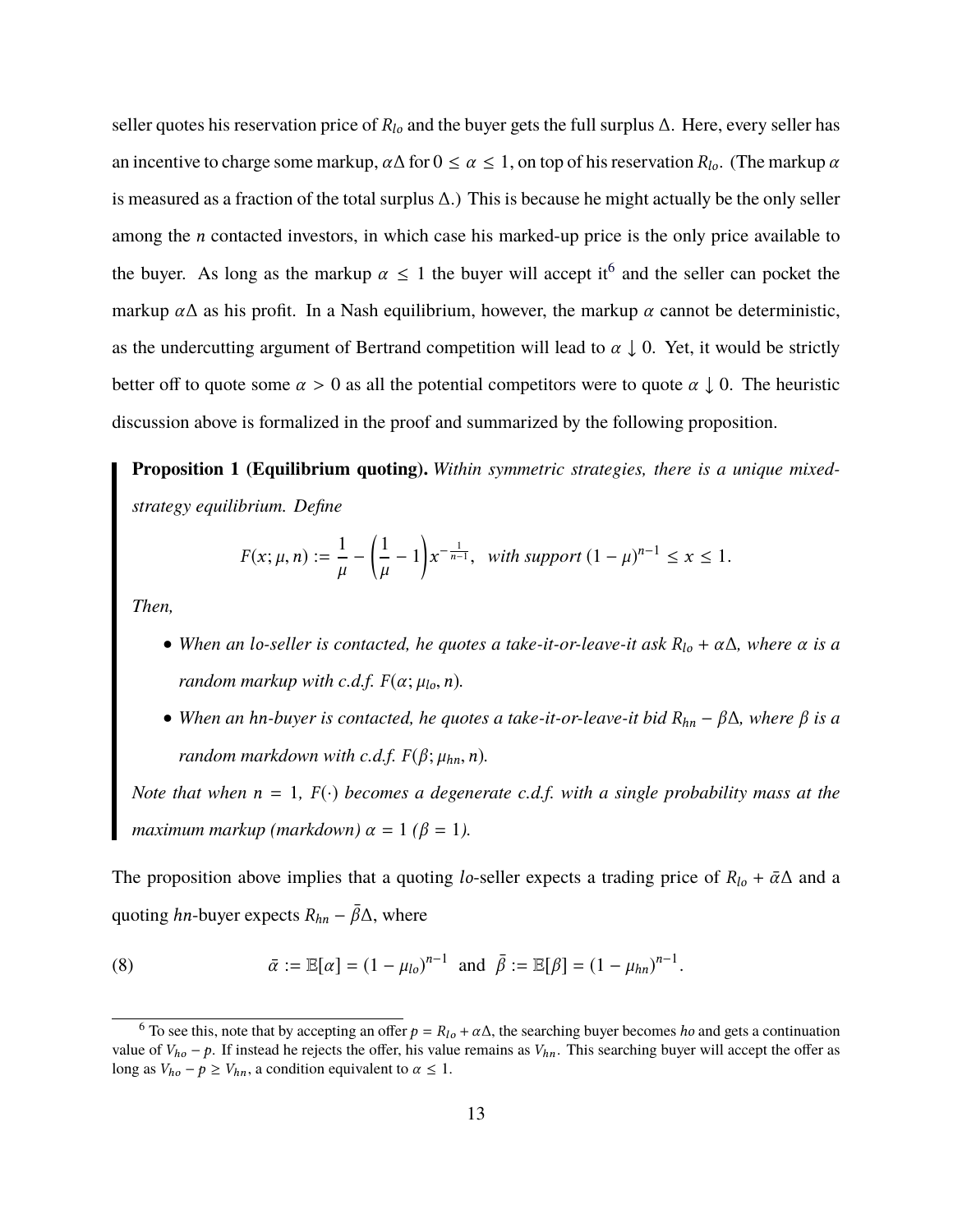To see this, consider a quoting seller and note that under the mixed-strategy equilibrium, he must be indifferent across all possible markups,  $\alpha \in [0, 1]$ . In particular, the only situation for the maximum markup  $\alpha = 1$  to "win" is that there are no other competing sellers, that is with probability  $(1 - \mu_{hn})^{n-1}$ . Therefore, when contacted, a quoting *lo*-seller expects a profit of  $\bar{\alpha}\Delta$ , where  $\bar{\alpha}$  can be interpreted as his expected trading gain share. Likewise, a quoting *hn*-buyer expects ¯*β*∆.

Proposition [1](#page-14-1) characterizes a contacted investor's random pricing strategy. From a searching investor's perspective, however, the expected trading price has a different distribution, because he always picks the best quote, if there are any. Consider a searching *hn*-buyer for example. He contacts *n* investors but knows that the number of counterparties he will actually find, *Nlo*, is random and follows a binomial distribution with *n* draws and success rate *µlo*, which is the *expected* response rate. Each of these  $N_l$ <sup>o</sup> counterparties then quotes a random price according to  $F(\alpha; \mu_l$ <sup>o</sup>, *n*), stated in Proposition [1](#page-14-1). The searching buyer then picks the lowest ask (the lowest markup) among the  $N_{l_0}$  available quotes. Conditional on a realization of  $N_{l_0} \geq 1$ , the c.d.f. of this minimum markup is  $1 - (1 - F(\alpha; \cdot))^{N_{lo} - 1}$  for  $N_{lo} \ge 1$ . (When  $N_{lo} = 0$ , the buyer finds no quote and there is no trade.) Averaging across all possible  $N_{l_0} \in \{1, ..., n\}$ , the corollary below characterizes the distribution of this minimum markup, assuming there is an econometrician who can observe all the searches and the subsequent trades.

#### <span id="page-15-0"></span>**Corollary 1 (Trading prices: From an econometrician's point of view).** *Define*

$$
G(x; \mu, n) := \frac{1 - (1 - \mu)^n x^{-\frac{n}{n-1}}}{1 - (1 - \mu)^n} \text{ with support } (1 - \mu)^{n-1} \le x \le 1.
$$

*Then,*

- *• Conditional on all searches by hn-buyers, trades occur with probability* (1 − (1 − *µlo*) *n* ) *at price*  $R_{l0}$  +  $A\Delta$ *, where A is the random minimum markup and has c.d.f.*  $G(A; \mu_{l0}, n)$ *.*
- *• Conditional on all searches by lo-sellers, trades occur with probability* (1 − (1 − *µhn*) *n* ) *at price*  $R_{hn} - B\Delta$ *, where B is the random minimum markdown and has c.d.f.*  $G(B; \mu_{hn}, n)$ *.*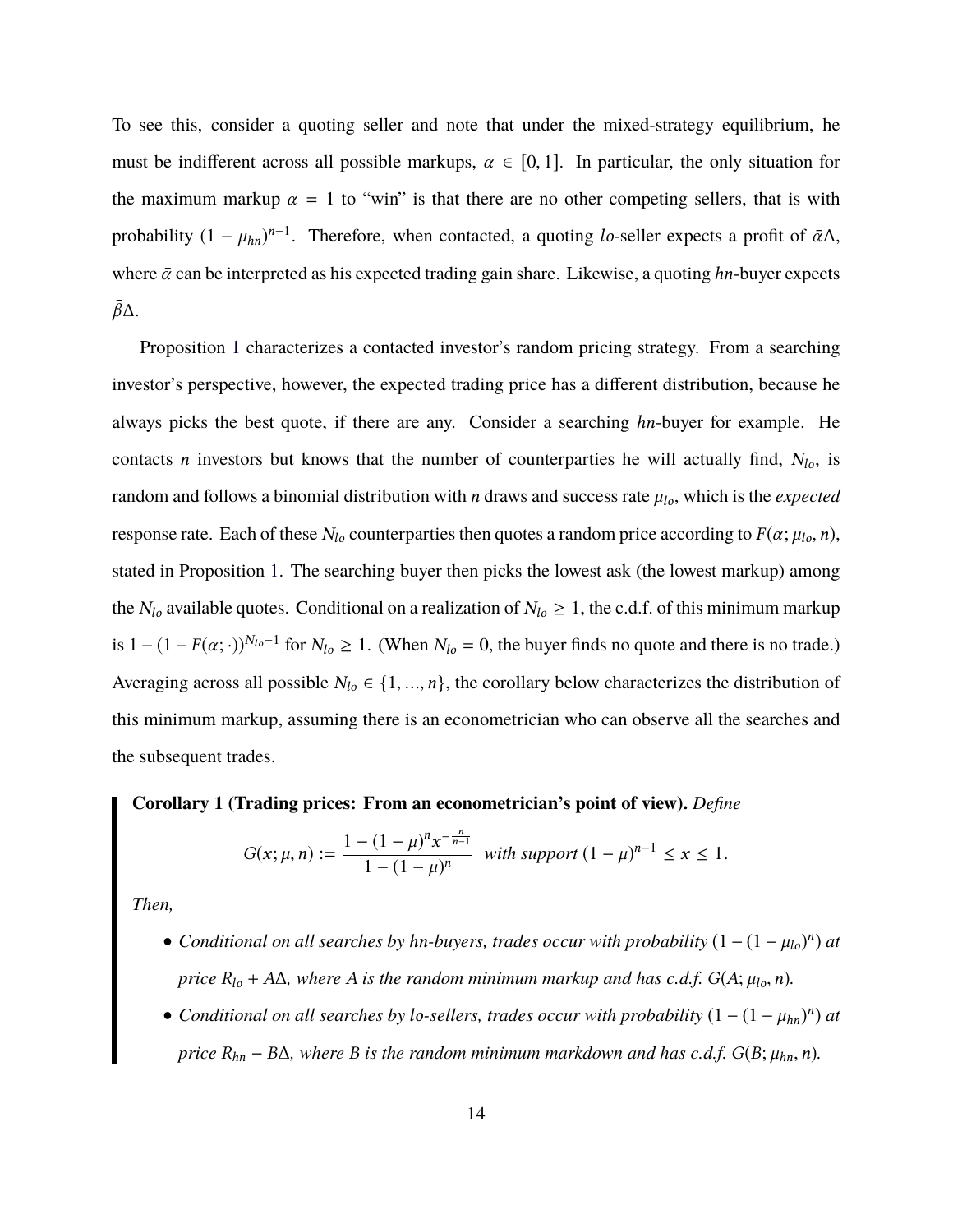*Note that when*  $n = 1$ ,  $G(\cdot)$  *becomes a degenerate c.d.f. with a single probability mass at the maximum markup (markdown)*  $A = B = 1$ .

Equivalently, from a searching investor's point, an *hn*-buyer expects a trading price of  $R_{l0}$  + E[A] $\Delta$ and an *lo*-seller expects *Rhn* − E[*B*]∆. Using the distributions for *A* and *B* in Corollary [1,](#page-15-0) it can be found that

<span id="page-16-0"></span>(9) 
$$
\bar{A} := \mathbb{E}[A] = \frac{n\mu_{lo} \cdot (1 - \mu_{lo})^{n-1}}{1 - (1 - \mu_{lo})^n} \text{ and } \bar{B} := \mathbb{E}[B] = \frac{n\mu_{hn} \cdot (1 - \mu_{hn})^{n-1}}{1 - (1 - \mu_{hn})^n}
$$

are the expected minimum markup and markdown, respectively. Conditional on finding a counterparty, a searching *hn*-investor expects a profit of  $R_{hn} - (R_{lo} + \bar{A}\Delta) = (1 - \bar{A})\Delta$ , while a searching *lo*-investor expects  $(1 - \bar{B})\Delta$ .

Several features of the equilibrium pricing above are worth highlighting.

Splitting the surplus. Proposition [1](#page-14-1) shows how the total surplus  $\Delta$  is split between a pair of *matched* investors. For example, if the pair is formed by a searching *hn*-buyer and a contacted *lo*-seller, the former gets  $(1 - \bar{\alpha})\Delta$  and the latter gets  $\bar{\alpha}\Delta$ , where  $\bar{\alpha} = (1 - \mu_{lo})^{n-1}$  decreases in *n* (taking  $\mu_{lo}$  as given). The result encompasses the two extreme scenarios, as the search capacity *n* varies. When  $n = 1$ , the contacted seller becomes a monopolist setting the price and extracts all the surplus ∆. When *n* ↑ ∞, the seller is effectively price-competing with infinitely many others and all the surplus is attributed to the searching buyer, as in a Bertrand competition.

Corollary [1](#page-15-0) instead shows how ∆ is split between one searching investor and *n potential* counterparties. For example, a searching *hn*-buyer expects  $(1 – \bar{A})\Delta$ , but the rest  $\bar{A}\Delta$  is not expected by any one specific investor but rather by the *Nlo* contacted *lo*-sellers. (Recall that *Nlo* is a Binomial random variable of *n* draws and success rate  $\mu_{lo}$ .) In particular, the searching *hn*-buyer knows that conditional on trading ( $N_{lo} \ge 1$ ), there are in expectation  $\mathbb{E}[N_{lo}| N_{lo} \ge 1] = n\mu_{lo}/(1 - (1 - \mu_{lo})^n)$ *lo*-sellers and each of them expects  $\bar{\alpha}\Delta$ . Indeed,  $\bar{A} = \mathbb{E}[N_{lo}|N_{lo} \ge 1 | \bar{\alpha}$ .

<span id="page-16-1"></span>**Endogenous bargaining power.** When an *hn*-buyer is searching, he expects to split the surplus ∆ with *N*<sup>*l*</sup><sup>0</sup> potential sellers according to the fractions of  $(1 - \overline{A})$  versus  $\overline{A}$ , which are reminiscent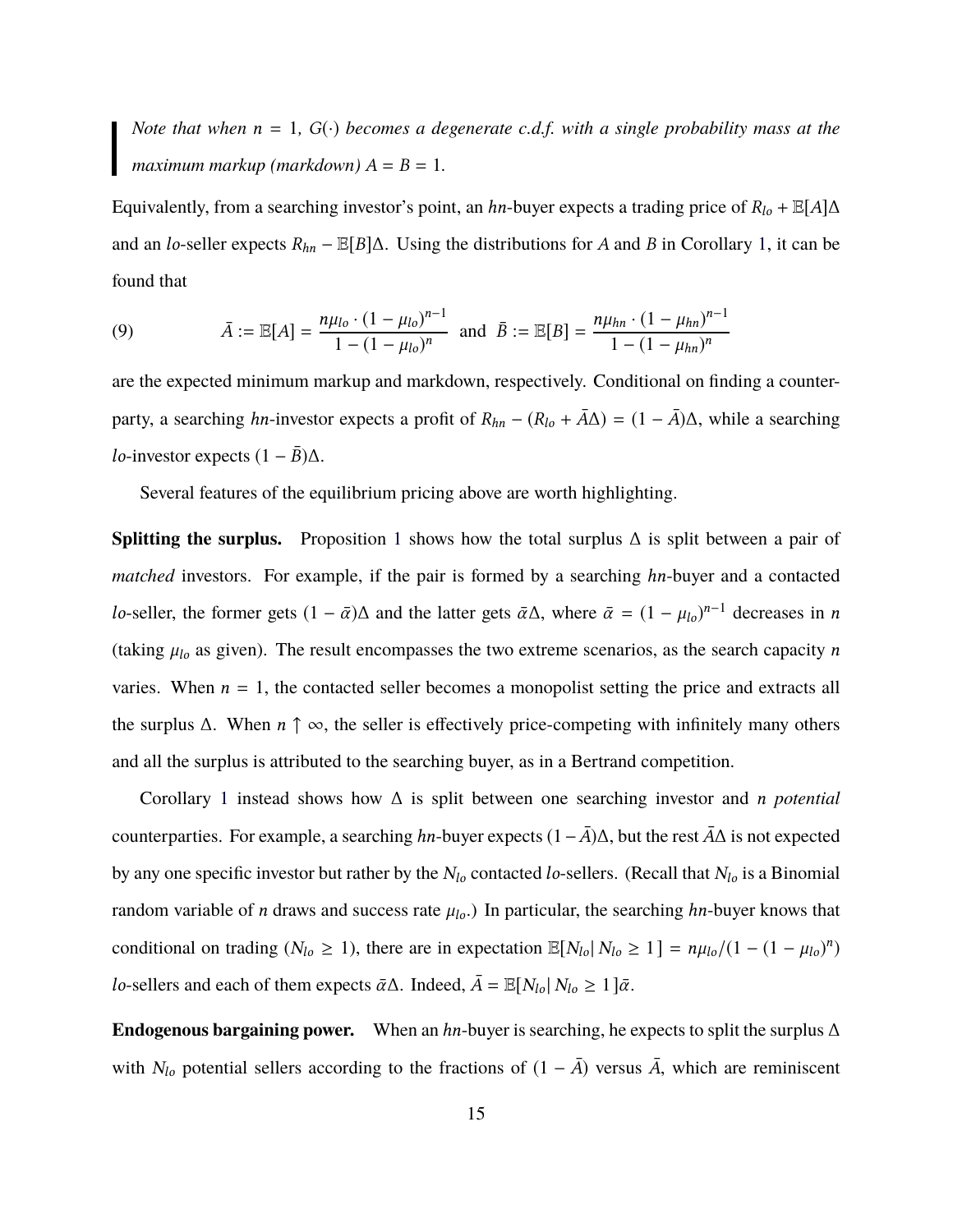of the bargaining power parameters in a Nash bargaining game like in [DGP.](#page-49-0) There are three key differences. First, these fractions are *endogenous* in the current model, depending on the equilibrium population sizes of counterparties. Second, in SMS, a searching investor's bargaining power is one-to-many, as he contacts multiple potential counterparties. Third, not only the investor type (*hn*-buyer versus*lo*-seller), but also the "role" in the search (whether the investor is *searching* or is *contacted*), matters. For example, a searching *hn*-buyer gets a fraction of  $(1 - \overline{A})$ . But when being contacted, he knows he is competing with the  $(n - 1)$  potential others and expects to get a fraction  $\bar{\beta}$  (Equation [8](#page-14-2)). To compare, in [DGP](#page-49-0) for example, the bargaining power parameters are exogenous, are always one-to-one (bilateral) and do not depend on investors' roles in the search.

**Price dispersion.** Proposition [1](#page-15-0) and Corollary 1 imply that there is price dispersion in equilibrium, in the form of *random* markups or markdowns. Such dispersion is due to the unknown number of competitors, an intrinsic friction in SMS: The contacted investors' types are unknown to the searcher *and* to each other. In the current stylized model, such types boil down to the investors' preferences for the asset ( $\theta \in \{h, l\}$ ) and their inventory positions ( $x \in \{0, 1\}$ ). In real-world trading, investors' other characteristics (like risk-aversion, patience, wealth, etc.) can enrich their possible types. As long as such a friction remains, price dispersion will be a robust feature in equilibrium. Empirical evidence supports this equilibrium result. For example, [Hendershott and](#page-50-0) [Madhavan](#page-50-0) [\(2015\)](#page-50-0) document a significant dispersion in dealers' responding quotes. Section [4.1](#page-20-0) below explores in more detail the positive implications of such price dispersion.

### **3.3 Value functions**

This subsection studies the stationary equilibrium value functions  $V_{\sigma \in \mathcal{T}}$ . Consider first an *ho*-type investor (who does not want to trade). The Hamilton-Jacobi-Bellman (HJB) equation is

<span id="page-17-0"></span>(10) 
$$
0 = 1 + \lambda_d \cdot (V_{lo} - V_{ho}) - rV_{ho}.
$$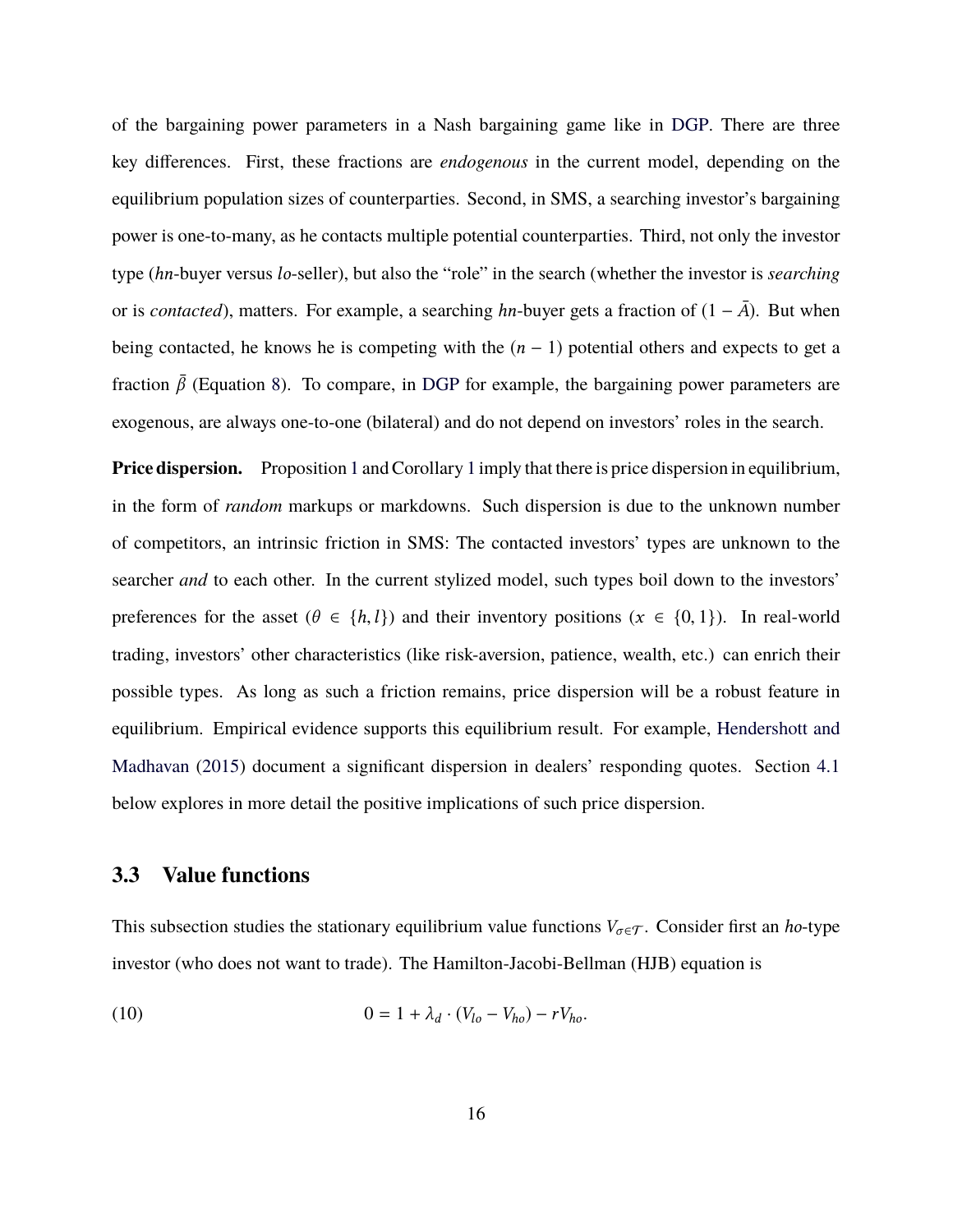Over a short period d*t*, the *ho*-investor gets a flow utility 1d*t* from holding the asset; plus, with intensity  $\lambda_d dt$ , he switches to *lo*-type and his value changes by  $V_{lo} - V_{ho}$ , minus the depreciation of *rVho*d*t* due to discounting. Similarly, an *ln*-investor has HJB equation

<span id="page-18-1"></span>
$$
(11) \t\t\t 0 = \lambda_u \cdot (V_{hn} - V_{ln}) - rV_{ln}.
$$

Consider next an *lo*-seller. Just like before, over dt unit of time, his value increases by  $(1 - \delta)dt$ due to the asset holding. It may also change by  $V_{ho} - V_{lo}$  with intensity  $\lambda_u dt$  due to a preferenceswitching shock. The value also reduces by  $rV_{lo}dt$  due to discounting. Apart from these three, trading also affects his value. A gain of  $(1-\bar{B})\Delta$  is expected if the *lo*-seller is actively searching *and* finds at least one counterparty (Equation [9](#page-16-0)), which happens with intensity  $\rho \cdot (1 - (1 - \mu_{hn})^n)dt$ . A gain of *α*¯∆ is expected if the *lo*-seller is contacted by a searching *hn*-buyer (Proposition [1\)](#page-14-1), which occurs with intensity  $\mu_{hn}$ *pn*dt—there are in total a measure of  $\mu_{hn}$ *pdt hn*-buyer searching, each contacting *n* investors. Searching and contacted combined, the total instantaneous expected trading gain can be written as *ζlo*∆, with coefficient

$$
\zeta_{lo} := \rho \cdot (1 - (1 - \mu_{hn})^n) \left(1 - \bar{B}\right) + \rho \mu_{hn} n \bar{\alpha}
$$
  
=  $\left[ (1 - (1 - \mu_{hn})^n) - \mu_{hn} n \cdot (1 - \mu_{hn})^{n-1} + \mu_{hn} n \cdot (1 - \mu_{lo})^{n-1} \right] \rho.$ 

This coefficient *ζlo* represents an *lo*-seller's "expected trading gain intensity." The above leads to the following HJB equation for an *lo*-seller

<span id="page-18-2"></span>(12) 
$$
0 = (1 - \delta) + \lambda_u \cdot (V_{ho} - V_{lo}) + \zeta_{lo} \Delta - rV_{lo}.
$$

<span id="page-18-0"></span>Similarly, an *hn*-seller has

(13) 
$$
0 = \lambda_d \cdot (V_{ln} - V_{hn}) + \zeta_{hn} \Delta - rV_{hn},
$$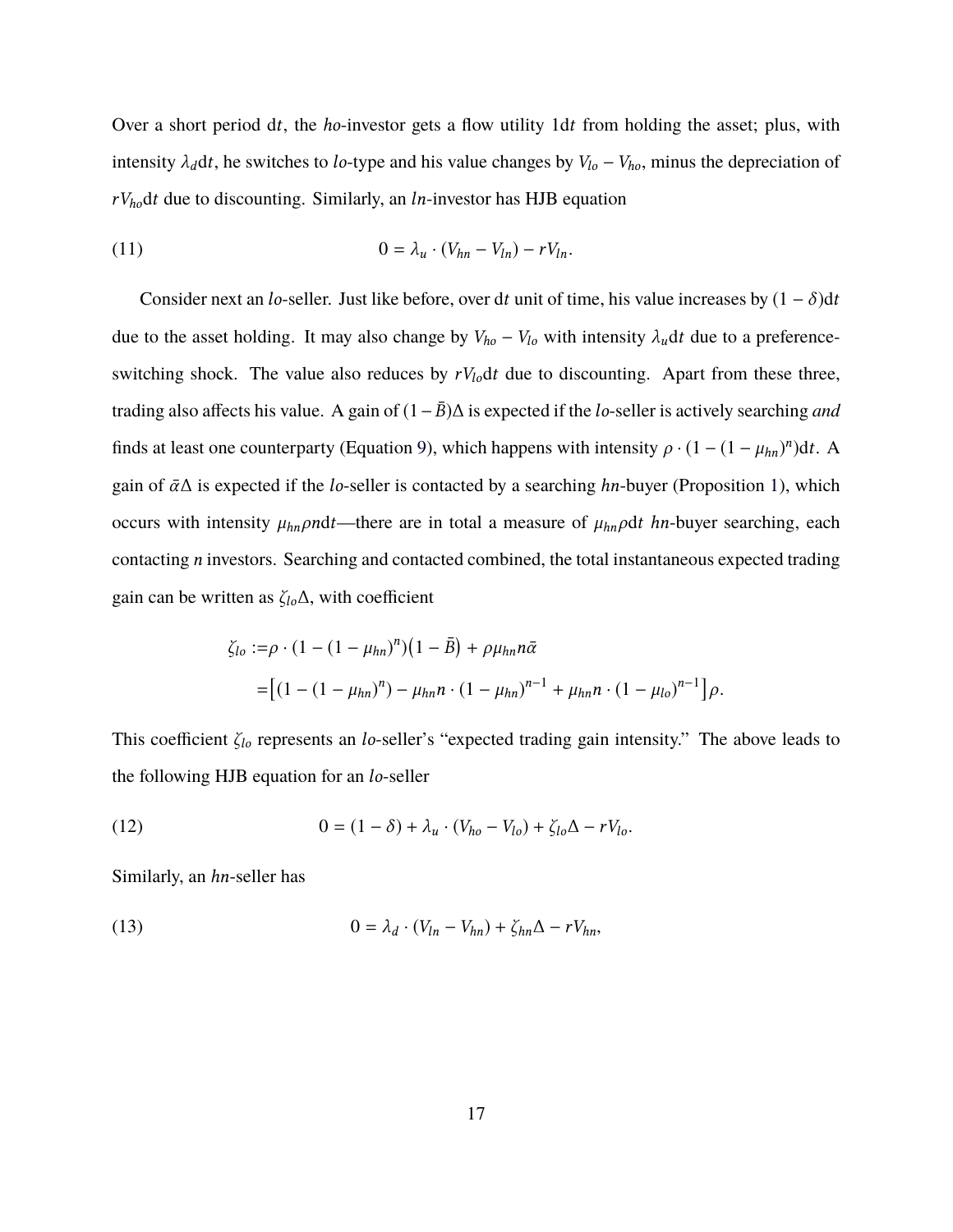where the expected trading gain intensity is

$$
\zeta_{hn} := \rho \cdot (1 - (1 - \mu_{lo})^n) \left(1 - \bar{A}\right) + \mu_{lo} \rho n \bar{\beta}
$$
  
=  $\left[ (1 - (1 - \mu_{lo})^n) - \mu_{lo} n \cdot (1 - \mu_{lo})^{n-1} + \mu_{lo} n \cdot (1 - \mu_{hn})^{n-1} \right] \rho.$ 

Note that aggregating across all trading investors,  $\mu_{lo}\zeta_{lo}\Delta + \mu_{hn}\zeta_{hn}\Delta = (v_{lo} + v_{hn})\Delta$ , which is the total trading gain per unit of time (Equation [7](#page-13-0)).

Recall from Equation ([6\)](#page-13-1) that  $\Delta$  is a linear combination of the value functions  $\{V_{\sigma}\}\$ . Thus, equations ([10\)](#page-17-0)-([13\)](#page-18-0) constitute a (linear) system with four equations and four unknowns. The proposition below solves the system in terms of the total trading gain and the reservation prices.

<span id="page-19-0"></span>**Proposition 2 (Equilibrium value functions).** *There exists a unique stationary equilibrium, where the value functions are the solution to the linear equation systems* ([10\)](#page-17-0)*-*([13\)](#page-18-0)*. The total trading gain is*

$$
\Delta = \frac{\delta}{r + \lambda_d + \lambda_u + \zeta_{lo} + \zeta_{hn}}
$$

.

*The reservation prices for an hn-buyer and for an lo-seller are, respectively,*

$$
R_{hn} = V_{ho} - V_{hn} = \frac{1}{r} - \frac{\delta}{r} \frac{\lambda_d + \zeta_{hn}}{r + \lambda_d + \lambda_u + \zeta_{lo} + \zeta_{hn}}
$$

*and*

$$
R_{lo} = V_{lo} - V_{ln} = \frac{1 - \delta}{r} + \frac{\delta}{r} \frac{\lambda_u + \zeta_{lo}}{r + \lambda_d + \lambda_u + \zeta_{lo} + \zeta_{hn}}
$$
  
= 
$$
\frac{1}{r} - \frac{\delta}{r} \frac{r + \lambda_d + \zeta_{hn}}{r + \lambda_d + \lambda_u + \zeta_{lo} + \zeta_{hn}}.
$$

To complete the analysis, two conjectures need to be verified. First, using the expressions above, it is easy to verify the conjecture that  $0 \leq R_{lo} \leq R_{hn}$ ; that is the gains from trade are indeed positive. Second, the *ho*- and *ln*-investors should stay out of trading. If one did switch to trading, his expected trading price *p* would always fall in between the reservation prices, that is  $R_{lo} = V_{lo} - V_{ln} \le p \le V_{ho} - V_{hn} = R_{hn}$ . But it then follows that  $V_{ho} \ge V_{hn} + p$  and  $V_{ln} \ge V_{lo} - p$ ; that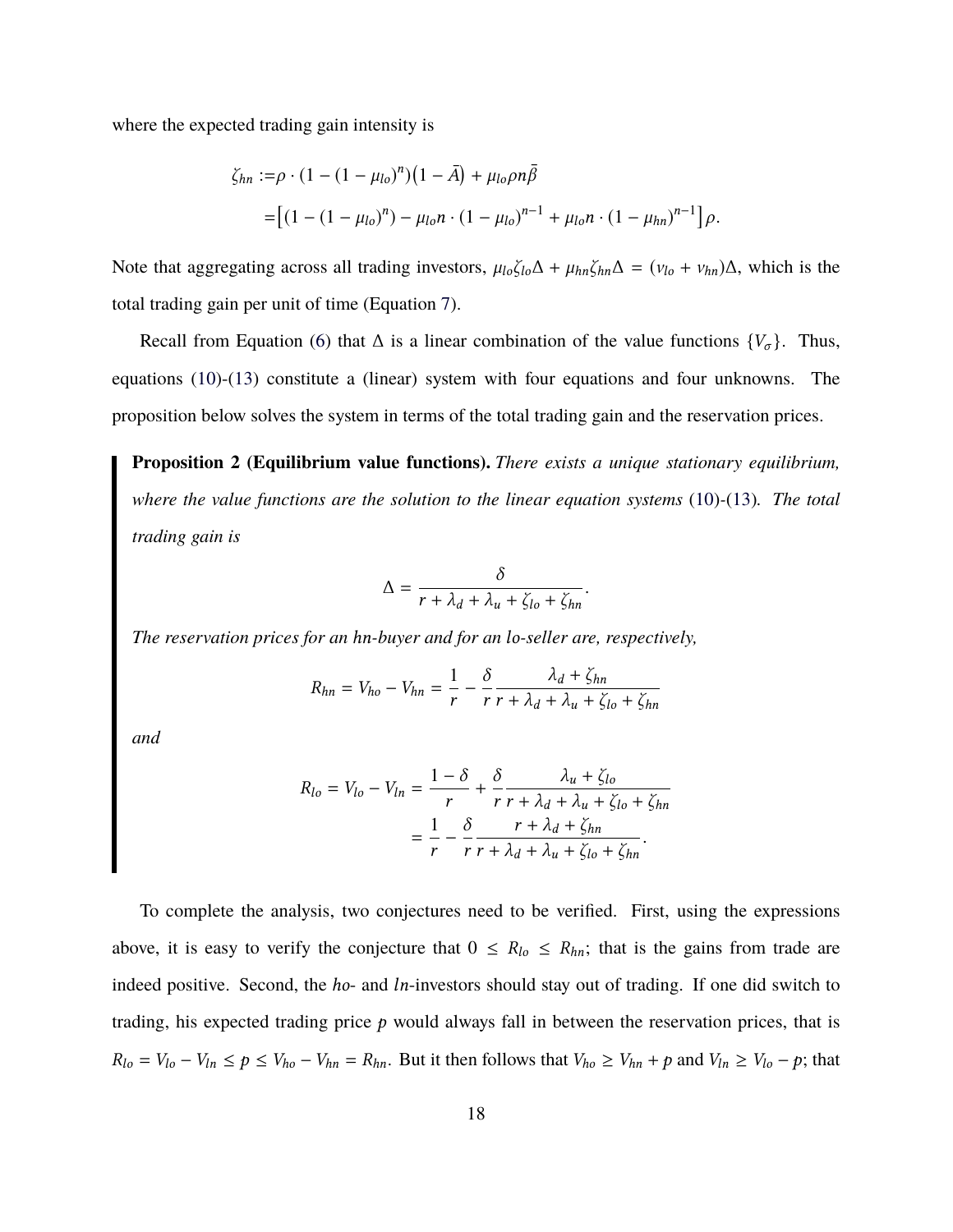is no individual *ho* or *ln*-investors will deviate to trading.

## **4 Implications of Simultaneous Multilateral Search**

This section explores the properties of the stationary SMS equilibrium found above. Section [4.1](#page-20-0) overviews the implied markup (markdown) dispersion. Section [4.2](#page-24-0) studies how the two search parameters, the intensity  $\rho$  and the capacity *n*, affect the markup (markdown) in equilibrium. Section [4.3](#page-27-0) studies the implications for the asset price.

### <span id="page-20-0"></span>**4.1 Markup (markdown) distribution**

This subsection studies the equilibrium markup (markdown) distribution, following Corollary [1](#page-15-0), which says that an *hn*-buyer searching trade has price *Rlo* +*A*∆ and an *hn*-buyer searching trade has *R*<sub>*hn*</sub> − *B* $\Delta$ . The discussion below focuses on the sizes of *A* ∈ (0, 1) and *B* ∈ (0, 1), both in fractions of the trading gain ∆, so that it speaks to a standardized comparison across assets with different ∆.

Both the markup *A* and the markdown *B* share the same c.d.f.  $G(\cdot; n, \mu)$ . Figure [1](#page-21-0) illustrates this c.d.f. by varying the search capacity *n* in Panel (a) and varying the expected response rate  $\mu$ in Panel (b).[7](#page-20-1) Several empirically testable predictions readily follow (formal proofs are deferred to the appendix).

1. All else equal, either a larger search capacity *n* or a higher expected response rate  $\mu$ **leads to more competitive pricing**—there is more probability mass falling on very small markups (markdowns). In the extreme of either  $n \uparrow \infty$  or  $\mu \uparrow 1$ , Bertrand competition obtains. More rigorously, comparing two assets with different search capacity *n* (or response rate  $\mu$ ), the one with higher *n* (and/or higher *µ*) should see its markup (markdown) distribution *first-order stochastically dominates* the other's. [Hendershott and Madhavan](#page-50-0) [\(2015\)](#page-50-0) report that traders query between 24 and

<span id="page-20-1"></span><sup>&</sup>lt;sup>7</sup> In equilibrium, the expected response rates  $\mu_{lo}$  and  $\mu_{hn}$  are endogenously determined. In Figure [1](#page-21-0), to illustrate its effect on  $G(\cdot)$ ,  $\mu$  is treated as an exogenous variable, for example, driven only by the primitive parameters other than the search capacity *n*, like the search intensity  $\rho$ , the asset supply *s*, and the type switching intensities  $\lambda_d$  and  $\lambda_u$ .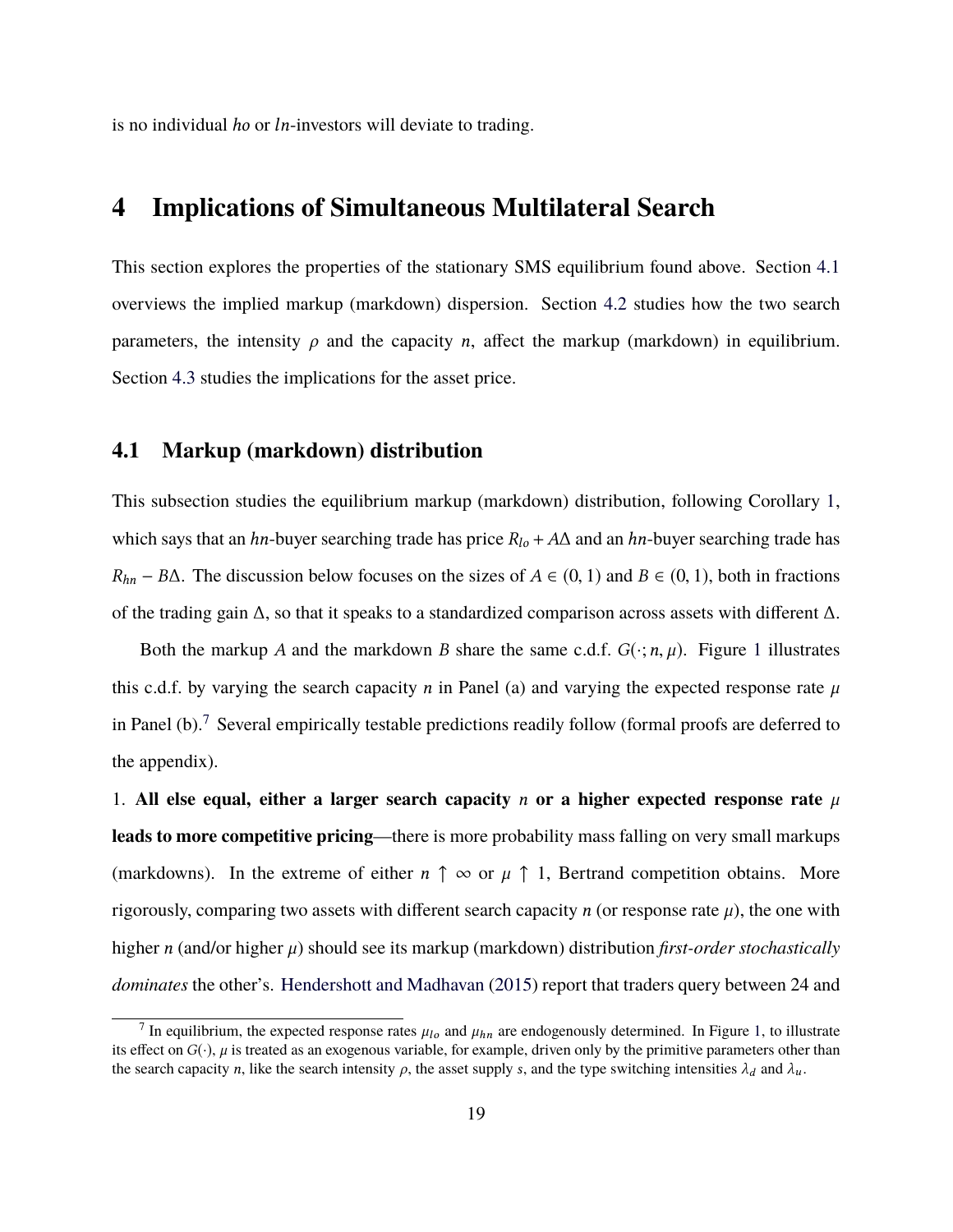**(a) Varying the search capacity** *n*

**(b) Varying the expected response rate** *µ*

<span id="page-21-0"></span>

**Figure [1](#page-21-0): Distribution of markup (markdown).** This figure plots the distribution of the random markup (markdown) across all trades. Panel (a) plots the c.d.f. *G*(·) with varying the search capacity *n* and Panel (b) with varying the expected response rate  $\mu$ . The expected response rate is set to  $\mu = 0.1$  in Panel (a). The search capacity is set to  $n = 25$  in Panel (b).

28 dealers in the corporate bond market and that this number is similar for both investment-grade and high-yield bonds. They also report that the (average) response rate is higher for investmentgrade bonds. One can, therefore, test the model by examining whether the empirical distribution of ask prices of investment-grade bonds (first-order) stochastically dominates that of high-yield bonds (and the opposite for bid prices).

2. An immediate consequence of the first-order stochastic dominance is that the (noncentral) moments of the markup (markdown) is larger when  $\mu$  is smaller or when *n* is smaller. Intuitively, this is because with less competition (small  $\mu$  or small  $n$ ), the quoting investor is able to extract more rent by charging a larger markup (markdown). Figure [2](#page-22-0)(a) illustrates this effect by plotting the mean of the markup (markdown), that is  $\bar{A}$  or  $\bar{B}$  given in Equation [\(9](#page-16-0)).

3. The non-degenerate price distribution characterized by Corollary [1](#page-15-0) implies price dispersion. This prediction is novel in that, **due to SMS, price dispersion arises even when all quoters**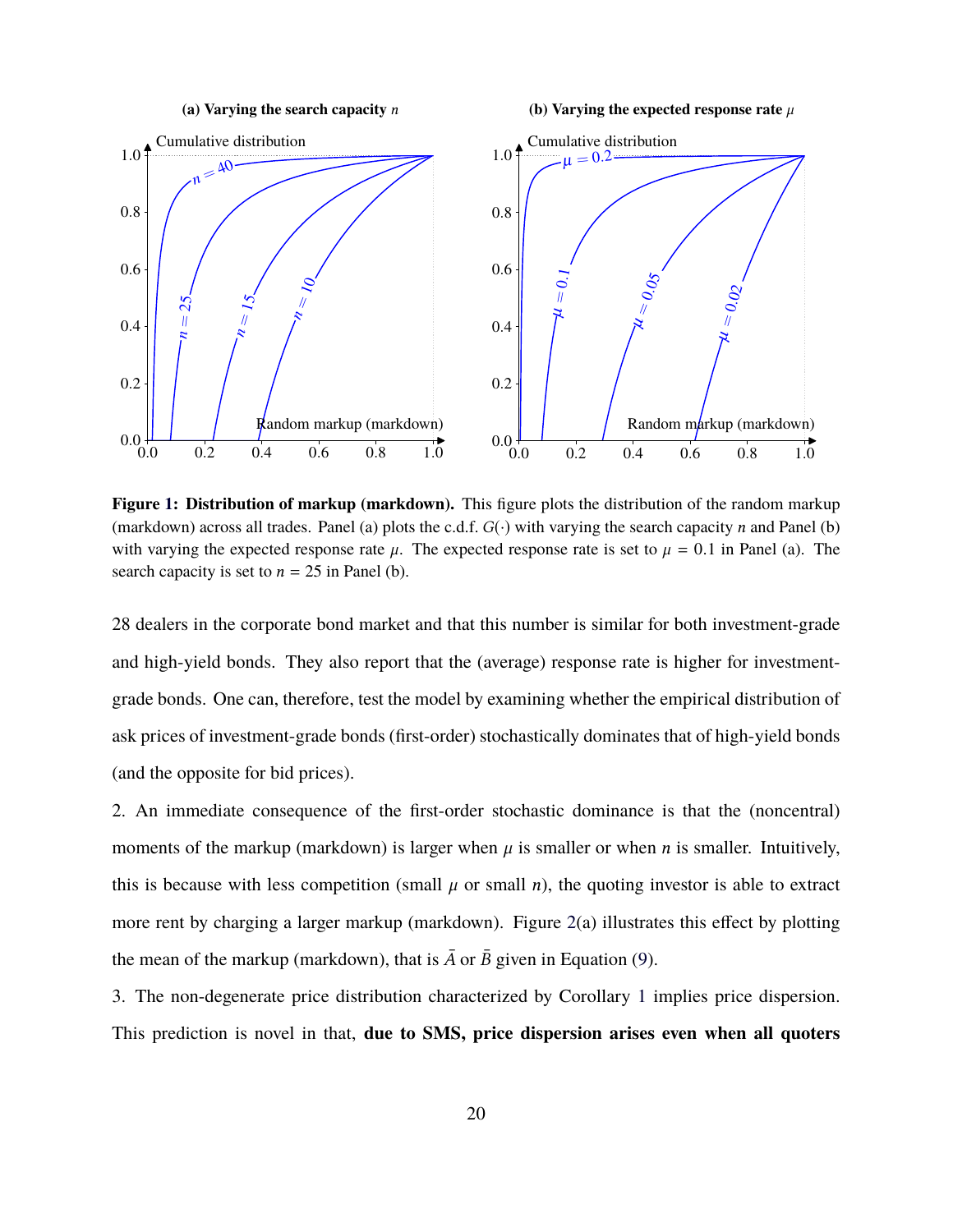<span id="page-22-0"></span>

**Figure [2:](#page-22-0) Mean, dispersion, and skewness of markup (markdown).** Panel (a) plots the average of the markup (markdown) as a percentage of the total surplus ∆ against the expected response rate *µ*. Panel (c) plots the volatility or dispersion of the markup (markdown) distribution. Panel (c) plots the skewness of the markup (markdown) distribution. In all panels, the search capacity ranges in  $n \in \{5, 10, 15, 30\}$ .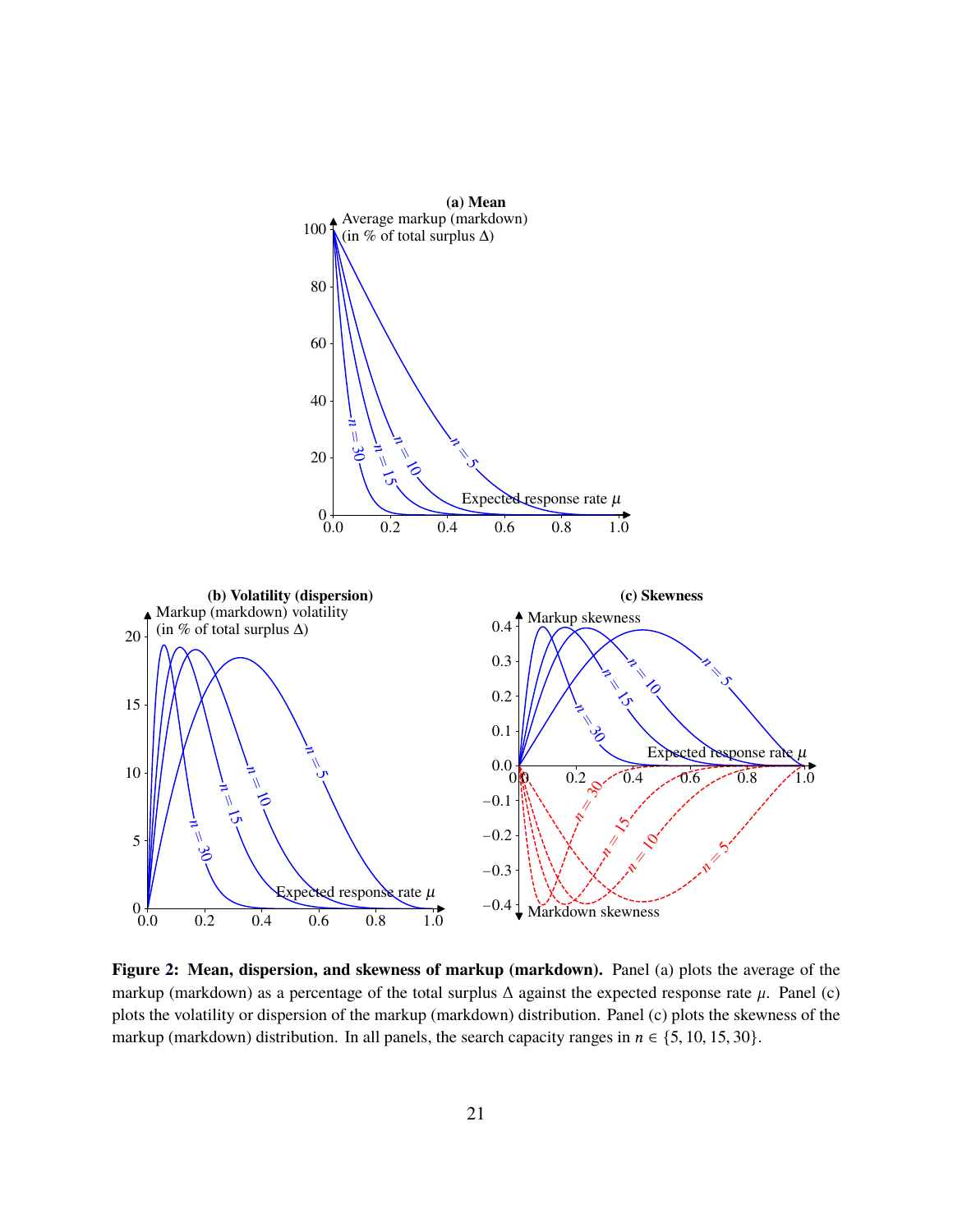**are homogeneous** (c.f., [Hugonnier, Lester, and Weill,](#page-50-6) [2016;](#page-50-6) [Shen, Wei, and Yan,](#page-50-7) [2018](#page-50-7); [Colliard,](#page-49-5) [Foucault, and Hoffmann,](#page-49-5) [2018](#page-49-5)). The source of such price dispersion is the strategic behavior of price quoters, who do not know the number of competitors they are facing due to search frictions. Figure [2](#page-22-0)(a) illustrates such dispersion by plotting the markup (markdown) volatility against the expected response rate  $\mu \in (0, 1)$ , with selected search capacity *n*.

4. Further, **the magnitude of the price dispersion is nonmonotonic in the expected response rate.** It can be seen from Figure [2\(](#page-22-0)a) that the markup volatility is first increasing and then decreasing. (This nonmonotonic pattern is not violating the first-order stochastic dominance of*G*(·) because the volatility is a central moment.) Such hump shapes can be understood from the two extremes: When  $\mu \downarrow 0$ , the (contacted) quoting investor knows he is a monopolist and will exert full market power by always charging a markup (markdown) exactly equal to the surplus ∆, hence no price dispersion. When  $\mu \uparrow 1$ , the quoting investor knows that he is almost surely competing with someone else and by Bertrand competition, the equilibrium markup (markdown) must be zero, hence no price dispersion, either. One can test such hump-shaped pattern by comparing the markup (markdown) dispersion across assets whose expected (empirical average) response rates differ.

5. **The markup (markdown) distribution is positively (negatively) skewed.** This is because the *lo*-sellers always mark *up* their quotes by *A* while the *hn*-buyers mark *down* by *B*. As a result, the ask prices are positively skewed, while bid prices are negatively skewed. One can empirically test this prediction by examining the skewness of the prices separately for buyer- and seller-initiated trades. Figure [2\(](#page-22-0)b) shows the skewness with a selection of search capacity *n* and a range of expected response rates  $\mu$ . (The plotted is the nonparametric skew, i.e., the difference between the mean and the median, scaled by the standard deviation, all in terms of percentage points of the total surplus ∆.) Consistent with the nonmonotonic dispersion in Panel (a), the skewness also peaks for moderate level of expected response rate.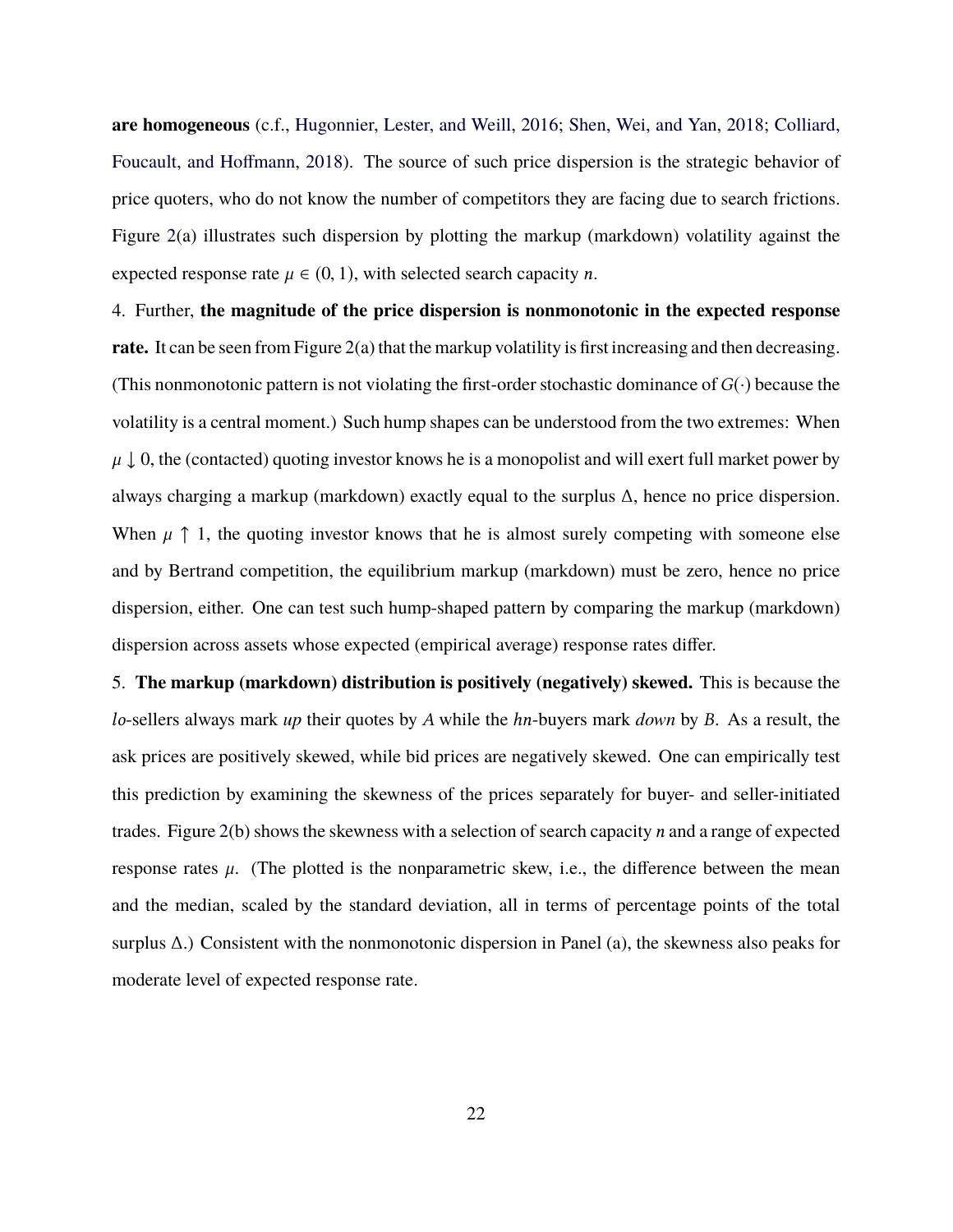### <span id="page-24-0"></span>**4.2 Search, population, and markup (markdown)**

There are two parameters governing the SMS process: the intensity  $\rho$  and the capacity  $n$ . This subsection highlights how they might differently affect equilibrium population sizes, response rates, and markups and markdowns. The discussion provides generic intuitions, but to avoid repetition, the effects are numerically illustrated only for a sellers' market (where the asset is in short supply,  $s < \eta = \mu_{ho} + \mu_{hn}$ ).

**Population sizes.** Both search parameters have the same effect of reducing population sizes. That is, both  $\mu_{hn}$  and  $\mu_{lo}$  decrease with  $\rho$  and with *n*. This is because more frequent searching and larger search capacity imply better matching between buyers and sellers, thus fewer investors remaining waiting to trade. Figure [3\(](#page-25-0)a) shows the effect for the buyers  $\mu_{hn}$  and Figure 3(b) for the sellers  $\mu_{lo}$ . Under the chosen parametrization, the asset is in short supply,  $s = 0.4$ , lower than the high-valuation investors  $\eta = \mu_{ho} + \mu_{hn} = 0.5$ . The isoquant curves in the two panels, therefore, differ by exactly  $0.1 = \eta - s = \mu_{hn} - \mu_{lo}$ . (If the asset is in excess supply, still  $\mu_{hn}$  and  $\mu_{lo}$  both decrease with  $\rho$  and with *n*, but the isoquants differ by  $s - \eta = \mu_{lo} - \mu_{hn}$ .)

**Response rates.** The population sizes  $\mu_{hn}$  and  $\mu_{lo}$  are also the *expected* response rates to searching *lo*-sellers and to searching *hn*-buyers, respectively. That is, both parameters reduce the average response rates. [Riggs et al.](#page-50-2) ([2019\)](#page-50-2) find consistent evidence from Index CDS trading that the response rates to RFQs decrease in the number of dealers contacted.[8](#page-24-1)

One can also examine how the two search parameters affect the *dispersion* (volatility) of the response rates. Consider a searching *hn*-buyer for example. When reaching out to *n* potential counterparties, only  $N_l$  of them will become a potential match, where  $N_l$  follows an *n*-draw binomial distribution with expected response rate  $\mu_{lo}$ . Therefore, the dispersion (volatility) of the

<span id="page-24-1"></span><sup>&</sup>lt;sup>8</sup> [Riggs et al.](#page-50-2) ([2019\)](#page-50-2) allow the searching investors to endogenously choose  $k \in \{1, 2, ..., n\}$  dealers to request quotes from. Investors do not choose to contact all *n* dealers because of a constant marginal cost for contacting an additional dealer. In the current model, one can think of the searching investors as always endogenously choosing to contact  $k = n$ potential counterparties, as there is no such a contact cost.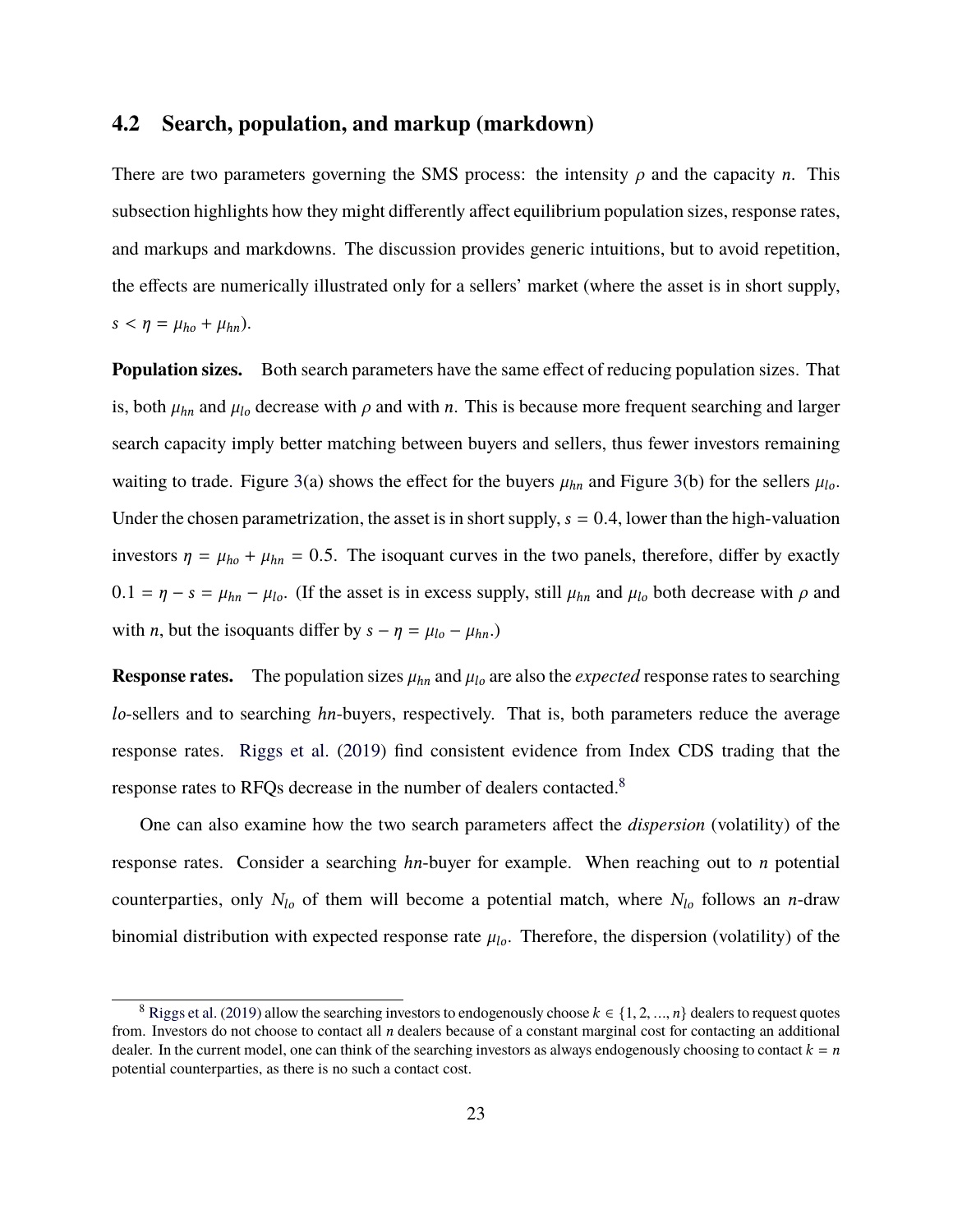<span id="page-25-0"></span>

**Figure [3:](#page-25-0) Search parameters and population sizes.** This figure shows how the two search parameters, intensity  $\rho$  and capacity *n*, affect investor population sizes. Panel (a) plots the contour of buyer population  $\mu_{hn}$ against varying  $\rho$  and *n*, and Panel (b) the seller population  $\mu_{lo}$ . The primitive parameters are  $s = 0.4$ ,  $\lambda_d = \lambda_u = 1.0, \delta = 1.0$  and  $r = 0.1$ .



**Figure [4:](#page-25-0) Search parameters and response rate dispersion.** This figure shows how the two search parameters, intensity  $\rho$  and capacity *n*, affect the response rates to searching investors. Panel (a) and (b) plot the response rates, in percentage points, respectively, to a searching buyer and a searching seller. The primitive parameters are  $s = 0.4$ ,  $\lambda_d = \lambda_u = 1.0$ ,  $\delta = 1.0$  and  $r = 0.1$ .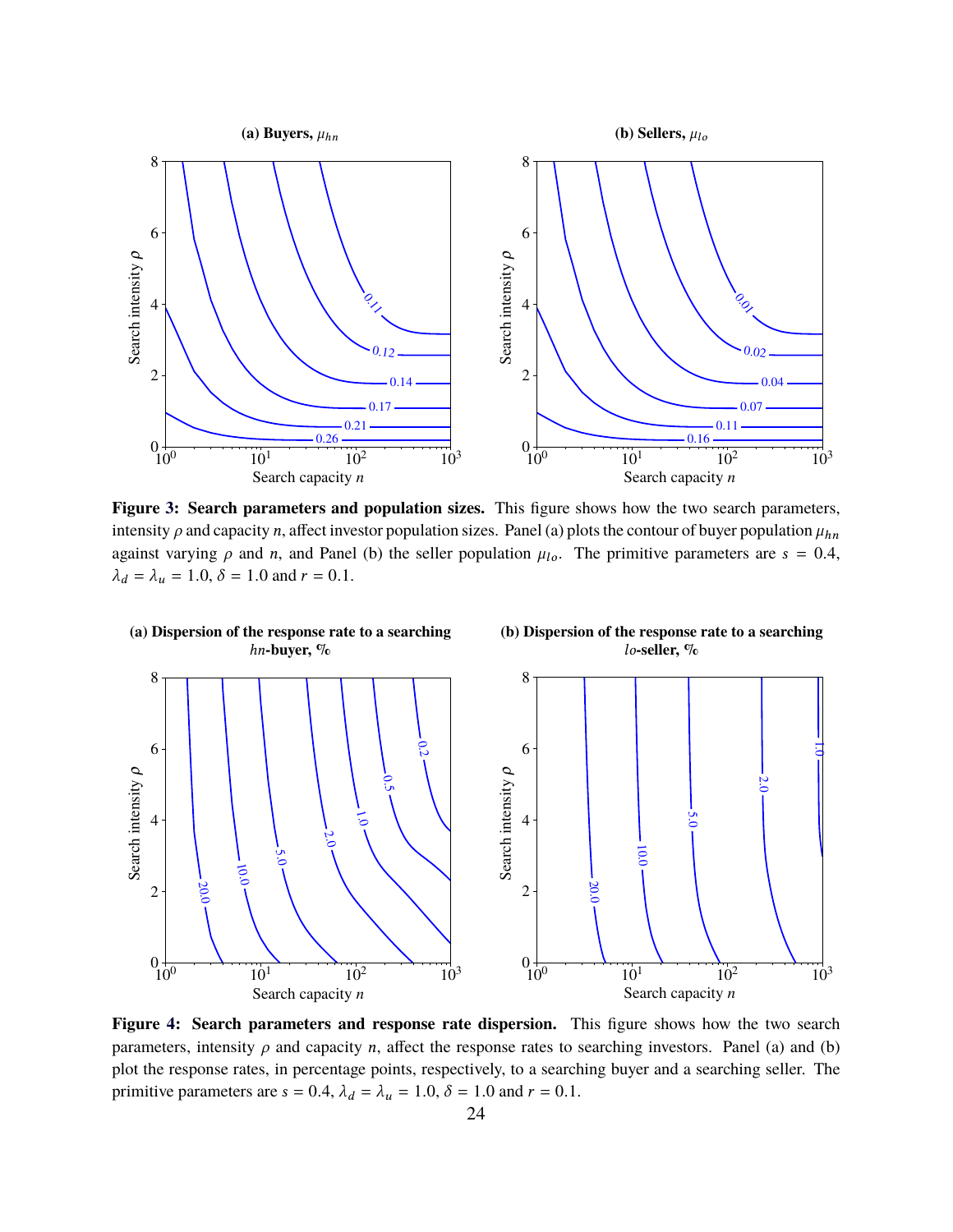response rate to this searching *hn*-buyer is

$$
\sqrt{\operatorname{var}\left[\frac{N_{lo}}{n}\right]} = \sqrt{\frac{(1-\mu_{lo})\mu_{lo}}{n}}.
$$

Similarly, for a searching *lo*-seller, the dispersion of the response rate is  $\sqrt{(1 - \mu_{hn})\mu_{hn}/n}$ . Notably, both search parameters, *n* and  $\rho$ , affect the response rate dispersion through the endogenous counterparty population in the numerator. Figure [4](#page-25-0) illustrates the patterns. Intuitively, as either parameter improves the matching, the response rate dispersion shrinks. Combined with the patterns seen in Figure [3](#page-25-0), both *n* and  $\rho$  improve the matching by both raising the response rate (mean) and reducing the response rate dispersion (volatility).

**Average markup and markdown.** Figure [5](#page-27-1) plots the average markup  $\overline{A}$  in Panel (a) and the average markdown  $\bar{B}$  in Panel (b). Qualitatively, the most important observation is that the search intensity *ρ* always increases the markup (markdown), while the search capacity *n* has the opposite effect. It has been shown in Figure [3](#page-25-0) that both  $\rho$  and  $n$  improve matching by reducing the buyer and the seller sizes  $\mu_{hn}$  and  $\mu_{lo}$ . So why the two have different effects on the markup (markdown)?

Consider the markup *A* for example. By Corollary [1,](#page-15-0) *A* is governed by the density function  $G(\cdot; n, \mu_{l_0})$ , and its mean  $\overline{A}$  is given in Equation ([9\)](#page-16-0). It can be seen that the search intensity  $\rho$ only affects  $\bar{A}$  indirectly through  $\mu_{lo}$ . A higher  $\rho$  reduces  $\mu_{lo}$  due to improved matching, as seen in Figure [3\(](#page-25-0)b). With fewer competitors, a quoting *lo*-seller has incentive to increase his markup, raising the average  $\bar{A}$ . Instead, the search capacity *n* affects  $\bar{A}$  not only indirectly through  $\mu_{lo}$  (improved matching) but also directly: A higher *n* implies stronger competition among the *n* potential sellers, making them less keen on quoting high markups, thus reducing the average  $\overline{A}$ . It turns out that this direct, negative effect of *n* dominates.

In summary, while both *n* and  $\rho$  have the same indirect effect through  $\mu$ —improve matching, reduce competition among quoting investors, and raise the average markup (markdown), there is also a direct competition effect only through *n*. This unique feature of *n* leads to the opposite effects against *ρ* seen in Figure [5.](#page-27-1)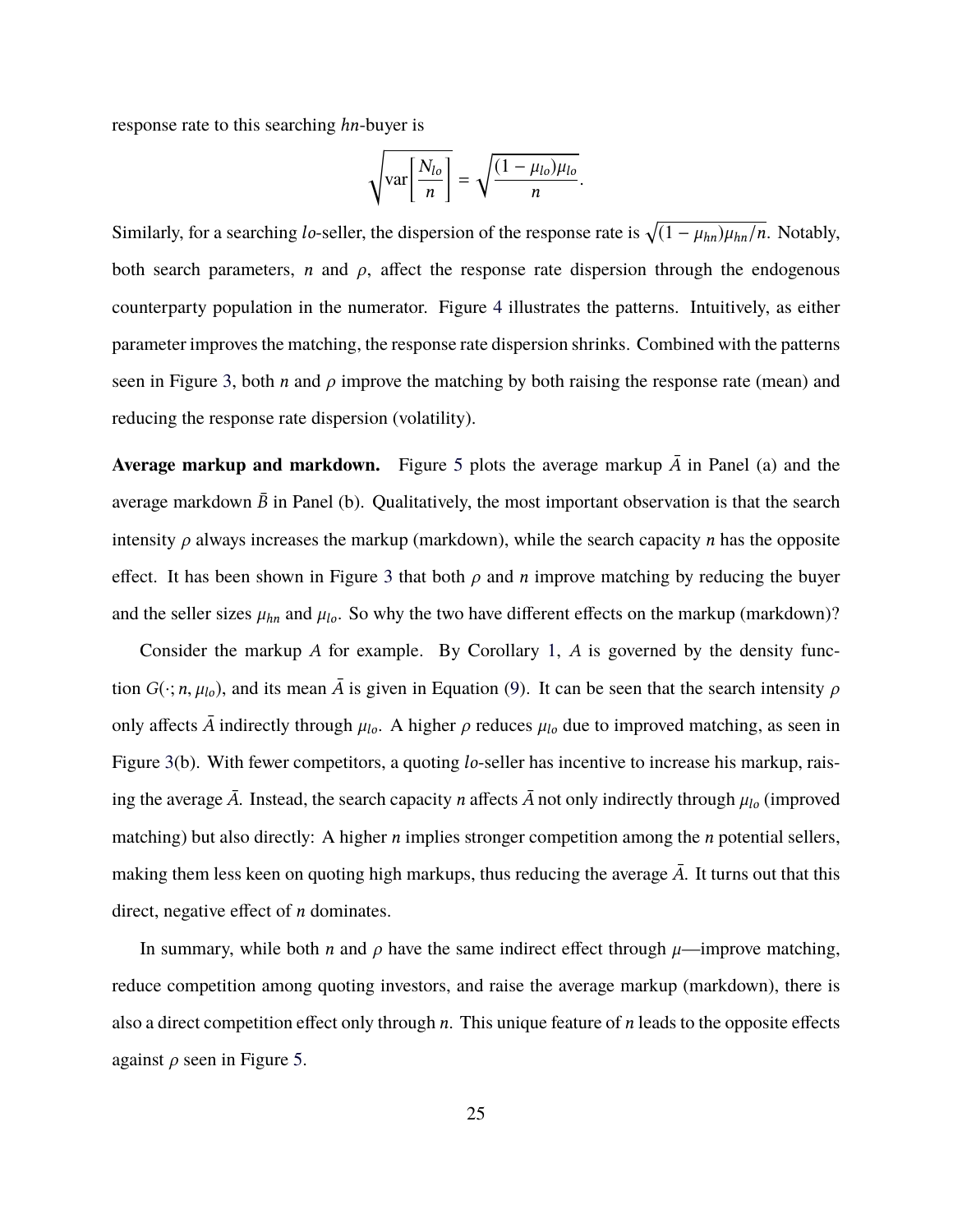<span id="page-27-1"></span>

**Figure [5:](#page-27-1) Average markup and markdown.** This figure shows how the two search parameters, intensity *ρ* and capacity *n*, affect the average markup  $\overline{A}$  in Panel (a) and the average markdown  $\overline{B}$  in Panel (b). The markup (markdown) is measured in percentages of the trading gain ∆. The primitive parameters are *s* = 0.4,  $\lambda_d = \lambda_u = 1.0, \delta = 1.0$  and  $r = 0.1$ .

### <span id="page-27-0"></span>**4.3 Prices**

This subsection turns to how the search capacity *n* and the intensity  $\rho$  affect the asset prices.

**The average trading price.** Figure [6](#page-28-0)(a) shows how the two search parameters affect the average trading price. An increase in the search intensity  $\rho$ , moving up along any vertical cut, always monotonically increases the trading price (toward the Walrasian price 1/*r* in this sellers' market). In contrast, an increase in the capacity *n* can have nonmonotonic impacts: For moderate and small *ρ*, moving right along a horizontal cut, the price first rises and then dips. It turns out that these price patterns inherit from investors' reservation values, as shown in Figure [6\(](#page-28-0)b). This is because the trading price always falls between buyers' and sellers' reservation value band; see Equation ([5\)](#page-13-2).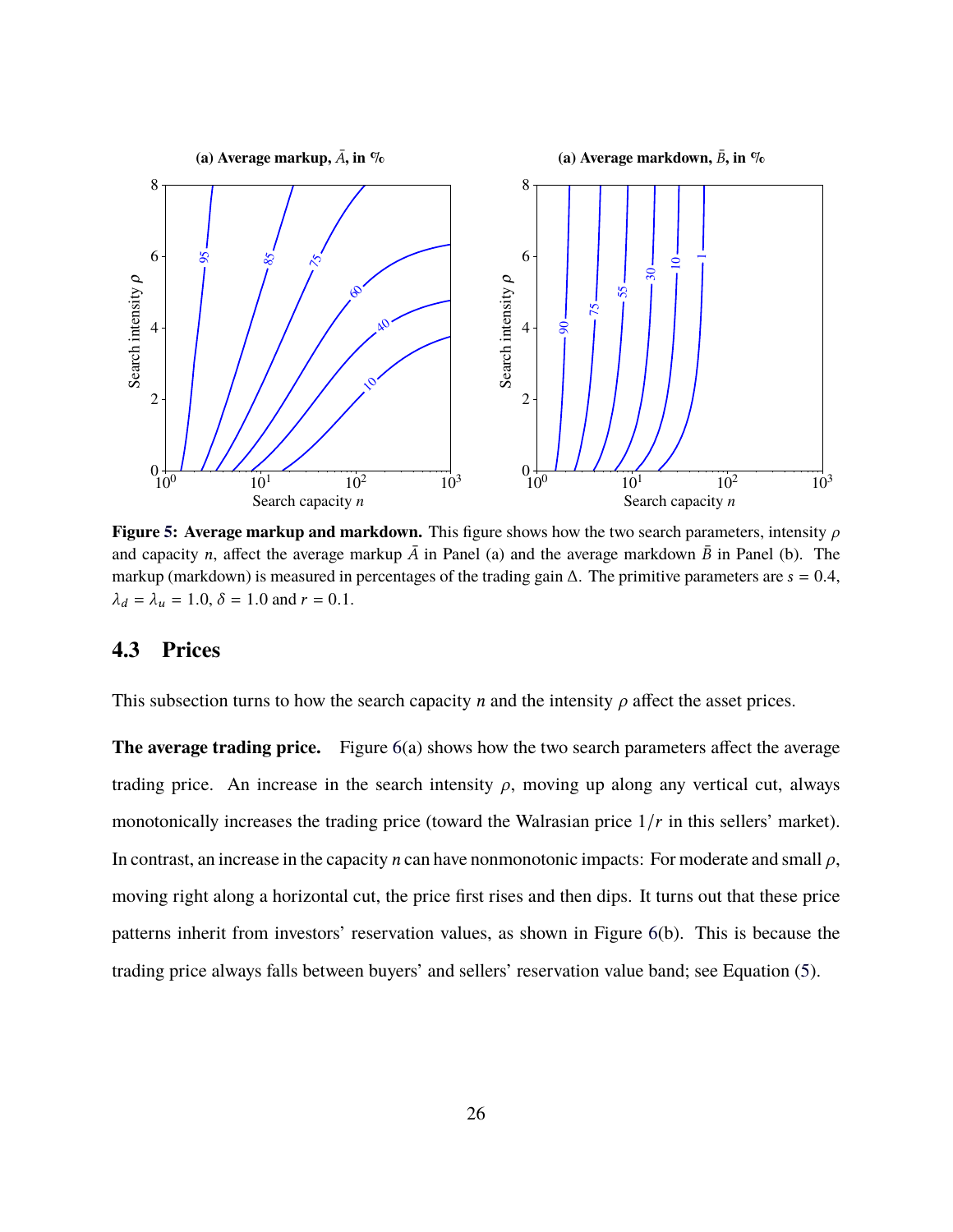<span id="page-28-0"></span>

**Figure [6](#page-28-0): Search parameters and prices.** This figure shows how the two search parameters, intensity *ρ* and capacity*n*, affect prices. Panel (a) plots the average trading price. Panel (b) plots investors' reservation values, solid line for a buyer's and dashed line for a seller's. The primitive parameters are  $s = 0.4$ ,  $\lambda_d = \lambda_u = 1.0$ ,  $\delta = 1.0$  and  $r = 0.1$ .

To understand the patterns, recall from Proposition [2](#page-19-0) that

$$
R_{lo} = \frac{1-\delta}{r} + \frac{\delta}{r} \frac{\lambda_u + \zeta_{lo}}{r + \lambda_d + \lambda_u + \zeta_{lo} + \zeta_{hn}}; \text{ and } R_{hn} = \frac{1-\delta}{r} + \frac{\delta}{r} \frac{r + \lambda_u + \zeta_{lo}}{r + \lambda_d + \lambda_u + \zeta_{lo} + \zeta_{hn}}.
$$

The responses of the reservation values to the two search parameters are only through the endogenous trading gain intensities, *ζlo* and *ζhn*, highlighted in blue above. The discussion below explains how they are differently affected by *ρ* and *n*.

Recall from Figure [3](#page-25-0) that the populations  $\mu_{hn}$  and  $\mu_{lo}$  drop with the search intensity  $\rho$ . Yet the population difference always remains constant:  $\mu_{hn} - \mu_{lo} = \eta - s$  (Equations [1](#page-11-1) and [3](#page-11-2)). Since it is parametrized as a sellers' market,  $\eta - s > 0$ , and there are always more buyers than sellers. This means that as *ρ* increases, both *hn*- and *lo*-types will find it more difficult to get matched, and increasingly so for an *hn*-buyer than for an *lo*-seller.[9](#page-28-1) Therefore, a seller's trading gain intensity *ζlo*

<span id="page-28-1"></span><sup>&</sup>lt;sup>9</sup> For example, in Figure [3](#page-25-0), the highest isoquants in the two panels imply a buyer-to-seller ratio of  $\mu_{hn}$ :  $\mu_{lo}$  = 0.26 : 0.16  $\approx$  1.6, while as the two parameters increase, the ratio surges to  $\mu_{hn}$  :  $\mu_{lo} = 0.11$  : 0.01 = 11.0 for the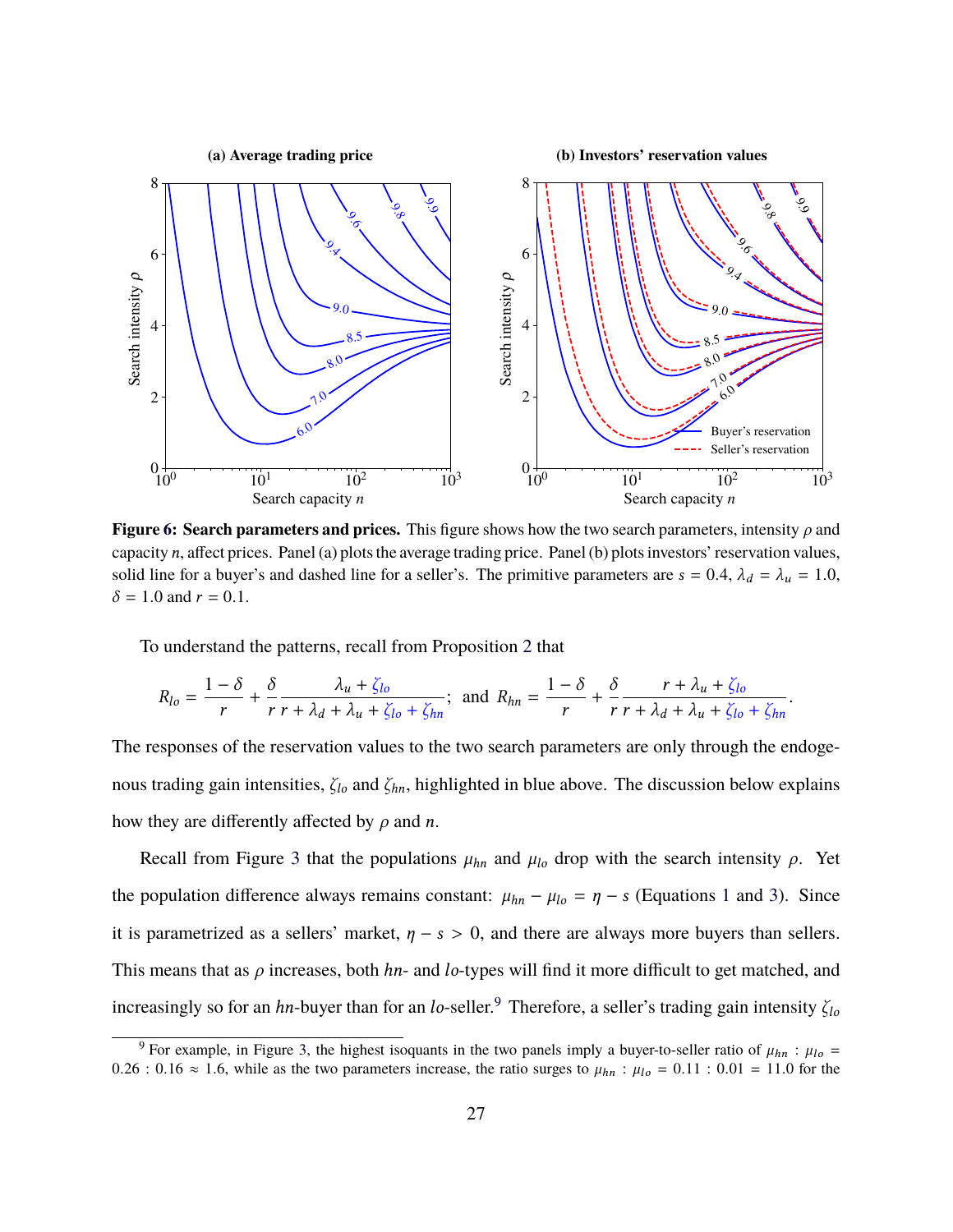increases with  $\rho$ , while a buyer's  $\zeta_{hn}$  drops. Hence, the reservation values monotonically increase with the search intensity  $\rho$  (larger numerator but smaller denominator).<sup>[10](#page-29-0)</sup>

The search capacity *n* has two different effects.

- 1. (Matching) A larger capacity *n* improves matching, tilting trading gain toward the short side of the market. This is the same effect as that of the search intensity  $\rho$  discussed above.
- 2. (Competition) An individual investor does not necessarily appreciate a higher *n*:
	- (+) When he is searching, a larger *n* enables him to reach more potential counterparties;
	- (-) When he is contacted for quote, a larger *n* exposes him to more fierce competition.

For the long side of the market, the (+) effect dominates because there is little active searching from the small population of the short side. Reversely, for the short side, the (-) effect dominates because they are contacted by the long side very often.

Under the chosen parametrization, *hn*-buyers are on the long side and *lo*-sellers the short side of the market. The matching effect of *n* indicates a larger *ζlo* but smaller *ζhn*, just like *ρ*. The competition effect implies the opposite: *hn*-buyers expect a higher trading gain intensity *ζhn*, while *lo*-sellers see a lower *ζlo*. Taken together, therefore, *n* could have a negative effect on the reservation values and the price, depending on whether the competition effect dominates.<sup>[11](#page-29-1)</sup>

Such "competition effects" of the search capacity *n* is novel to the literature. Recall the interpretation of *n* from Remark [2](#page-10-0). On the institution side, this result implies that investments in execution (trading desk) have nonmonotonic effects on asset prices. On the platform side, the design of All-to-All and RFQ protocols can also affect asset prices nonmonotonically.

lowest isoquants plotted.

<span id="page-29-0"></span><sup>&</sup>lt;sup>10</sup> If the asset is in excess supply, i.e.,  $\eta - s < 0$ , then the reverse happens: There are always more sellers than buyers. In such a buyers' market, buyers' trading gain intensity *ζhn* increases with *ρ* but sellers' *ζlo* decreases. As such, the reservation values *drop* with  $\rho$  toward the Walrasian price of  $(1 - \delta)/r$ . This effect is consistent with [DGP.](#page-49-0)

<span id="page-29-1"></span><sup>&</sup>lt;sup>11</sup> Indeed, it can be seen that the price and the reservation values start to drop with *n* in Figure [6](#page-28-0) only when the population isoquants in Figure [3](#page-25-0) is flattening, i.e., when the matching effect of *n* diminishes. For example, consider horizontal cuts at  $\rho \approx 2$  in the four panels. The price and the reservation values only start to decrease from about  $n \ge 11$ , which is the same range of *n* where the population isoquants  $\mu_{hn} = 0.14$  and  $\mu_{lo} = 0.04$  start to flatten.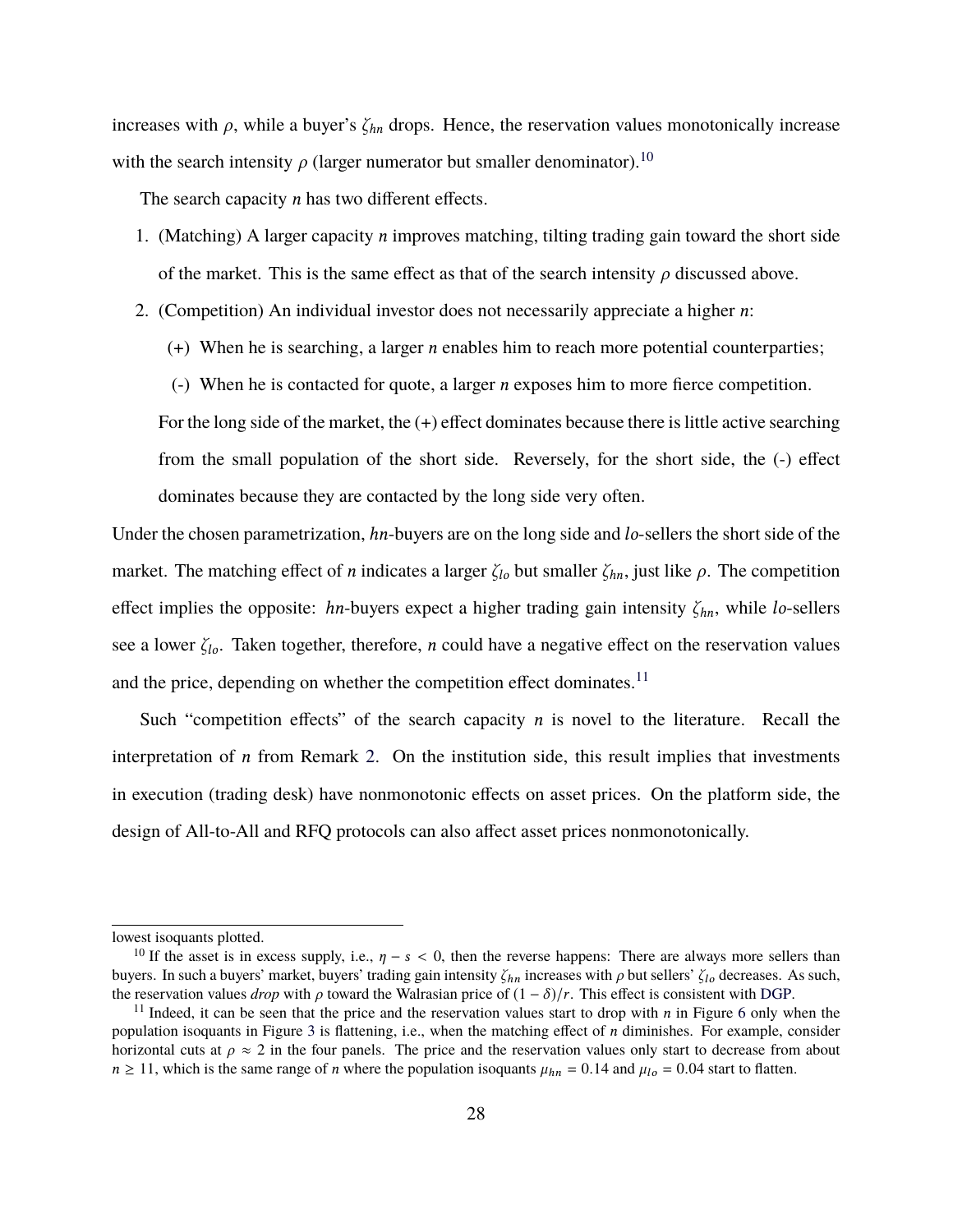<span id="page-30-0"></span>

**Figure [7:](#page-30-0)** Bid and ask quotes. This figure shows how the two search parameters, intensity  $\rho$  and capacity *n*, affect bid and ask quotes. Panel (a) plots the average best bid (dashed) and ask (solid). Panel (b) plots the average difference between the ask and the bid, in percentages of the trading gain ∆. The primitive parameters are  $s = 0.4$ ,  $\lambda_d = \lambda_u = 1.0$ ,  $\delta = 1.0$  and  $r = 0.1$ .

**"Crossing" bid and ask quotes.** Figure [7](#page-30-0)(a) plots the averages of the best ask (solid line) and the best bid (dashed). From Equation ([9\)](#page-16-0), the average best ask is the seller's reservation value *Rlo* marked up by  $\bar{A}\Delta$ ; and the best bid is the buyer's reservation  $R_{hn}$  marked down by  $\bar{B}\Delta$ . As they are markup and markdown on the reservation values, unsurprisingly, the patterns are similar to Figure [6](#page-28-0).

What is perhaps surprising is that the ask quotes are not always above bids: The bid isoquants (dashed lines) *cross* the ask isoquants (solid lines). To visualize this feature more directly, Figure [7](#page-30-0)(b) plots the average bid-ask "spread" in percentages of the trading gain ∆, as follows

Average (relative) bid-ask spread = 
$$
\frac{1}{\Delta} \left[ \left( R_{lo} + \bar{A}\Delta \right) - \left( R_{hn} - \bar{B}\Delta \right) \right] = \left( \bar{A} + \bar{B} - 1 \right) \times 100\%.
$$

It can be seen that while the spread increases with the intensity  $\rho$  (along any vertical cut), it decreases with the capacity *n* (along any horizontal cut). Notably, for sufficiently large *n*, the bid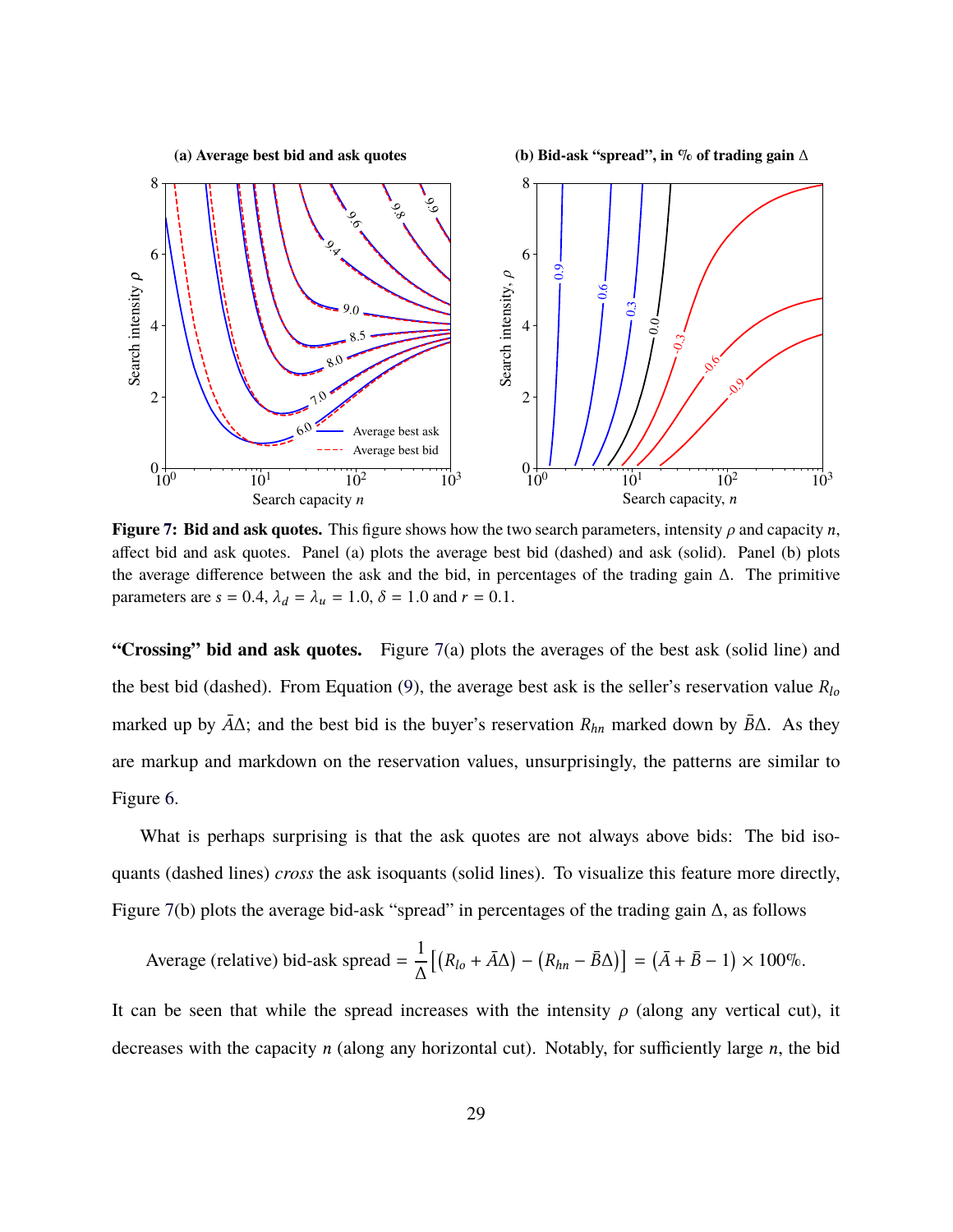and the ask cross (ask below bid) and the average spread becomes negative.

The search intensity *ρ* widens the bid-ask spread because of improved matching. Higher *ρ* leaves fewer investors remaining eager to trade in the steady state (Figure [3](#page-25-0)). When contacted for a quote, a *lo*-seller knows that higher *ρ* means less competition from other (*n* − 1) contacted. As such, he quotes a higher markup by raising  $\overline{A}$ . Likewise, a contacted *hn*-buyer marks his bid further down by raising  $\bar{B}$ . The bid-ask spread, therefore, widens with intensity *ρ*.

A larger search capacity *n* also improves matching (Figure [3](#page-25-0)), just like *ρ*. But there is a counter-effect: *n* also intensifies competition among quoting investors. Knowing that there are more competitors (larger *n*), a contacted seller (buyer) reduces his markup (markdown), narrowing the spread. In the extreme of perfect competition, investors quote their reservation prices without any markup (markdown), that is  $\overline{A} = \overline{B} = 0$ , implying a spread of  $\overline{A} + \overline{B} - 1 = -100\%$  of the trading gain ∆. A negative bid-ask "spread" thus arises with large capacity *n*.

The crossing of bid and ask is a unique prediction of the model. In particular, such crossing arises only through the implicit competition among *homogeneous* quoters. To contrast, for example, in bilateral-bargain models like [DGP](#page-49-0), the bid-ask spread manifests when dealers are introduced and is the consequence of their exogenous bargaining power. Since the dealer's rent from intermediating investors is nonnegative, the bid-ask spread is always positive. Figure 6 of [Hau, Hoffmann,](#page-50-3) [Langfield, and Timmer](#page-50-3) [\(2017](#page-50-3)) shows that such negative spreads do prevalently exist.

Two implications of such crossing quotes are worth highlighting. First, Figure [7\(](#page-30-0)b) provides a testable prediction: Such crossings are more prominently seen, in terms of magnitude, when the search capacity *n* is large (e.g., when the All-to-All or the RFQ platform allows so). Second, the bid-ask spread in OTC markets (or search markets in general) might serve as a very poor measure for market illiquidity. Following [DGP,](#page-49-0) one proper measure of market illiquidity can be the price discount, that is the difference between the Walrasian price (which is 1/*r* under a sellers' market) and the average trading price. Figure [6\(](#page-28-0)a) suggests that such illiquidity discount is largest when the search intensity  $\rho$  is low. In particular, for moderate  $\rho$ , even when the search capacity *n* is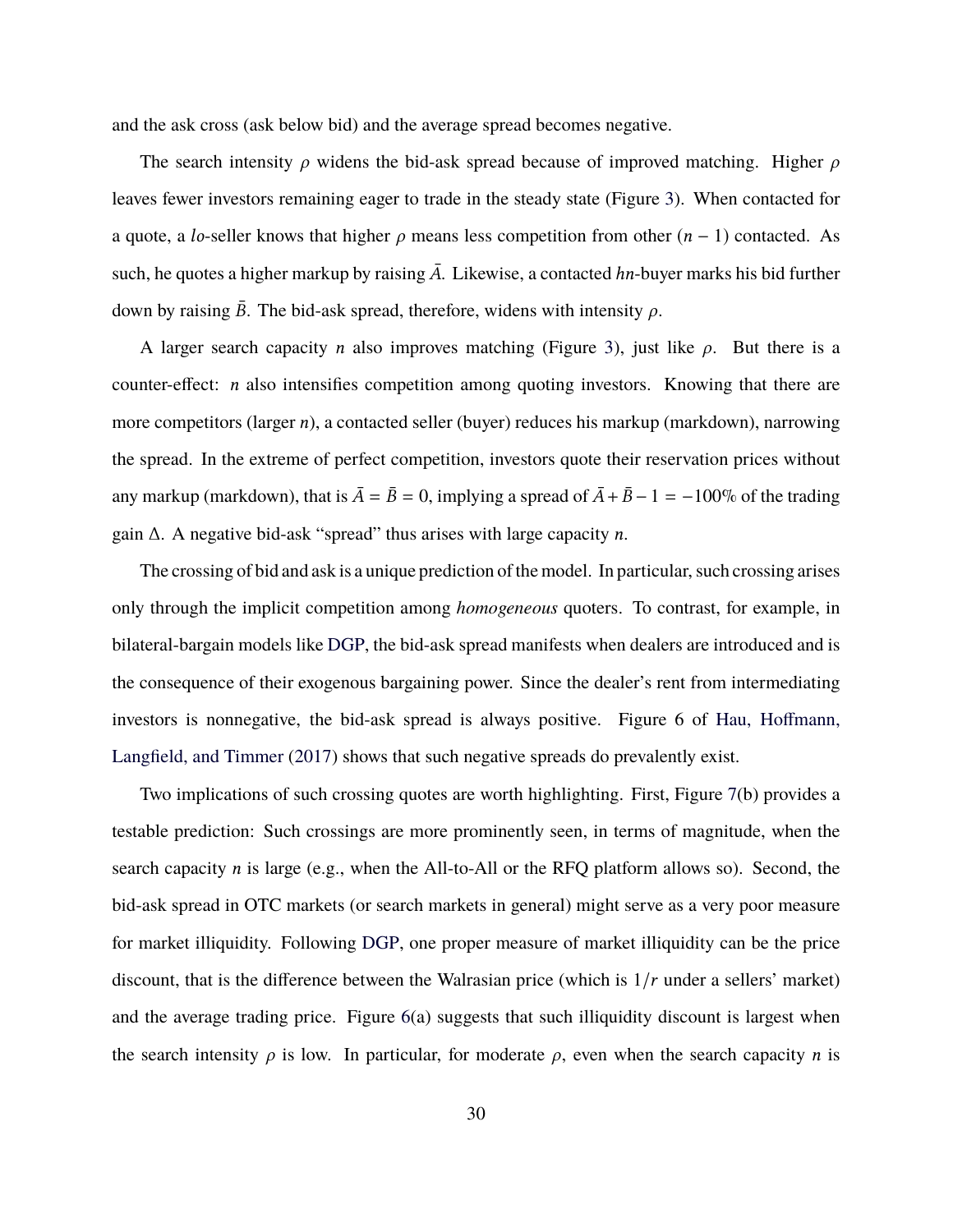huge (e.g.,  $n \ge 100$ ), the illiquidity discount is still significant, roughly 40% of the Walrasian price  $(1/r = 10$  in the numerical illustration). However, Figure [7\(](#page-30-0)b) shows that the bid-ask spread always reduces with *n*, seemingly suggesting a more liquid market when one can contact more through All-to-All or RFQ protocols.

## <span id="page-32-0"></span>**5 SMS versus BB: How to search**

In real-world trading, investors can choose how to deal with potential counterparties. For example, upon receiving a trading order, the trading desk can call up a dealer and spend time and effort bargaining the trading terms, or call up many potential counterparties at the same time, without bargaining, just waiting for quotes. That is, investors should be able to choose between BB and SMS. This section explores such endogenous choices.

Specifically, investors still search actively with intensity *ρ*. (Recall from Remark [2](#page-10-0) that one interpretation of  $\rho$  can be the efficiency of an institution's middle/back office, hence independent of the trading desk's choice between BB and SMS.) Upon searching, an investor can choose SMS as modeled in Section [2](#page-8-0), or BB, modeled after [DGP](#page-49-0): If one chooses BB, he randomly finds another investor. If the two happen to form a pair of buyer and seller, they exchange the asset and split the trading gain according to their exogenous bargaining power, *q* ∈ [0, 1] for the seller and 1−*q* for the buyer. Otherwise, there is no trade. The analysis below focuses on the symmetric case of  $q = 1/2$ for simplicity. The other model ingredients remain the same as in Section [2](#page-8-0).

The objective is threefold. First, Section [5.1](#page-33-0) analyzes how investors choose between the two search methods. Second, can SMS-like electronic search (e.g., All-to-All and RFQ) completely replace traditional bilateral bargaining? The answer is no. Section [5.2](#page-38-0) shows that particularly when the asset's excess supply is large (e.g., after a fire sale), BB is used ore often than SMS. Third, Section [5.3](#page-40-0) studies the welfare, policy, and market design implications.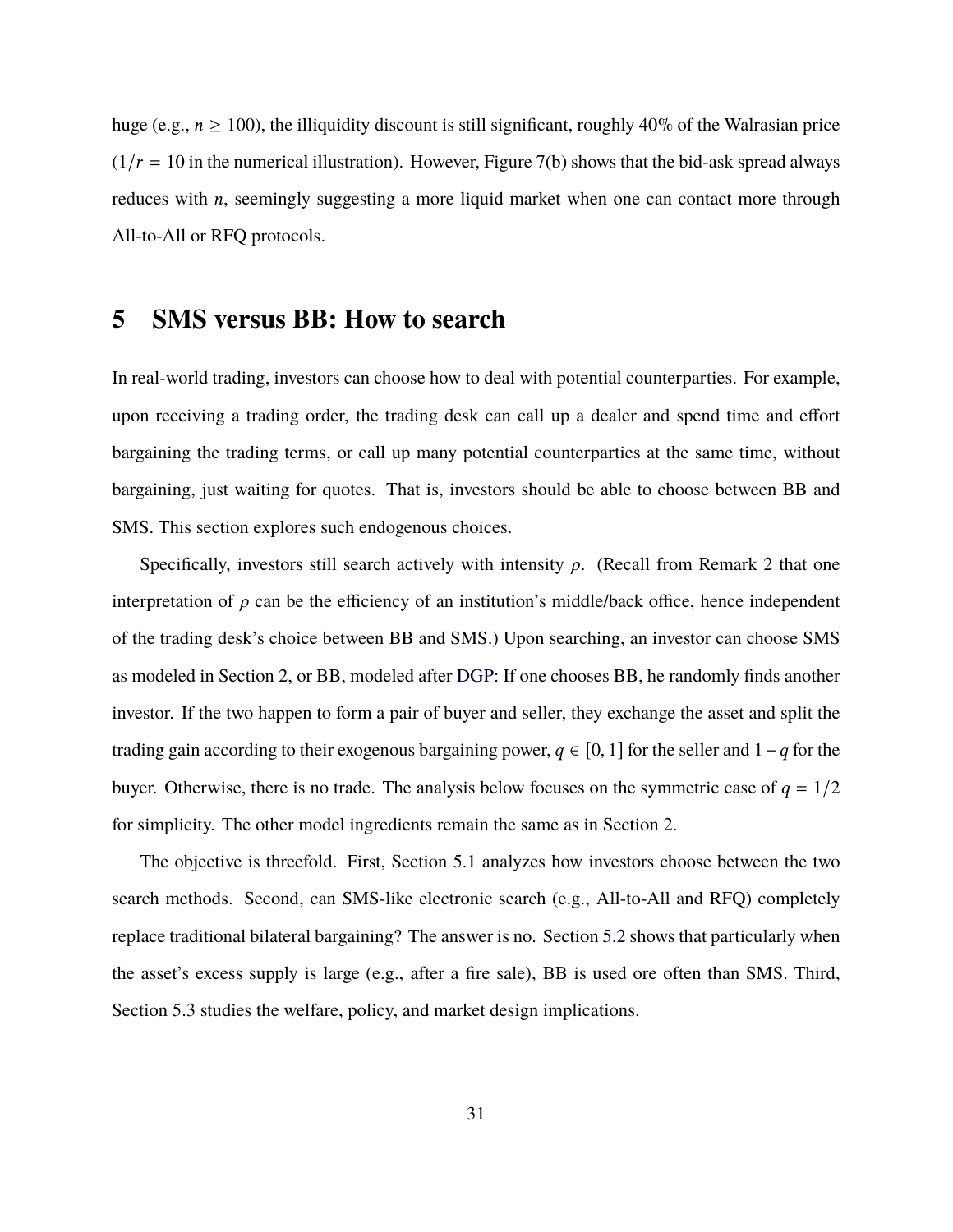### <span id="page-33-0"></span>**5.1 Choosing between SMS and BB**

As in Section [3](#page-11-0), the analysis focuses on a stationary equilibrium. It proceeds in three steps: investors' optimal choices between SMS and BB, population dynamics, and value functions.

**Choosing search technology.** Consider an *lo*-seller, for example. Upon active searching, he chooses between SMS and BB, possibly with a mixed strategy: Denote by  $\phi_{l_0} \in [0, 1]$  the probability of an *lo*-seller choosing SMS. The choice depends on the comparison between the expected gains. Using SMS, a searching *lo*-investor expects

Conditional expected trading gain; Equation ([9](#page-16-0))

$$
\underbrace{(1-(1-\mu_{hn})^n)}_{\text{Probability of finding at least one buyer}} \underbrace{(1-\overline{B})\Delta}_{\text{= (1-(1-\mu_{hn})^n - n\mu_{hn} \cdot (1-\mu_{hn})^{n-1}}) \Delta.
$$

Using BB, he finds a buyer with probability  $\mu_{hn}$  and via Nash bargaining (see details in [DGP\)](#page-49-0) his expected gain is

Trading gain under Nash bargaining

$$
\underbrace{\mu_{hn}}_{\sim} \underbrace{\overbrace{q\Delta}}_{\sim}.
$$

|{z} Probability of finding a buyer

Under the assumption of equal bargaining power,  $q = 1/2$ . Define an auxiliary function

<span id="page-33-2"></span>(14) 
$$
h(\mu;n) := 1 - (1 - \mu)^n - n\mu \cdot (1 - \mu)^{n-1} - \frac{\mu}{2},
$$

which is the difference between the above two expected gains, scaled by  $1/\Delta$ . Therefore, an *lo*-seller's optimal choice of  $\phi_{lo}$ , and similarly  $\phi_{hn}$  for an *hn*-buyer, is

<span id="page-33-1"></span>(15) 
$$
\phi_{lo} = \begin{cases} 1, & \text{if } h(\mu_{hn}; n) > 0 \\ \in [0, 1], & \text{if } h(\mu_{hn}; n) = 0 \text{ and } \phi_{hn} \\ = 0, & \text{if } h(\mu_{hn}; n) < 0 \end{cases} = 1, \text{ if } h(\mu_{lo}; n) > 0
$$

$$
= 0, \text{ if } h(\mu_{lo}; n) < 0
$$

$$
= 0, \text{ if } h(\mu_{lo}; n) < 0
$$

As hinted in Remark [3](#page-10-1), the key difference between SMS and BB lies in *how* investors search, not just *how many* to search. This distinction can be seen more explicitly from the above: Even if the SMS search capacity  $n = 1$ , SMS and BB still differ. In this case, when a counterparty is found,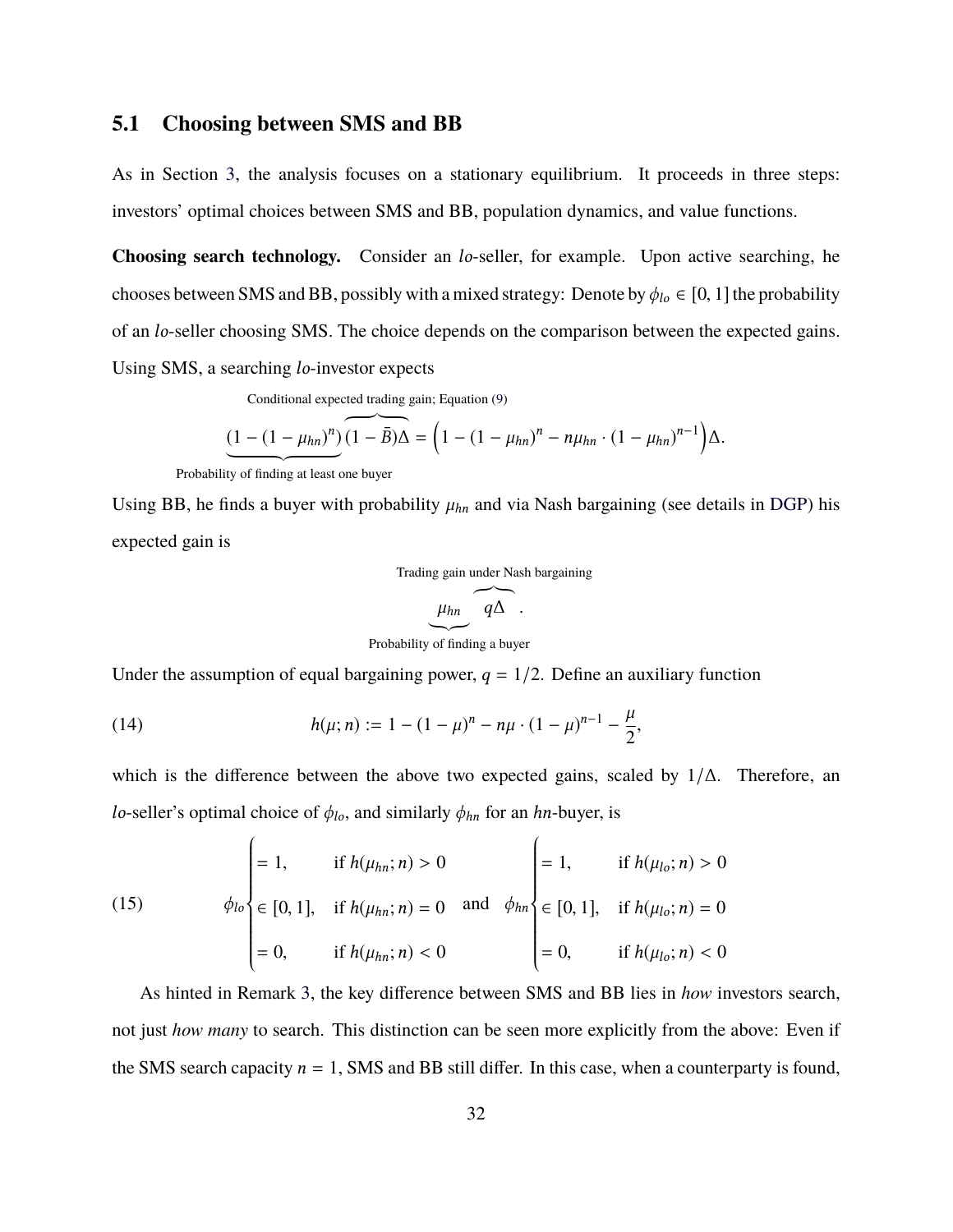the SMS searching investor will face a take-it-or-leave-it offer from *n* = 1 counterparty, who, seeing no competition, will naturally charge the highest possible price. That is, a searching investor has zero bargaining power (as he only asks for a quote and does not bargain), while the quoting agent has full bargaining power. Instead, under BB, whenever a pair is matched, the trading gain is split equally (as  $q = 1/2$ ). Hence,  $h(\mu; n = 1) = -\mu/2 < 0$  and all investors strictly prefer BB in this case—SMS and BB still differ.

**Population.** In a stationary equilibrium, the population sizes  $\mu_{ho}$ ,  $\mu_{hn}$ ,  $\mu_{lo}$ , and  $\mu_{ln}$  are constant, and the analysis is similar to Section [3.1.](#page-11-3) In particular, Equations [\(1](#page-11-1))-[\(3](#page-11-2)) still hold. The fourth condition can be found via, for example the inflows and outflows from the *lo*-type. At each instant dt, a measure of  $\mu_{lo} \rho \phi_{lo}$ dt of sellers will be actively searching with SMS, but only a fraction of  $1 - (1 - \mu_{hn})^n$  of them will find at least one buyer. This results in an outflow of

$$
(1-(1-\mu_{hn})^n)\mu_{lo}\rho\phi_{lo}dt = v_{lo}\phi_{lo}d_t,
$$

where *νlo* is the same as the *lo*-seller initiated trading intensity defined earlier in Section [3.1](#page-11-3). Similarly, due to the buyers who use SMS, there is an outflow of

$$
(1-(1-\mu_{lo})^n)\mu_{hn}\rho\phi_{hn}\mathrm{d}t=\nu_{hn}\phi_{hn}\mathrm{d}_t.
$$

In addition, there are  $\mu_{lo}\rho \cdot (1 - \phi_{lo})dt$  measure of sellers who opt for BB and will find buyers with probability  $\mu_{hn}$ , and the same for buyer-initiated BB trades. Thus, total BB trades result in an outflow of

$$
(1 - \phi_{lo})\gamma_{lo}dt + (1 - \phi_{hn})\gamma_{hn}dt = (2 - \phi_{lo} - \phi_{hn})\rho\mu_{lo}\mu_{hn}dt,
$$

where  $\gamma_{lo} = \gamma_{hn} := \mu_{lo} \mu_{hn} \rho$  are, respectively, the seller- and the buyer-initiated BB trades without SMS, as in [DGP.](#page-49-0) The difference here is the scaling of  $(1 - \phi_{lo})$  and  $(1 - \phi_{hn})$  due to SMS usage. Finally, type switches imply an inflow of  $\mu_{ho} \lambda_d dt$  and an outflow of  $\mu_{lo} \lambda_u dt$ . Taken together,

<span id="page-34-0"></span>(16) 
$$
-(\phi_{lo}v_{lo} + (1 - \phi_{lo})\gamma_{lo}) - (\phi_{hn}v_{hn} + (1 - \phi_{hn})\gamma_{hn}) - \mu_{lo}\lambda_u + \mu_{ho}\lambda_d = 0
$$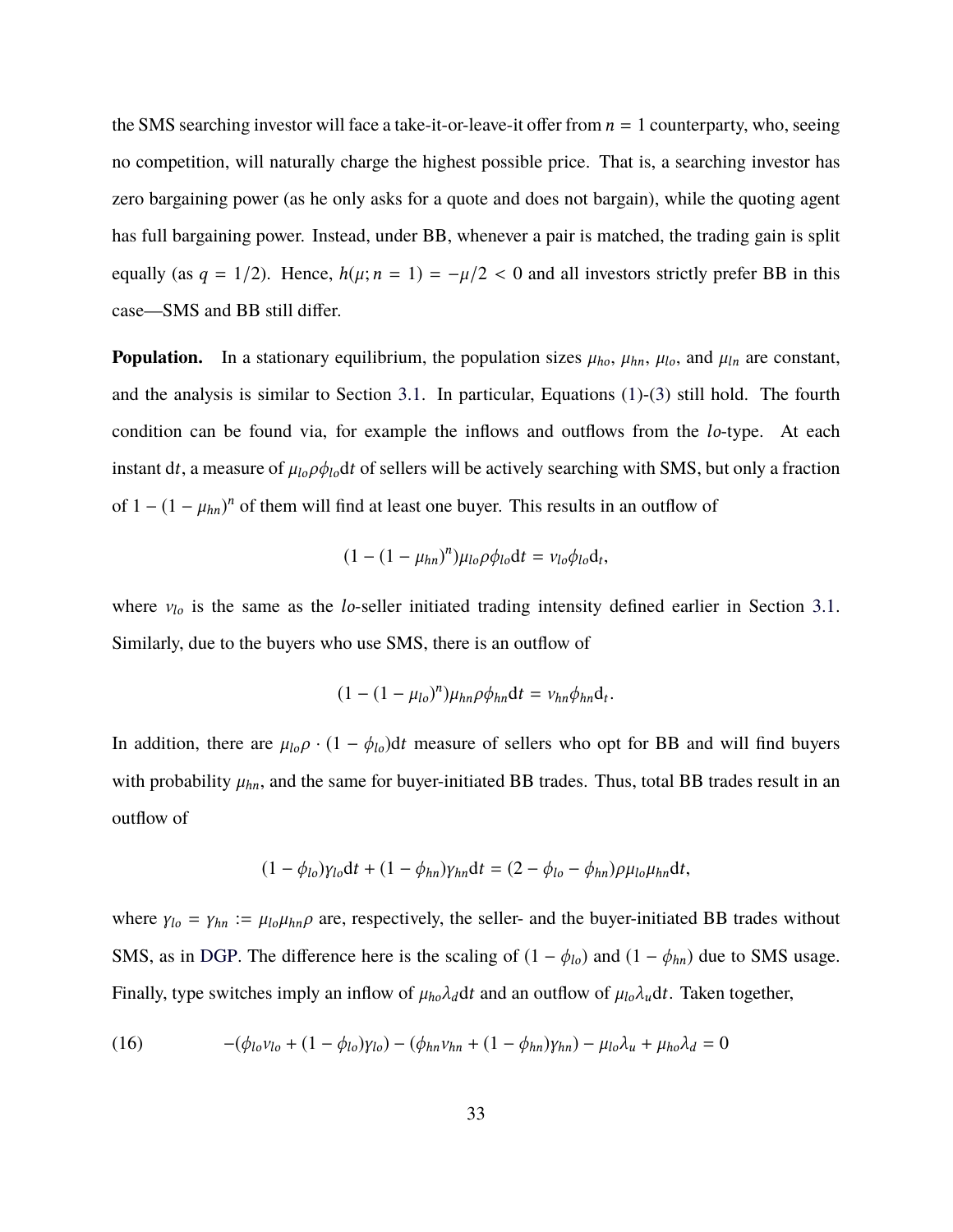must hold in a stationary equilibrium. Compared to the flow equation [\(4](#page-12-1)), there are two differences: First, the trading volume due to SMS, *νlo* and *νhn*, are scaled with the endogenous choice for SMS,  $\phi$ *lo* and  $\phi$ *hn*, respectively. Second, there is an additional outflow of  $(1 - \phi_{lo})\gamma_{lo} + (1 - \phi_{hn})\gamma_{hn}$  because of BB trading. The flow equation above converges to Equation [\(4](#page-12-1)) if  $\phi_{lo} = \phi_{hn} = 1$  and reduces to the one in [DGP](#page-49-0) if  $\phi_{lo} = \phi_{hn} = 0$ .

<span id="page-35-0"></span>**Proposition 3 (Population sizes and choice of search technology).** *There exists a unique* solution  $\{\mu_{ho}, \mu_{hn}, \mu_{lo}, \mu_{ln}, \phi_{lo}, \phi_{hn}\} \in [0, 1]^6$  to Equations [\(1](#page-11-1))-[\(3](#page-11-2)) and [\(15](#page-33-1))-([16\)](#page-34-0). As the search *intensity ρ increases, all of* {*φlo*, *φhn*, *µlo*, *µhn*} *weakly decrease.*

Figure [8](#page-36-0)(a) and (b) graphically illustrate how the equilibrium usage of SMS,  $\phi_{lo}$  and  $\phi_{hn}$ , and the equilibrium population sizes,  $\mu_{lo}$  and  $\mu_{hn}$ , respond to the search parameters  $\rho$  and  $n$ . In Panel (a), when the intensity *ρ* increases, both *hn*-buyers and *lo*-sellers use less SMS but more BB. The opposite is true for the capacity *n*, as shown in Panel (b).

The contrast is rooted in the endogenous bargaining power under SMS (see p. [15\)](#page-16-1) versus the exogenous *q* under BB. Consider an *lo*-seller who is actively searching. His trading gain share in BB is *q*, unaffected by the search parameters. But if he chooses SMS, both the intensity  $\rho$  and the capacity *n* matter: When  $\rho$  is higher, matching improves, fewer buyers remain ( $\mu_{hn}$  drops), and the seller knows that his trading terms will be worse, as the contacted *hn*-buyers (if any) face less competition. As shown in Panel (a), this effect leads to weakly less usage of SMS. When *n* is higher, the seller knows that the more fierce competition among the potential *hn*-buyers will lead to better trading terms for him. As shown in Panel (b), this effect leads to weakly higher usage of SMS.

The fact that the usage of SMS decreases with the search intensity *ρ* suggests *an intrinsic hindrance* in the adoption of SMS-type trading protocols (like All-to-All and RFQ): It is precisely when the asset allocation has become more efficient (high *ρ* and small trading populations *µlo* and  $\mu_{hn}$ ) that the investors endogenously favor BB more over SMS. Empirically, [O'Hara and Zhou](#page-50-1) ([2019\)](#page-50-1) document that electronic trading of corporate bonds (largely over RFQs) has continued to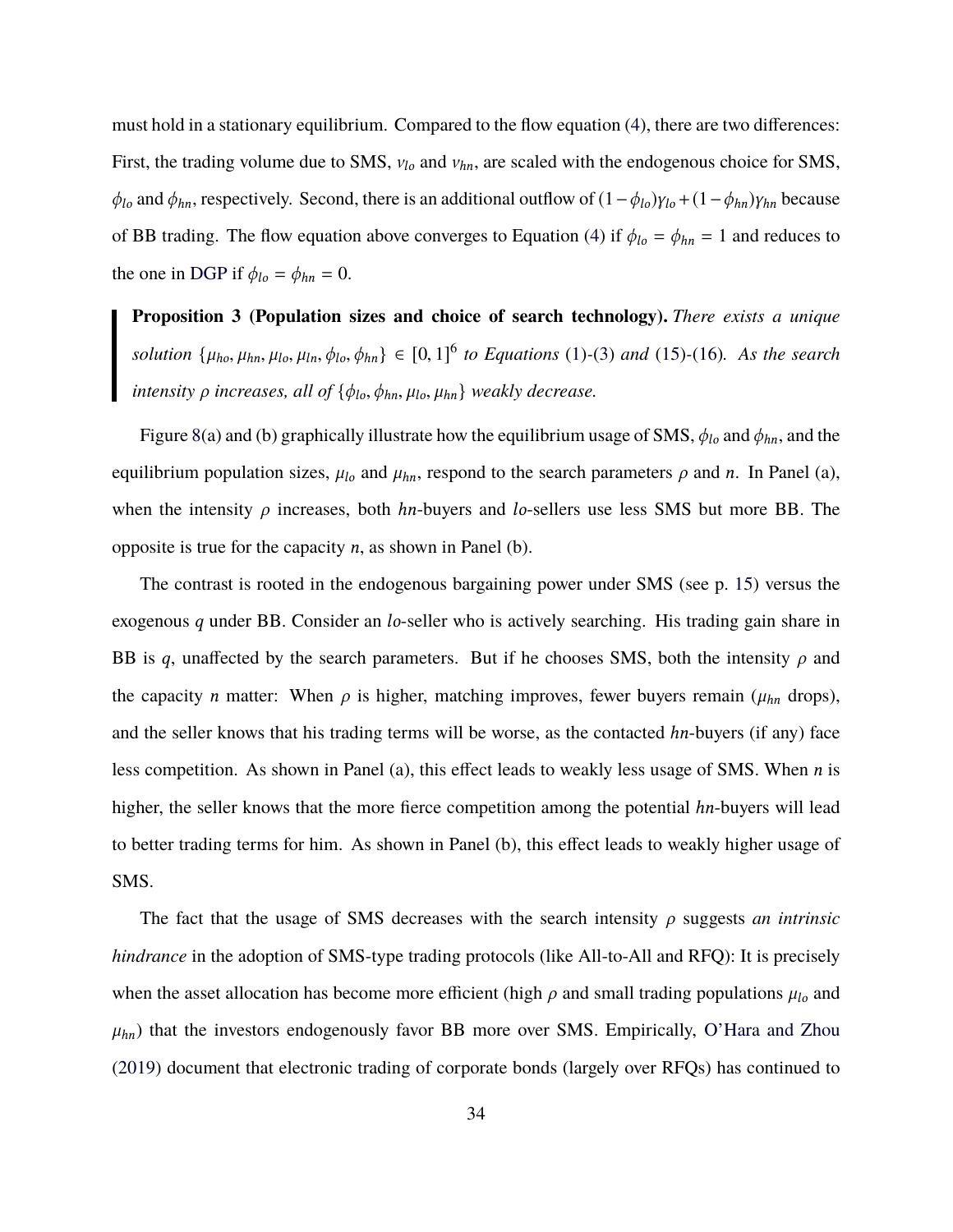<span id="page-36-0"></span>

**Figure [8](#page-36-0):** Choice of search technology. This figure plots how search intensity  $\rho$  and capacity *n* affect investors usage of SMS (over BB) in Panels (a) and (b), and population sizes in Panels (c) and (d). The light gray lines in Panels (c) and (d) describe the results in an economy where all investors always use SMS. The stationary equilibrium studied follows Section [5](#page-32-0). For Panels (a) and (c), the search capacity is fixed at  $n = 4$ . For Panels (b) and (d), the search intensity is fixed at  $\rho = 5.0$ . The other primitive parameters are  $\lambda_d = \lambda_u = 1.0$ ,  $s = 0.48$ ,  $r = 0.1$ , and  $\delta = 1.0$ .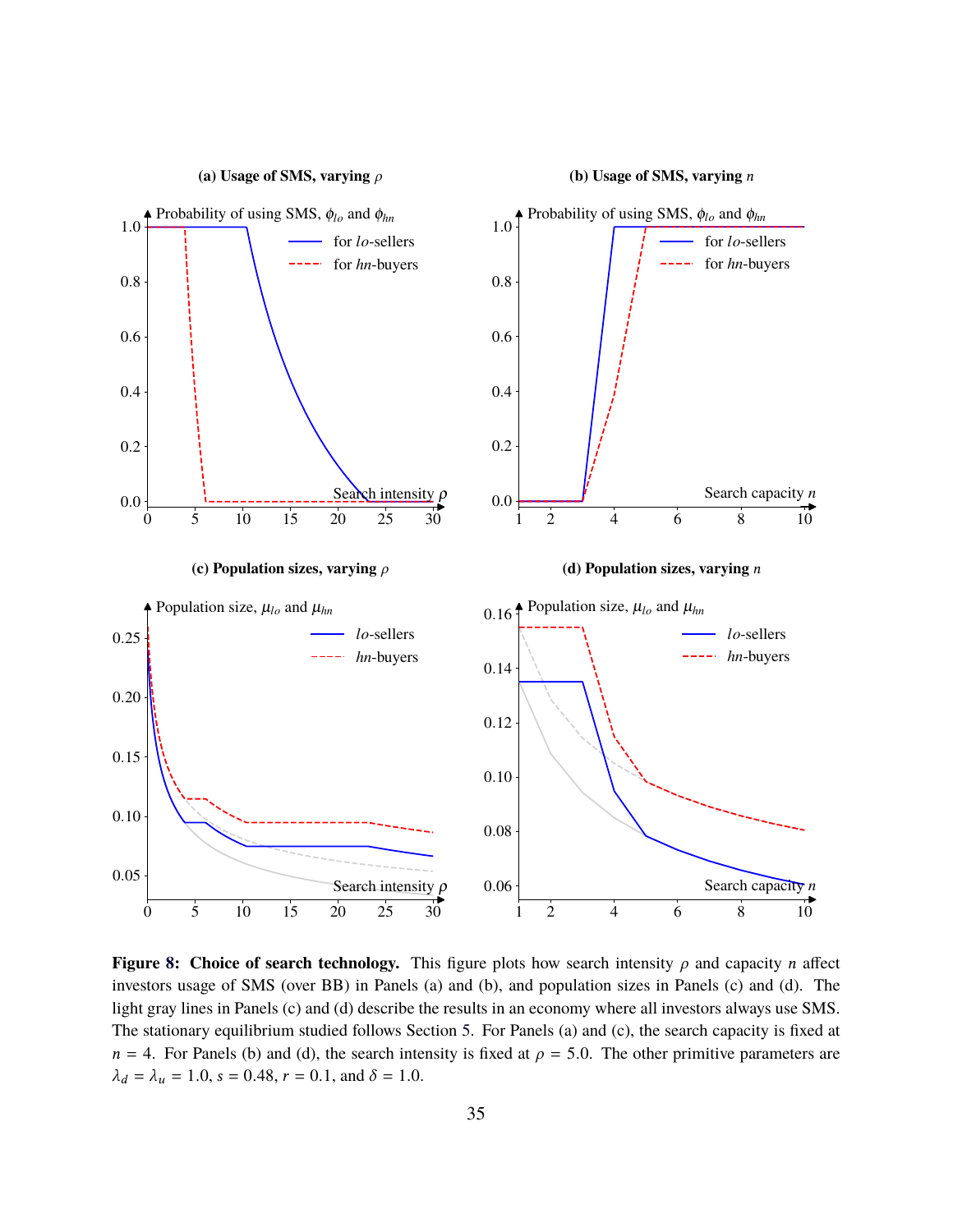grow, but the growth was sluggish (less than 14% of trading volume). The model reveals that this could be attributed to investors' worse endogenous bargaining power via RFQ, compared to voice trading.

In terms of population sizes, SMS always connects to more potential counterparties than BB (as long as  $n \ge 2$ ). As such, when investors reduce usage of SMS, both  $\mu_{lo}$  and  $\mu_{hn}$  reduce with  $\rho$  at a slower pace, as shown in Panel (c). In Panel (d), investors switch from BB to SMS as capacity *n* increases. For comparison, the gray lines in Panels (c) and (d) plot the population sizes if all investors always stick to SMS.

**Value functions.** To characterize the equilibrium, it remains to find the value functions for the four types of investors. The stationary value functions are determined by the HJB equation systems. For *ho*- and *ln*-investors, who do not trade, their HJB equations remain the same as Equations [\(10](#page-17-0)) and ([11\)](#page-18-1). Consider next an *lo*-seller, who derives value  $(1 - \delta)dt$  from the asset held over dt. In addition, his value may also change by  $V_{ho} - V_{lo}$  with intensity  $\lambda_u dt$  due to a preference shock. It also decreases by *rVlo*d*t* due to discounting. Four trading-related value changes are also expected: (1) with intensity  $\rho \phi_{l_o} \cdot (1 - (1 - \mu_{hn})^n) dt$ , he searches with SMS and finds at least one buyer, expecting (1 −  $\bar{\beta}$ )Δ; (2) with intensity  $\rho \phi_{hn}$ *ndt*, he is contacted by a buyer via SMS, expecting  $\bar{\alpha}$ ; (3) with intensity  $\rho \cdot (1 - \phi_{lo})\mu_{hn}dt$ , he searches with BB and bargains with a buyer to get *q*∆; and (4) with intensity  $\rho \cdot (1 - \phi_{hn})\mu_{hn}dt$ , he is contacted by a buyer with BB, bargaining to get  $q\Delta$ . Combine these four and the total expected value change due to trading can be written as *ζlo*∆, with coefficient

$$
\zeta_{lo} := \rho \cdot \phi_{lo} (1 - (1 - \mu_{hn})^n)(1 - \bar{B}) + \rho \phi_{hn} n \bar{\alpha} + \rho \cdot (2 - \phi_{lo} - \phi_{hn}) \mu_{hn} q
$$
  
=  $\left[ \phi_{lo} \left( 1 - (1 - \mu_{hn})^n - \mu_{hn} n (1 - \mu_{hn})^{n-1} \right) + \phi_{hn} \mu_{hn} n (1 - \mu_{lo})^{n-1} + (2 - \phi_{lo} - \phi_{hn}) \mu_{hn} q \right] \rho.$ 

As before, *ζlo* is an *lo*-seller's expected trading gain intensity. Therefore, an *lo*-seller's HJB equation has the same form in Equation [\(12](#page-18-2)), with *ζlo* redefined by the above. Similarly, an *hn*-buyer has an HJB equation with the same form as in Equation ([13\)](#page-18-0), but with his trading gain intensity  $\zeta_{hn}$  given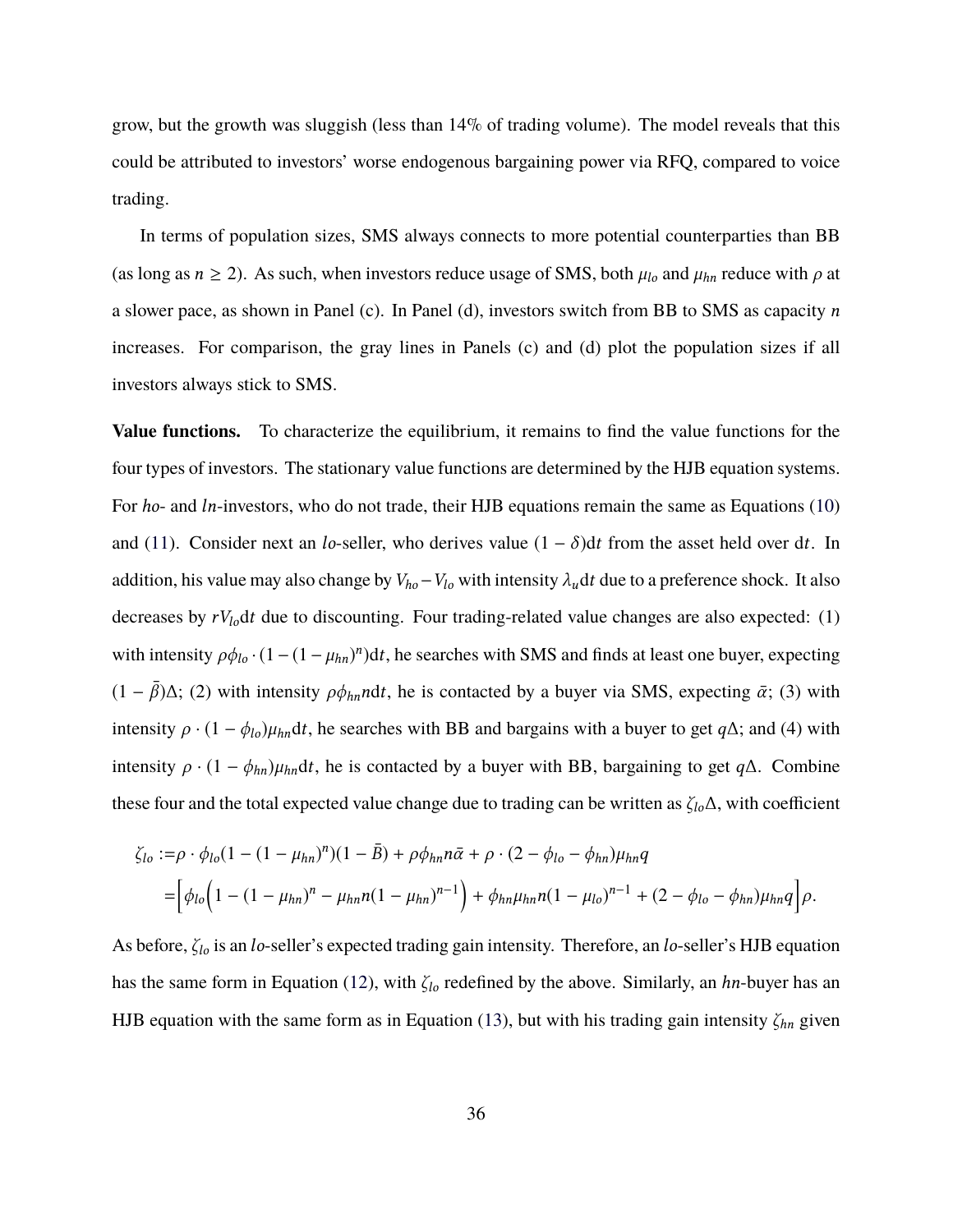$$
\zeta_{hn} := \rho \cdot \phi_{hn} (1 - (1 - \mu_{lo})^n)(1 - \bar{\alpha}) + \rho \phi_{lo} n \bar{\beta} + \rho \cdot (2 - \phi_{hn} - \phi_{lo}) \mu_{lo} (1 - q)
$$
  
= 
$$
\left[ \phi_{hn} \Big( 1 - (1 - \mu_{lo})^n - \mu_{lo} n (1 - \mu_{lo})^{n-1} \Big) + \phi_{lo} \mu_{lo} n (1 - \mu_{hn})^{n-1} + (2 - \phi_{hn} - \phi_{lo}) \mu_{lo} (1 - q) \right] \rho.
$$

The four HJB equations, forming a linear equation system, then uniquely pin down the four stationary value functions, with the same functional form as stated in Proposition [2,](#page-19-0) except that *ζlo* and *ζhn* are replaced by those derived above.

## <span id="page-38-0"></span>**5.2 Stress periods: Surges in supply**

[O'Hara and Zhou](#page-50-1) [\(2019](#page-50-1)) show that after downgrade, a corporate bond's electronic volume falls relative to voice trading in OTC markets. The analysis developed above provides a theoretical framework to study investors' endogenous choice between SMS (electronic trading like All-to-All and RFQ) and BB (voice trading) when under such stress.

One consequence of a downgraded corporate bond is that many previously buy-and-hold longterm investors now no longer wish to hold such bonds. [Ambrose, Cai, and Helwege](#page-49-16) [\(2008\)](#page-49-16) and [Ellul, Jotikasthria, and Lundblad](#page-49-17) ([2011\)](#page-49-17) document such fire sales by insurance companies, which can be interpreted as an exogenous increase in the total supply of the asset.<sup>[12](#page-38-1)</sup> The analysis below therefore focuses on the comparative statics of the asset supply *s*. To fit the fire-selling interpretation, it is also assumed that  $s > \eta$ ; i.e., the asset is in excess supply.

Figure [9\(](#page-39-0)a) below plots how an individual*hn*-buyer or*lo*-seller's probability to use SMS changes. It can be seen that when there is increasingly more excess supply, *lo*-sellers become less willing to use SMS; that is *φlo* drops with *s*. Intuitively, this is because there are increasingly more sellers than buyers as the excess supply rises and, consequently, when actively searching, an *lo*-seller knows

by

<span id="page-38-1"></span><sup>12</sup> Corporate bond downgrades could have implications other than an increase in the supply *s*. For example, investors might overall have lower valuation, which could map to, e.g., a lower  $\lambda_u$  and/or a higher  $\lambda_d$ . In the numerical illustration, Figure [9](#page-39-0) keeps these parameters constant and varies only *s*. Similar patterns are found when these parameters vary, keeping *s* constant, and are omitted to avoid repetition.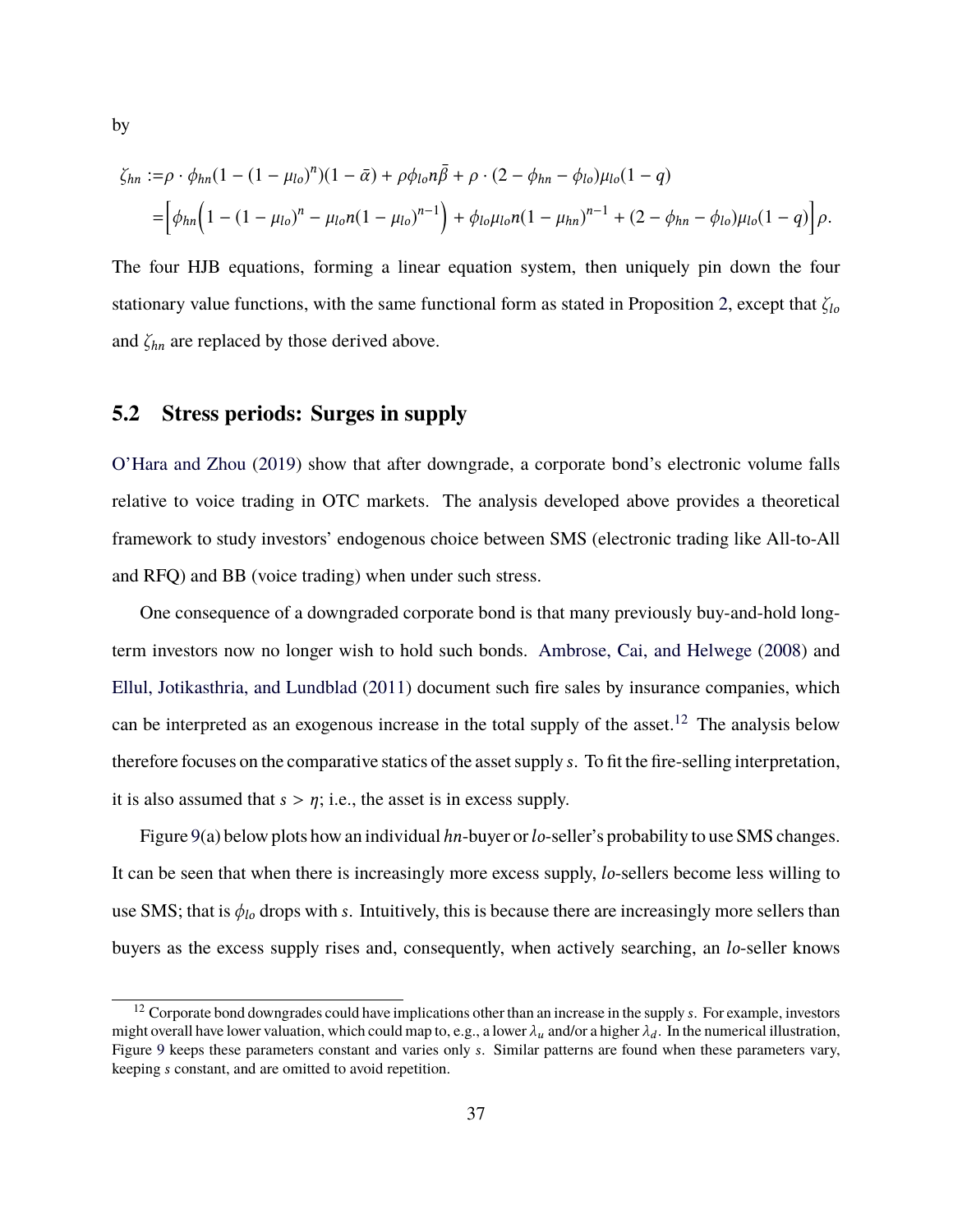<span id="page-39-0"></span>

**Figure [9](#page-39-0): Usage of SMS in a stationary equilibrium after surges in supply.** This figure plots the usage of SMS (in a stationary equilibrium) when the asset supply surges. Panel (a) plots the probability of using SMS by buyers and sellers. Panel (b) plots the volume of SMS facilitated trades as a percentage of total trades. The primitive parameters are  $\lambda_d = \lambda_u = 1.0$ ,  $r = 0.1$ ,  $\delta = 1.0$ ,  $n = 5$ , and  $\rho = 5.0$ .

that any *lo*-buyer among the *n* contacts will have a larger bargaining power. When this endogenous bargaining power exceeds the exogenous BB bargaining power, the *lo*-sellers switch to BB. On the contrary, the *hn*-buyers knows that there are excess *lo*-sellers and, hence, their competition among the *n* SMS contacts will give the searching *hn*-buyer larger bargaining power. They, therefore, will want to use SMS more likely. (In the current numerical illustration,  $\phi_{hn} = 1.0$  already reaches the maximum.)

Note that Panel (a) plots SMS usages conditional on an investor's type. The total trading volumes, SMS-based and BB-based, are also affected by the asset supply *s*. To investigate whether SMS volume decreases relative to total volume, Panel (b) plots the proportion of volume (number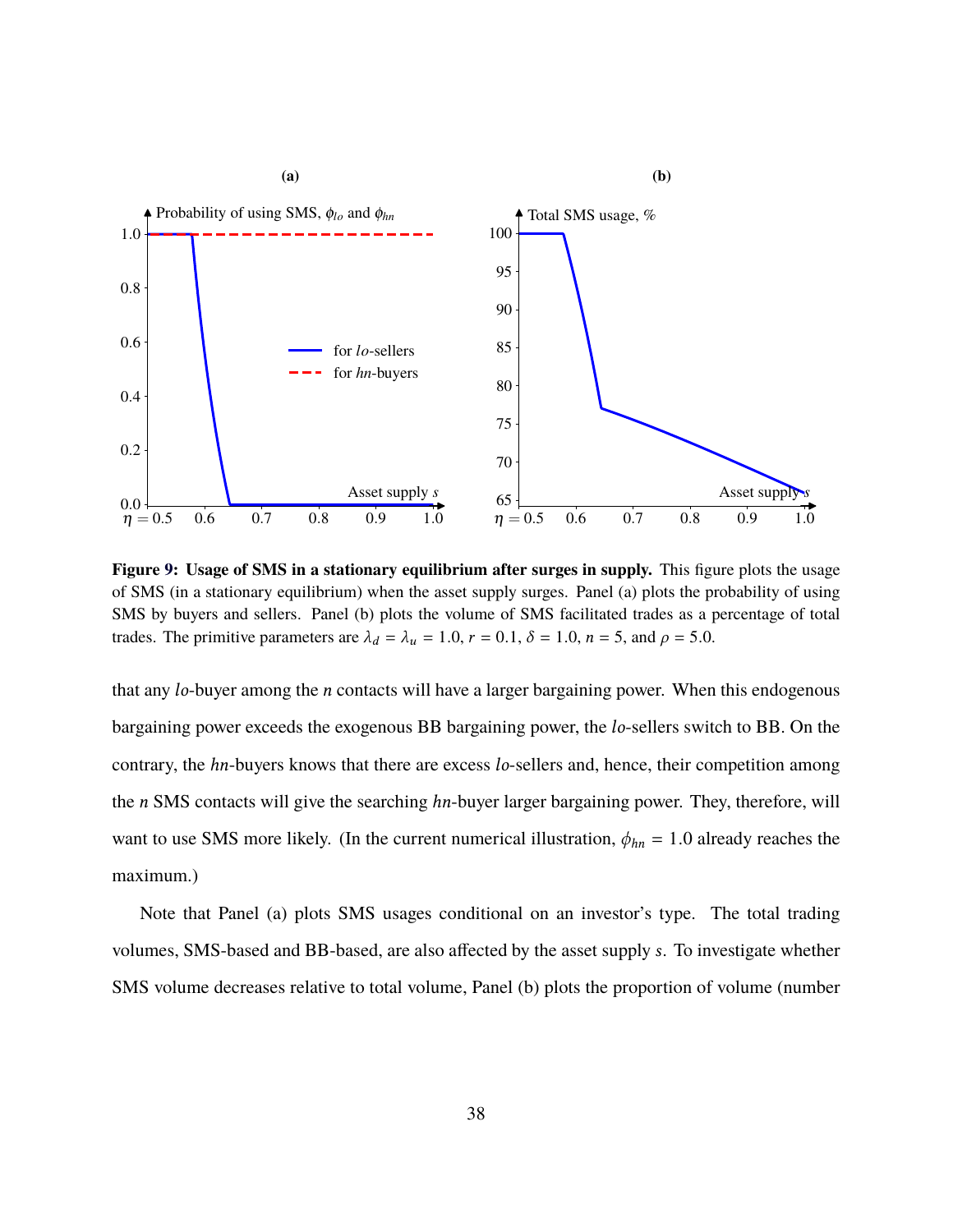of contracts) initiated through SMS, calculated as follows (cf. Section [5.1\)](#page-33-0):

<span id="page-40-1"></span>(17) 
$$
\frac{\phi_{lo}v_{lo} + \phi_{hn}v_{hn}}{\phi_{lo}v_{lo} + \phi_{hn}v_{hn} + (1 - \phi_{lo})\gamma_{lo} + (1 - \phi_{hn})\gamma_{hn}}.
$$

(Recall that  $\gamma_{lo} = \gamma_{hn} = \rho \mu_{lo} \mu_{hn}$  is the BB trading intensity as in [DGP.](#page-49-0)) It is initially flat (for *s*) roughly below 0.58) at 100% because both *lo*-sellers and *hn*-buyers always use SMS. As the *s* becomes even higher (roughly between 0.58 and 0.65), *lo*-sellers start to use less SMS (solid line in Panel (a)), resulting in the first decreasing segment in Panel (b). As *s* increases further, the excess supply *s* − *η* becomes more severe and there are increasingly more *lo*-sellers and fewer *hn*-buyers. This explains the last decreasing segment in Panel (b), even when there is no longer a change in  $\phi_{lo}$ or  $\phi_{hn}$  anymore (*s* higher than 0.65). The proposition below summarizes the result formally.

<span id="page-40-2"></span>**Proposition 4 (SMS usage under stress).** *Suppose the stationary high-type population is η* > 1/2 *(*< 1/2*). The usage of SMS decreases as either the asset's excess supply (demand) surges. That is, all else equal, for sufficiently high (low) asset supply s, the ratio defined in* ([17\)](#page-40-1) *decreases when s increases (decreases).*

The proposition also gives the mirroring result: When the asset is in extreme excess demand, SMS usage also drops as the excess demand exacerbates.

It is worth emphasizing that only the *stationary* equilibrium is studied. Hence, the above results should be read as comparisons of steady states before and after, for example, downgrading of corporate bonds.

## <span id="page-40-0"></span>**5.3 Efficiency and welfare**

Welfare in this economy is easy to calculate: At any time *t*, the total utility flow is  $\mu_{lo} \cdot (1 - \delta) + \mu_{ho} \cdot 1$ . Substituting  $\mu_{ho} = s - \mu_{lo}$ , welfare as the present value of this perpetuity can be written as

$$
w=\frac{1}{r}(s-\mu_{lo}\delta).
$$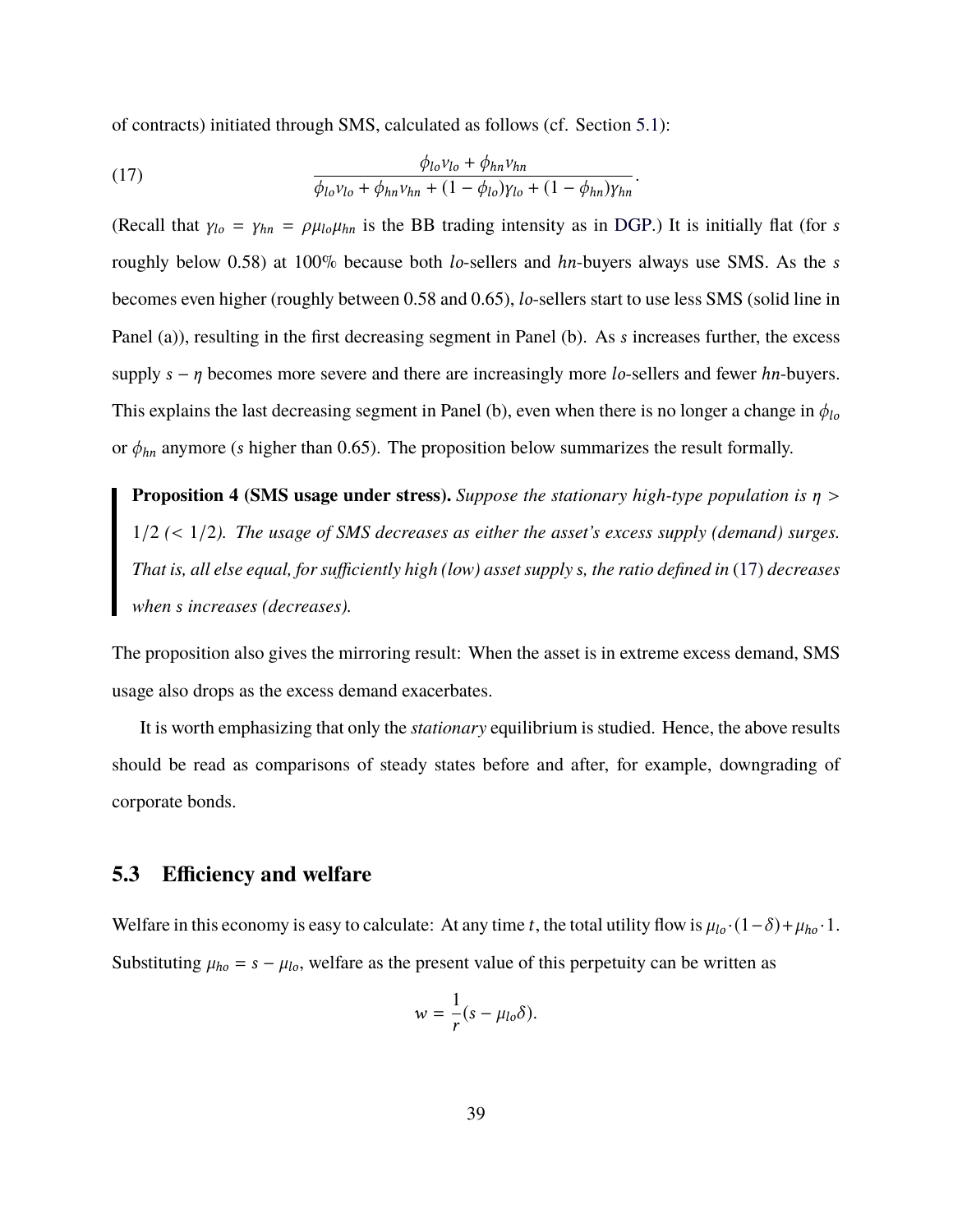Intuitively, the larger is  $\mu_{lo}$ , the population of low-valuation owners, the less efficient is the alloca-tion.<sup>[13](#page-41-0)</sup> The primitive parameters—type dynamics  $\lambda_d$  and  $\lambda_u$ , search intensity  $\rho$ , search capacity *n* for SMS, and a seller's bargaining power *q*—do not directly affect welfare, because they only determine the split of trading gains. A social planner does not care about such splits. (These parameters do indirectly affect welfare through  $\mu_{lo}$ .)

<span id="page-41-1"></span>**Corollary 2 (Efficiency: SMS versus BB).** *SMS improves allocative efficiency. Mathematically, all else equal, welfare w is monotone increasing in the usage of SMS, φlo and φhn.*

For a social planner, the only difference between SMS and BB is the number of investors one contacts when searching. Under SMS, *n* potential investors are reached, while only one is tried under BB. Essentially, SMS by construction has a more extensive search capacity than BB (multilateral versus bilateral). As such, when SMS is used more often, there will be less inefficient allocation, improving welfare. If he could, a social planner would maximize SMS usage by forcing  $\phi_{lo} = \phi_{hn} = 1$ .

However, individual investors do not have the incentive to always use SMS. This is because a searching investor cares not only about the probability of finding a counterparty but also about the split of the trading gain with the counterparty. Conditional on trading, under SMS, one's expected gain depends on the competition among the *n* contacted investors. Under BB, the trading price depends on investors' exogenous bargaining power. Even when SMS is made available for all investors, some might still favor BB if their bargaining power is much higher relative to the one endogenously implied by SMS.

Figure [10](#page-42-0) illustrates such inefficiency. For sufficiently high search intensity *ρ*, Panel (a) shows that the welfare loss (the gap between the blue and the gray lines) manifests because some investors switch from SMS to BB (Figure [8](#page-36-0)a and [8c](#page-36-0)). This result can be generalized as follows:

<span id="page-41-0"></span><sup>&</sup>lt;sup>13</sup> The first-best allocation is achieved when all supply is held by the high-type investors. (If there is excess supply, the remaining is given to the low types). Thus, when  $s < \eta$ , efficiency implies  $\mu_{lo} = 0$ ,  $\mu_{ho} = s$ ,  $\mu_{hn} = \eta - s$ , and  $\mu_{ln} = 1 - \eta$ . Similarly, when  $s \ge \eta$  (excess supply), efficiency implies  $\mu_{lo} = s - \eta$ ,  $\mu_{ho} = \eta$ ,  $\mu_{hn} = 0$ , and  $\mu_{ln} = 1 - s$ .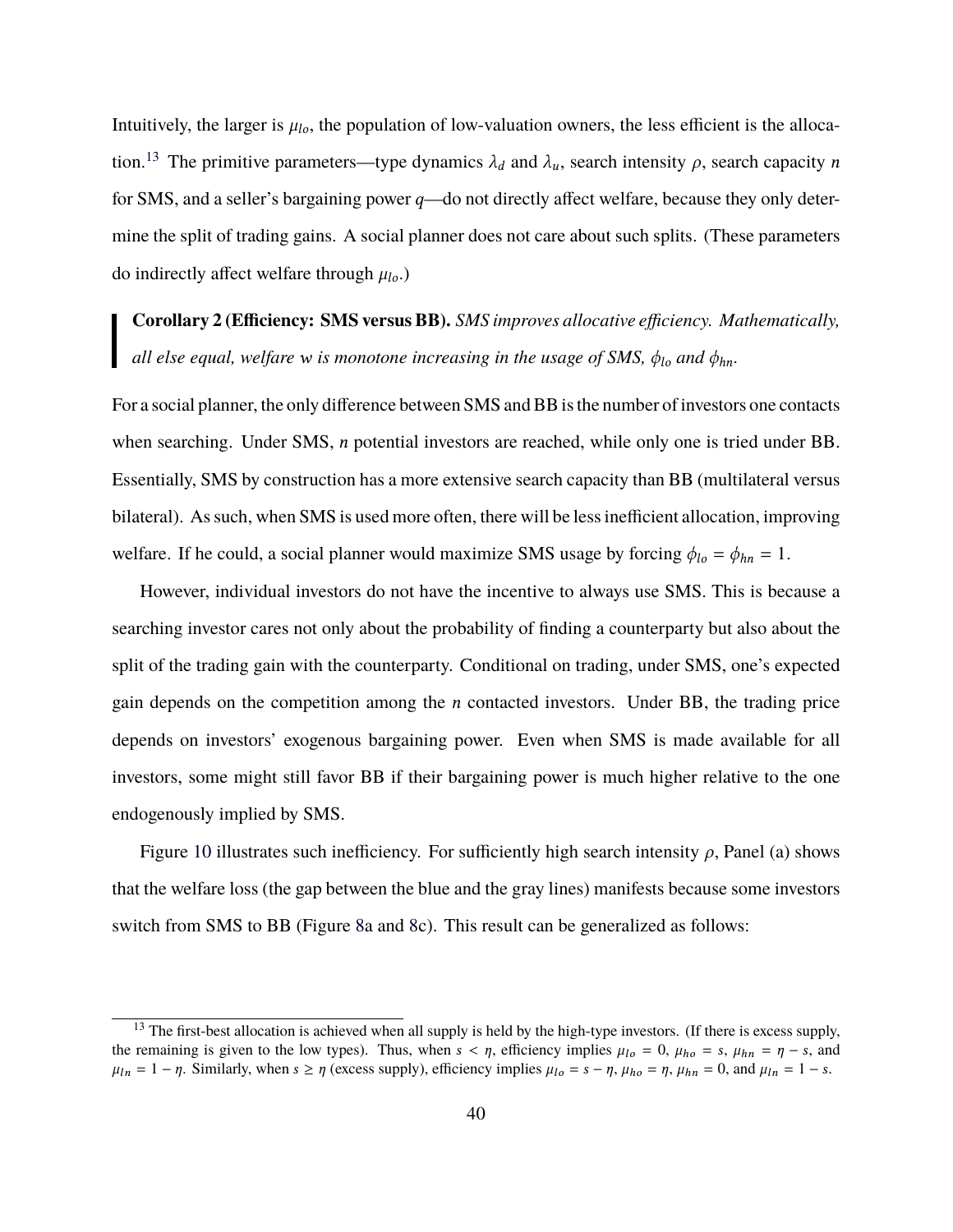<span id="page-42-0"></span>

**Figure [10](#page-42-0): Welfare as allocative efficiency.** This figure plots how welfare—allocative efficiency—is affected by search intensity  $\rho$  and capacity *n*. The light gray lines describe the results in an economy in which all investors always use SMS. For Panel (a), the search capacity is fixed at  $n = 4$ . For Panel (b), the search intensity is fixed at  $\rho = 5.0$ . The other primitive parameters are  $\lambda_d = \lambda_u = 1.0$ ,  $s = 0.48$ ,  $r = 0.1$ , and  $\delta = 1.0$ .

<span id="page-42-1"></span>**Corollary 3 (Inefficiency due to BB).** *When the search intensity ρ is sufficiently high, there are always some investors who choose not use SMS, resulting in welfare inefficiency.*

This result has both policy and market design implications. Under the proposed model interpretation (Remark [2](#page-10-0)), the search intensity is partly determined by an institution's middle/back office, which needs to do due diligence, risk management, and regulatory compliance to approve trading. Therefore, regulations that streamline the middle/back office process can improve search intensity *ρ*. However, such "speeding up" of trading might result in more BB, rather than the more efficient SMS, thus hurting allocative efficiency.

Likewise, for relatively low search capacity *n*, Figure [10\(](#page-42-0)b) shows that there is inefficient allocation, as not all investors use SMS. The model interprets the search capacity *n* as a parameter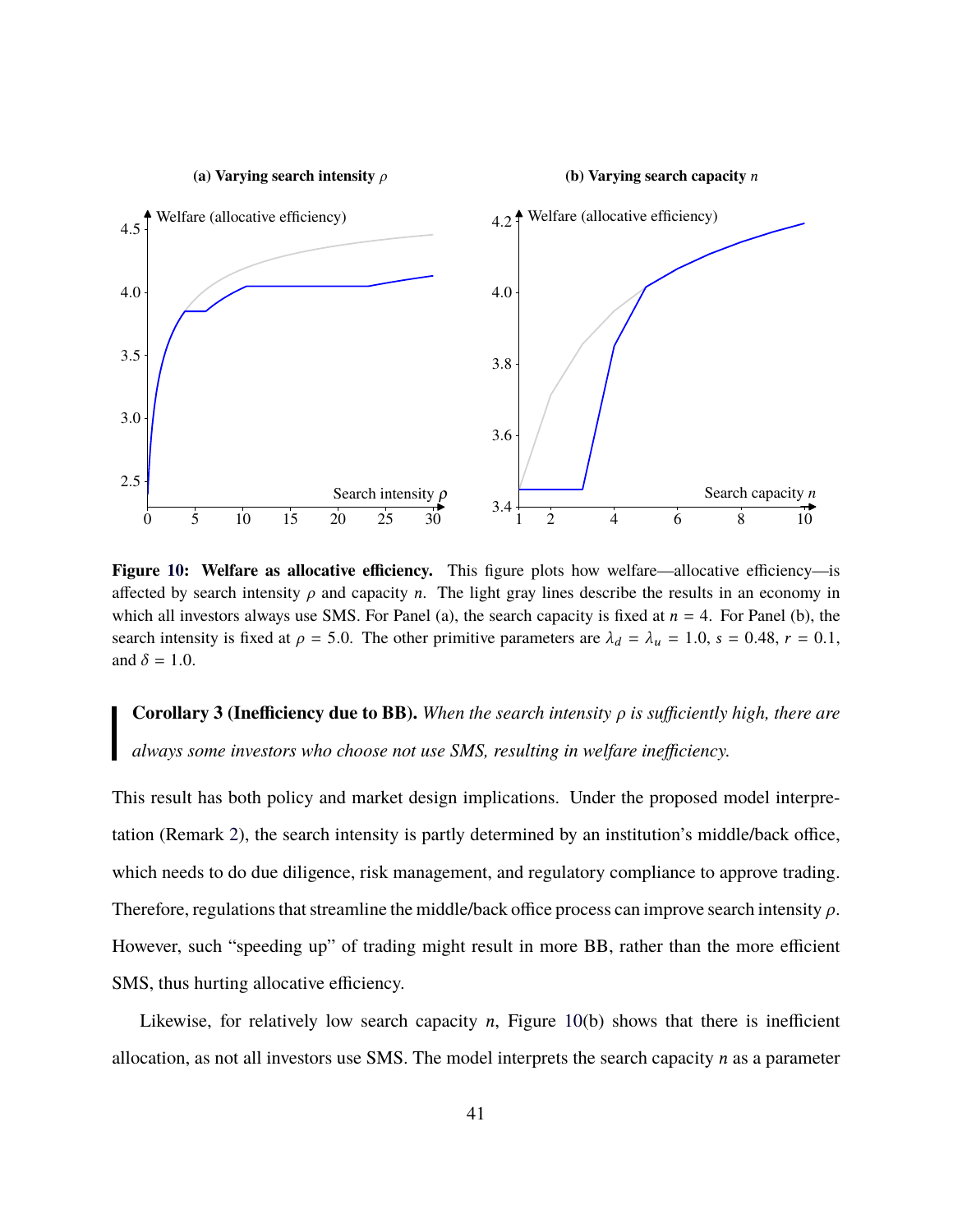determined by different All-to-All/RFQ platforms (Remark [2\)](#page-10-0). The result above suggests that platforms' trading protocol design affects investors' choice of searching method and, ultimately, allocative efficiency. Welfare can probably be improved if All-to-All and RFQ platforms allow more quotes from more participants simultaneously.

## **6 Conclusion**

This paper studies "simultaneous multilateral searching" (SMS) in OTC markets. The idea is that an actively searching investor can reach out to multiple potential counterparties simultaneously, solicit quotes from them, and then trade with the one offering the best quote. This search mechanism differs from the conventional "bilateral bargaining" (BB), in which a searching investor spends effort negotiating terms with a single counterparty. SMS has been popularized in practice recently through trading protocols like "All-to-All" and "Request-for-Quote" (RFQ).

A steady state equilibrium is characterized in a standard framework of the search literature ([Duffie, Gârleanu, and Pedersen,](#page-49-0) [2005](#page-49-0)). In particular, once contacted, investors are found to follow a random quoting strategy, which leads to empirically documented patterns such as price dispersion, response rate dispersion, quote skewness, and cross bid and asks. In addition, two search parameters, the intensity and the capacity, are analyzed in terms of their, sometimes contrasting, implications for market quality. The key insight revealed is that the split of the trading gain between a searching and a quoting investor is an endogenous equilibrium outcome, as opposed to the exogenous split (à la [Nash\)](#page-50-18) in the literature assuming BB.

Allowing investors to endogenously choose between SMS and BB, the model finds an intrinsic hindrance in the adoption of SMS and further suggests potential inefficiency in terms of asset allocation. Notably, a more streamlined compliance process might worsen allocation, because investors might then favor the less efficient bilateral bargaining more than the more efficient simultaneous multilateral search. The model suggests channels through which both regulation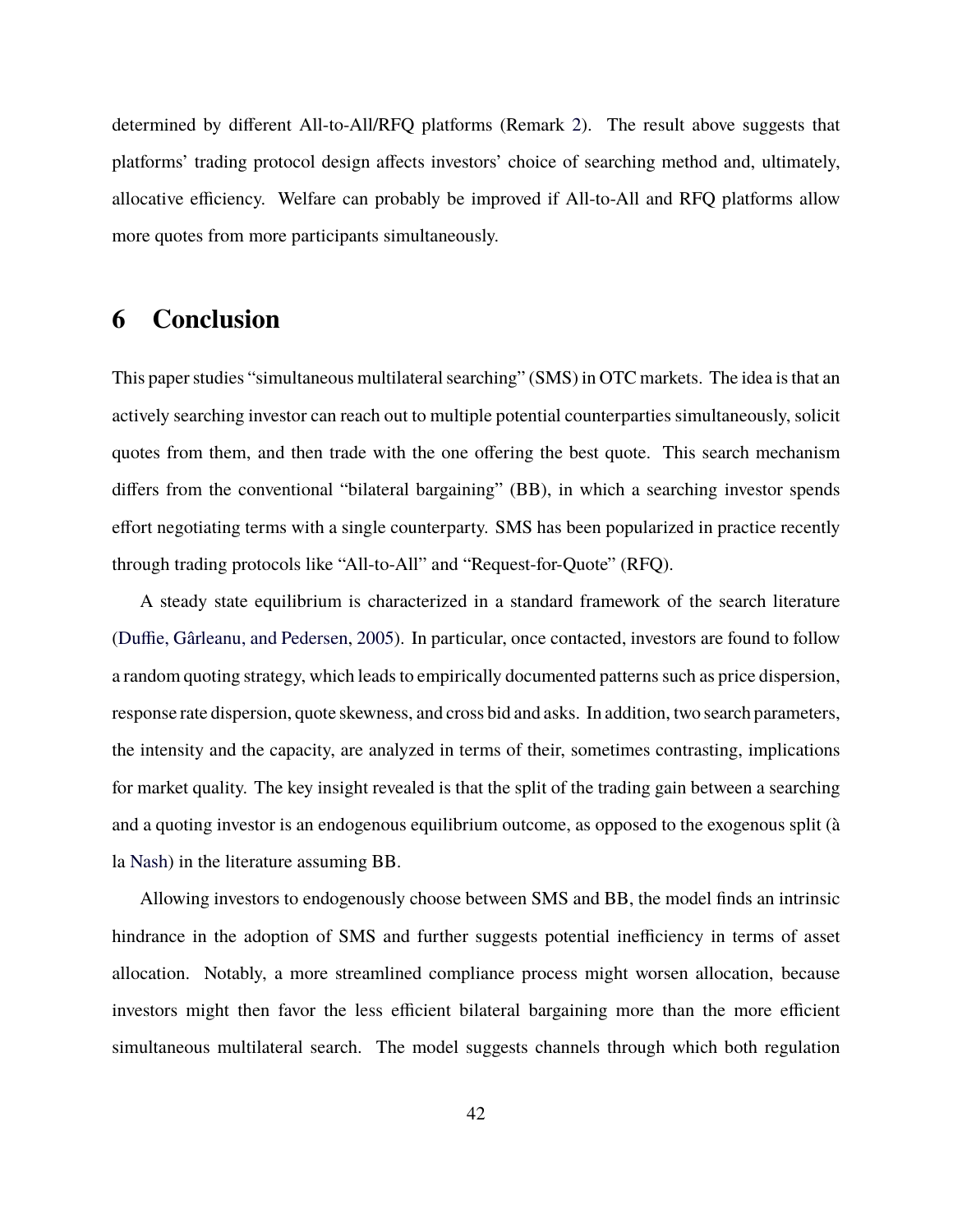(e.g., complexity of compliance) and market design (All-to-All and RFQ protocols) can affect investors' search preferences and, ultimately, the asset allocation efficiency.

## **Appendix: Collection of proofs**

## **Lemma [1](#page-12-2)**

*Proof.* Equations ([1\)](#page-11-1), [\(2](#page-11-4)), and [\(3](#page-11-2)) are linear in the four population sizes. Fixing, for example  $\mu_{lo}$ , the other three population sizes can, therefore, be expressed uniquely as linear functions of  $\mu_{lo}$  and can be substituted into Equation [\(4](#page-12-1)), yielding

<span id="page-44-0"></span>(18) 
$$
\mu_{lo}\lambda_u + (1 - (1 - \mu_{lo} - \eta + s)^n)\mu_{lo}\rho + (1 - (1 - \mu_{lo})^n)(\mu_{lo} + \eta - s)\rho - (s - \mu_{lo})\lambda_d = 0,
$$

which is the equation of the only unknown  $\mu_{lo}$ . It is easy to verify the left-hand side of the equation above is strictly increasing in  $\mu_{lo}$ , implying that there is at most one solution. The left-hand side is also continuous, strictly negative at  $\mu_{lo} = 0$  and strictly positive at  $\mu_{lo} = s$ . Therefore, a unique solution of  $\mu_{l_0} \in (0, s)$  exists. The other three population sizes then also uniquely follow.  $\Box$ 

### **Proposition [1](#page-14-1)**

*Proof.* The proof only focuses on a contacted *lo*-seller's symmetric quoting strategy. The same analysis applies to *hn*-buyers and is omitted. Consider first the trivial case of  $n = 1$ . A contacted seller then knows that he is the only one quoting. It is then trivial that he will quote the highest possible ask price, i.e., the buyer's reservation value  $R_{hn} = R_{lo} + \Delta$ . This can be viewed as a degenerate mixed strategy with c.d.f.  $F(\alpha)$  converging to a unity probability mass at  $\alpha = 1$  as stated in the proposition.

Next consider  $n \geq 2$ . Given the reservation values, it suffices to restrict the ask quote within  $[R_{l_0}, R_{hn}]$ . Without loss of generality, a seller's strategy can be written as  $R_{l_0} + \alpha \Delta$  by choosing  $\alpha \in [0, 1]$ . Suppose  $\alpha$  has a c.d.f.  $F(\alpha)$  with possible realizations [0, 1] (some of which might have zero probability mass). The following four steps pin down the specific form of  $F(\cdot)$  so that it sustains a symmetric equilibrium.

*Step 1: There are no probability masses in the support of*  $F(\cdot)$ . If at  $\alpha^* \in (0, 1]$  there is some non-zero probability mass, any seller has an incentive to deviate to quoting with the same probability mass but at a markup level infinitesimally smaller than  $\alpha^*$ . This way, he converts the strictly positive probability of tying with others at  $\alpha^*$  to winning over others. (The undercut costs no expected revenue as it is infinitesimally small.) If at  $\alpha^* = 0$  there is non-zero probability mass, again, any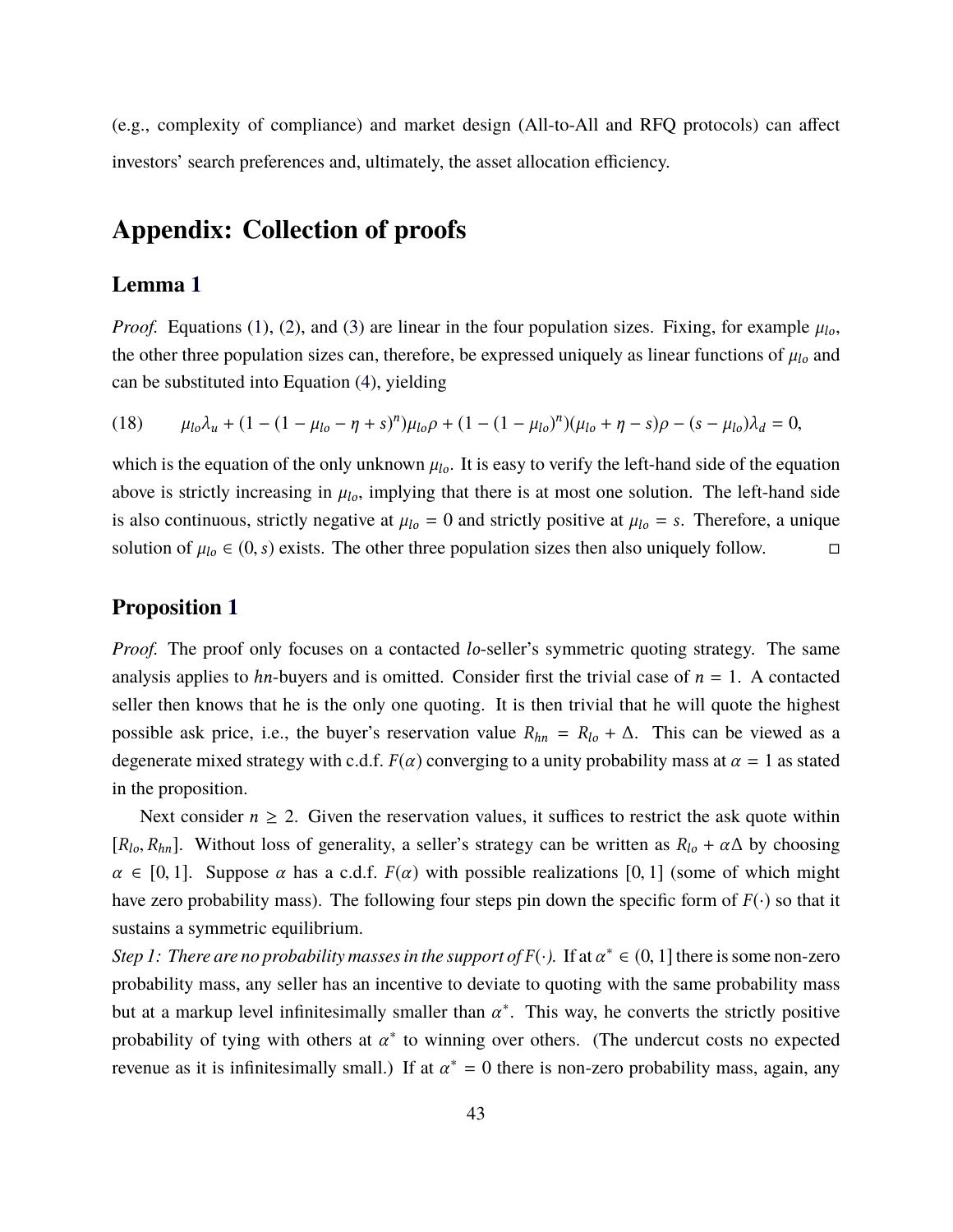seller will deviate, this time to a markup slightly above zero. This is because allocating probability mass at zero markup brings zero expected profit. Deviating to a slightly positive markup, therefore, brings strictly positive expected profit. Taken together, there cannot be any probability mass in  $\alpha \in [0, 1]$ . Note that any symmetric-strategy equilibria are ruled out.

*Step 2: The support of*  $F(\cdot)$  *is connected.* The support is not connected if there is  $(\alpha_1, \alpha_2) \subset [0, 1]$ on which there is zero probability assigned and there is probability density on  $\alpha_1$ . If this is the case, then any investor will deviate by moving the probability density on  $\alpha_1$  to any  $\alpha \in (\alpha_1, \alpha_2)$ . Such a deviation is strictly more profitable because doing so does not affect the probability of winning (if one wins at bidding  $\alpha_1$ , he also wins at any  $\alpha > \alpha_1$  and because  $\alpha > \alpha_1$  is selling at a higher price. *Step 3: The upper bound of the support of*  $F(\cdot)$  *is* 1. The logic follows Step 2. Suppose the upper bound is  $\alpha^*$  < 1. Then, allocating the probability density at  $\alpha^*$  to 1 is a profitable deviation: It does not affect the probability of winning and upon winning sells at a higher price.

*Step 4: Deriving the c.d.f.*  $F(\cdot)$ *.* Suppose all other sellers, when contacted, quote according to some same distribution  $F(\cdot)$ . Consider a specific seller called *i*. Quoting  $R_{l0} + \alpha \Delta$ , *i* gets to trade with the searching buyer if, and only if, such a quote is the best that the buyer receives. The buyer examines all quotes received. For each of the  $n-1$  contacts, with probability  $1 - \mu_{l_0}$  the person is not a seller and in this case *i*'s quote beats the no-quote. With probability  $\mu_{lo}$ , the contacted investor is indeed another *lo*-seller, who quotes with markup  $\alpha'$ . Then, only with probability  $\mathbb{P}(\alpha < \alpha') = 1 - F(\alpha)$ will *i*'s quote win. Taken together, for each of the *n*−1 potential competitor, *i* wins with probability  $(1 - \mu_{lo}) + \mu_{lo}(1 - F(\alpha))$ , and he needs to win all these *n* − 1 times to capture the trading gain of  $\alpha\Delta$ . That is,*i* expects a profit of

$$
(1-\mu_{lo}F(\alpha))^{n-1}\alpha\Delta.
$$

In particular, at the highest possible markup  $\alpha = 1$ , the above expected profit simplifies to

$$
(1-\mu_{lo})^{n-1}\Delta,
$$

because  $F(1) = 1$ . In a mixed-strategy equilibrium, *i* must be indifferent of quoting any markup in the support. Equating the two expressions above and solving for  $F(\cdot)$ , one obtains the c.d.f. stated in the proposition. It can then be easily solved that the lower bound of the support must be at  $(1 - \mu_{lo})^{n-1}$ , where *F*(·) reaches zero. This completes the proof. □

### **Proposition [2](#page-19-0)**

*Proof.* Note that the trading gain is  $\Delta = R_{hn} - R_{lo} = (V_{ho} - V_{hn}) - (V_{lo} - V_{ln})$ , a linear combination of the four unknown value functions. The four equations [\(10](#page-17-0))-([13\)](#page-18-0), therefore, is a linear equation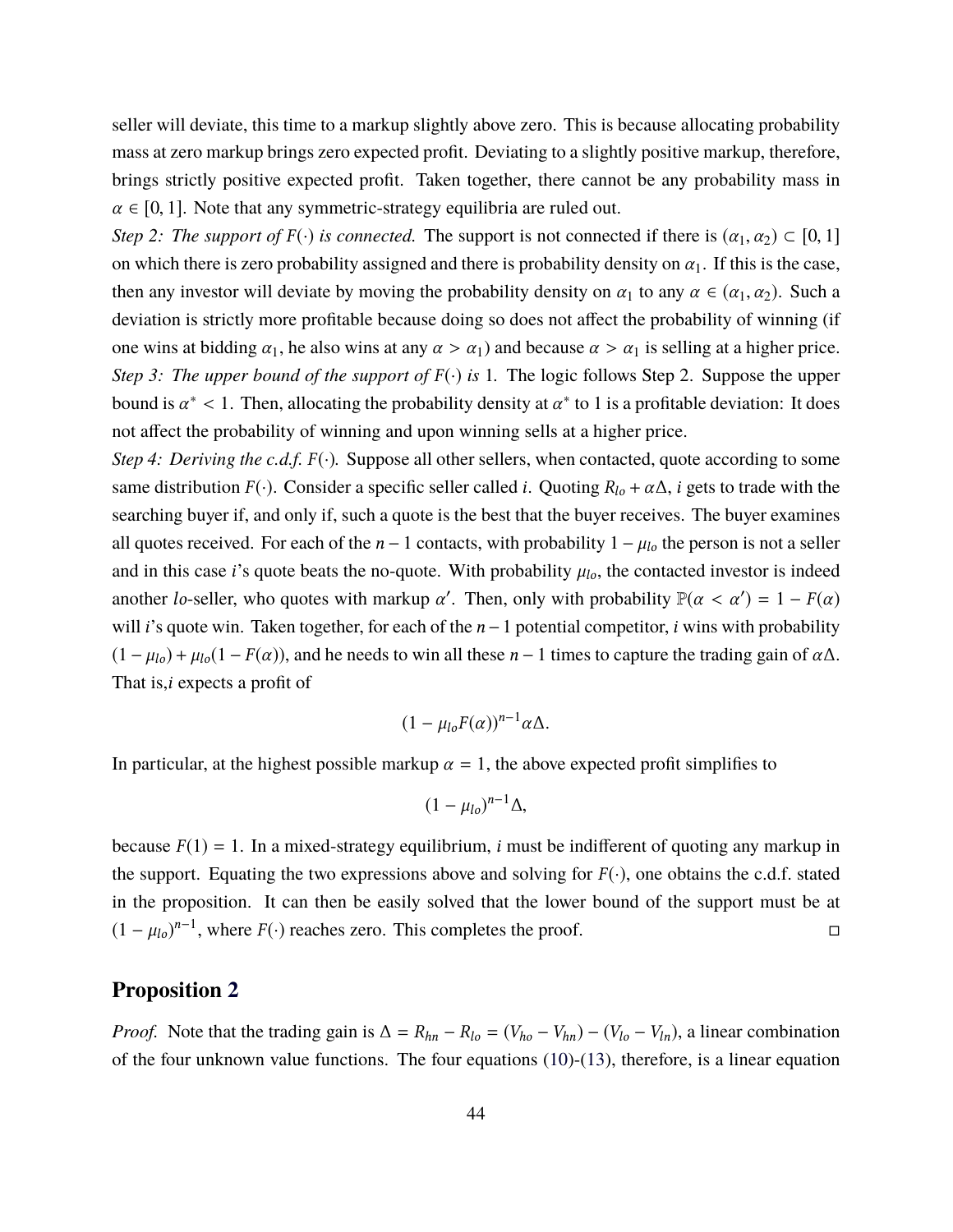system that uniquely pins down the four unknowns.  $\Box$ 

#### **Proposition [3](#page-35-0)**

*Proof.* Consider the existence first. Note from Equations [\(1](#page-11-1))-([3\)](#page-11-2) that  $\mu_{hn} = \mu_{lo} + \eta - s$  and  $\mu_{ho} = s - \mu_{lo}$ . Substitute these expressions into the flow equation ([16\)](#page-34-0) and define the left-hand side of the equation as

<span id="page-46-0"></span>(19) 
$$
f(\mu_{lo}) := -(1 - (1 - \mu_{lo} - \eta + s)^n)\mu_{lo}\rho\phi_{lo} - (1 - (1 - \mu_{lo})^n)(\mu_{lo} - \eta + s)\rho\phi_{hn}
$$

$$
- (2 - \phi_{lo} - \phi_{hn})\rho\mu_{lo} \cdot (\mu_{lo} + \eta - s) - \mu_{lo}(\lambda_u + \lambda_d) + s\lambda_d.
$$

It is easy to see that  $f(\mu_{lo})$  is monotone decreasing in  $\mu_{lo}$  and  $f(0) = s\lambda_d > 0 > f(s)$ . Therefore, there always exists some  $\mu_{lo} \in (0, s)$  such that  $f(\mu_{lo}) = 0$ , *regardless of* the values of  $\phi_{lo}$  and  $\phi_{hn}$ . As  $0 < \mu_{lo} < \mu_{hn}$ , Equations [\(1](#page-11-1))-[\(3\)](#page-11-2) ensure that  $\{\mu_{hn}, \mu_{ho}, \mu_{ln}\} \in (0, 1)^3$  and Equation [\(15](#page-33-1)) holds.

Consider next the uniqueness. The idea is to show that fixing all other primitive parameters, there is one and only one set of  $\{\mu_{ho}, \mu_{hn}, \mu_{lo}, \mu_{ln}, \phi_{lo}, \phi_{hn}\}$  that solves the six equations for any  $\rho \in (0, \infty)$ . To begin with, rewrite the flow equation ([16\)](#page-34-0) as  $f(\mu_{l0}, \phi_{l0}, \phi_{hn}, \rho) = 0$ . It is easy to see that  $f(\cdot)$  is monotone decreasing in  $\mu_{lo}$ , in  $\phi_{lo}$ , in  $\phi_{hn}$ , and in  $\rho$ . By the implicit function theorem, therefore,  $\frac{\partial \mu_{lo}}{\partial \rho} < 0$ ,  $\frac{\partial \phi_{lo}}{\partial \rho} < 0$ , and  $\frac{\partial \phi_{hn}}{\partial \rho} < 0$ .

When  $\rho \downarrow 0$ ,  $f(\cdot) = 0$  implies that  $\mu_{l_0} \uparrow s\lambda_d/(\lambda_u + \lambda_d) = s - s\eta$  (< *s*). In the other extreme, when  $\rho \uparrow \infty$ , clearly  $\mu_{l_0} \downarrow 0$ . Together with  $\partial \mu_{l_0}/\partial \rho < 0$ , therefore, as  $\rho$  increases in  $(0, \infty)$ ,  $\mu_{l_0}$  decreases from  $s - s\eta$  to 0 and  $\mu_{hn}$  (=  $\mu_{lo} + \eta - s$ ) drops from  $\eta - s\eta$  to  $\eta - s$ . These extreme values of  $\mu_{lo}$  and  $\mu_{hn}$  hold *irrespective of* what values  $\phi_{lo}$  and  $\phi_{hn}$  take.

To continue, inspect  $h(\mu; n)$  that determines  $\phi_{l_0}$  and  $\phi_{hn}$ . Simple algebra shows that for  $n \geq 2$ , there exists a unique  $\hat{\mu}(n) \in (0, 1]$ , monotonically decreasing in *n*, such that  $h(\hat{\mu}; n) = 0$  and  $h(\mu; n) < 0$  (> 0) for  $0 < \mu < \hat{\mu}$  (>  $\hat{\mu}$ ). Therefore, depending on whether  $\hat{\mu}$  (determined solely by *n*) falls in the above supports of  $\mu_{lo}$  and  $\mu_{hn}$ , investors' choice of the technology,  $\phi_{lo}$  and  $\phi_{hn}$ , can be pinned down accordingly. Consider  $\mu_{ho}$ , for example. (1) If  $\hat{\mu} > \eta - s\eta = \sup \mu_{hn}$ , then  $h(\mu_{hn}; n) < 0$ always holds and  $\phi_{l_0} = 0$ . (2) If  $\hat{\mu} < \eta - s = \inf \mu_{hn}$ , then  $h(\mu_{hn}; n) > 0$  always holds and  $\phi_{l_0} = 1$ . (3) In between, when  $\eta - s \le \hat{\mu} \le \eta - s\eta$ , by monotonicity, there exists thresholds  $\hat{\rho}_1 < \hat{\rho}_2$  such that fixing an arbitrary  $\phi_{hn} \in [0, 1]$  and  $\mu_{hn} = \hat{\mu}$  (hence  $\mu_{lo} = \hat{\mu} - \eta + s$ ),

$$
f(\mu_{lo} = \hat{\mu} - \eta + s, \phi_{lo} = 1, \phi_{hn}, \rho = \hat{\rho}_1) = f(\mu_{lo} = \hat{\mu} - \eta + s, \phi_{lo} = 0, \phi_{hn}, \rho = \hat{\rho}_2) = 0.
$$

Therefore, when  $\rho < \hat{\rho}_1$ ,  $\mu_{hn} > \hat{\mu}$  and  $\phi_{lo} = 1$ ; when  $\rho > \hat{\rho}_2$ ,  $\mu_{hn} < \hat{\mu}$  and  $\phi_{lo} = 0$ ; when  $\hat{\rho}_1 \leq \rho \leq \hat{\rho}_2$ ,  $\mu_{hn} = \hat{\mu}$  is constant and  $\phi_{lo}$  monotonically decreases from 1 to 0. Three similar cases for  $\phi_{hn}$  are omitted for brevity.  $\Box$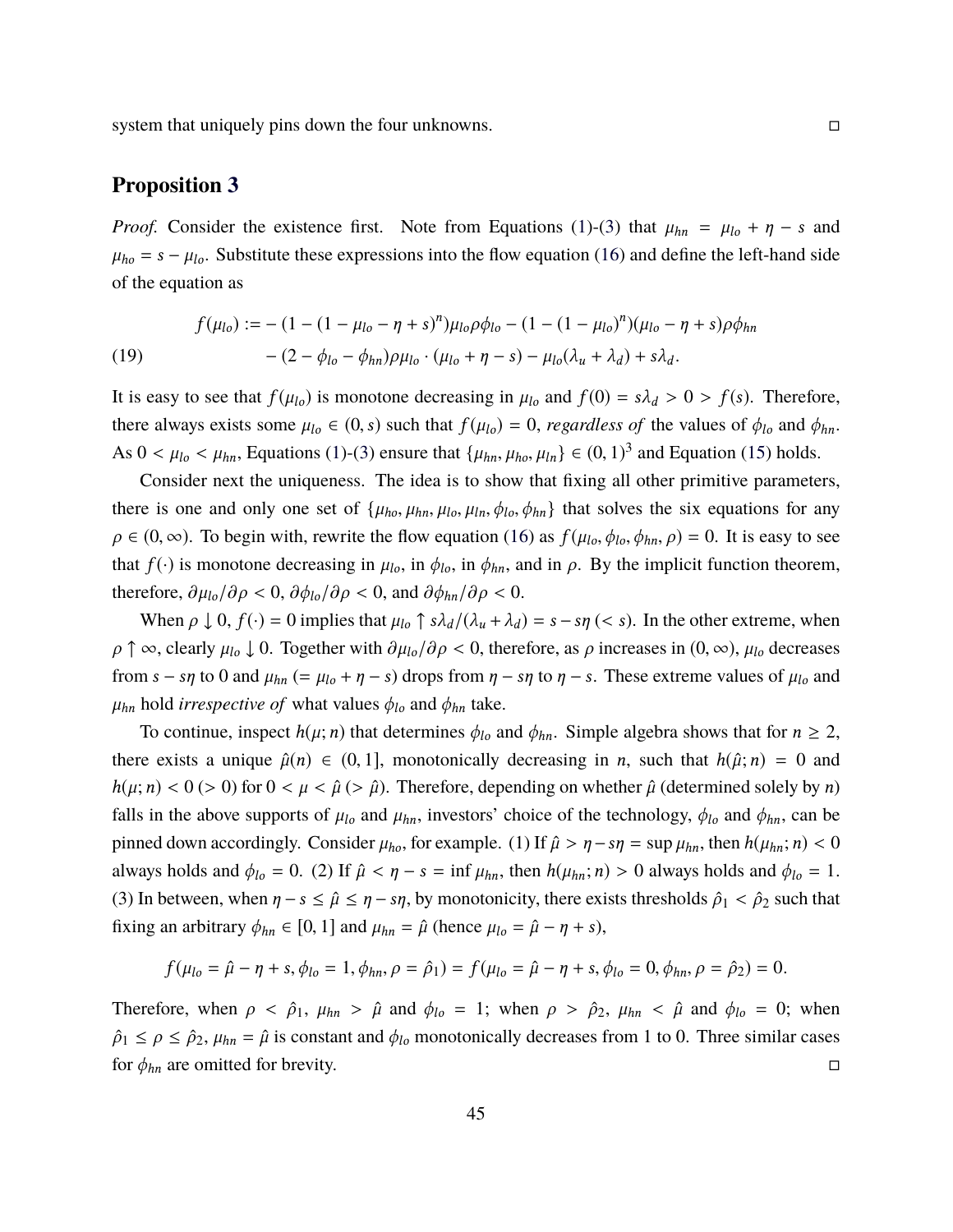#### **Proposition [4](#page-40-2)**

*Proof.* This proof only considers the case of excess supply, i.e., *s* > *η*. (The case of excess demand is symmetric and omitted for brevity.) The first step is to examine investors' SMS usages, *φlo* and  $\phi_{hn}$  for sufficiently high *s*, e.g., *s*  $\rightarrow$  1. In this limit, it follows from Equations ([1\)](#page-11-1)-([3\)](#page-11-2) that  $\mu_{lo} \rightarrow \eta$ and  $\mu_{hn} \rightarrow 0$ . Simple algebra shows that the auxiliary function  $h(\mu; n)$  defined in Equation ([14\)](#page-33-2) is strictly negative (positive) when  $\mu < \hat{\mu}(n)$  (>  $\hat{\mu}(n)$ ), where the threshold  $\hat{\mu}(n) \in (0, 1)$  is the unique interior solution of  $h(\mu; n) = 0$  and  $\hat{\mu}(n)$  is strictly decreasing in *n*. In particular,  $\hat{\mu}(n = 2) = 1/2 < \eta$ . Then it is easy to see that when  $s \to 1$ ,  $h(\mu_{lo}; n) \ge 0$  and  $h(\mu_{hn}; n) < 0$ . By Equation ([15\)](#page-33-1), therefore,  $\phi_{lo} \to 0$  and  $\phi_{hn} \to 1$ . That is, when *s* is sufficiently large, all *lo*-sellers use only BB, while all *hn*-buyers only use SMS. The overall SMS usage ratio [\(17](#page-40-1)) then simplifies to  $v_{hn}/(v_{hn} + \gamma_{lo})$ . It remains to examine how this simplified ratio responds to a surge in the excess supply, i.e., to an increases in *s*.

Plug  $v_{hn} = (1 - (1 - \mu_{lo})^n) \mu_{hn} \rho$  and  $\gamma_{lo} = \mu_{lo} \mu_{hn} \rho$  into this simplified ratio to get

$$
\frac{v_{hn}}{v_{hn} + \gamma_{lo}} = \frac{1 - (1 - \mu_{lo})^n}{1 - (1 - \mu_{lo})^n + \mu_{lo}},
$$

which is a strictly decreasing function of  $\mu_{lo}$  (as long as  $n \geq 2$ ). Recall that  $\mu_{lo}$  is determined by Equation [\(18](#page-44-0)) as shown in the proof of Lemma [1.](#page-12-2) Applying implicit function theorem to Equation [\(18](#page-44-0)) yields that  $\partial \mu_{lo}/\partial s > 0$ . Therefore, as *s* continues to increase,  $\mu_{lo}$  also increases (toward  $\eta$ ) and the SMS usage ratio above decreases.  $\Box$ 

## **Corollary [1](#page-15-0)**

*Proof.* Consider a searching *hn*-buyer, for example. He contacts *n* investors but knows that the number of counterparties he will actually find, *N*, is a random variable that follows a binomial distribution with *n* draws and success rate  $\mu_{lo}$ . Each of these *N* counterparties then quotes a random price according to  $F(\alpha; \mu_0, n)$ , stated in Proposition [1.](#page-14-1) The searching buyer chooses the lowest ask (the lowest markup) across the *N* available quotes. The c.d.f. of this minimum markup is 1 − (1 − *F*(*α*; ·))<sup>*N*−1</sup> for *N* ≥ 1. Since the probability of *N* ≥ 1 is (1 − (1 − *µ*<sub>*l*0</sub>)<sup>*n*</sup>), one obtains the the conditional c.d.f., as stated in the corollary. The same applies to a searching *lo*-seller. □

## **Corollary [2](#page-41-1)**

*Proof.* From the proof of Proposition [3,](#page-35-0) the flow equation ([16\)](#page-34-0) can be written as  $f(\mu_0, \phi_0, \phi_{hn}) = 0$ , where  $f(\cdot)$  is given in Equation [\(19](#page-46-0)). It is easy to see that  $f(\cdot)$  is monotone decreasing in  $\mu_{lo}$ , in  $\phi_{lo}$ ,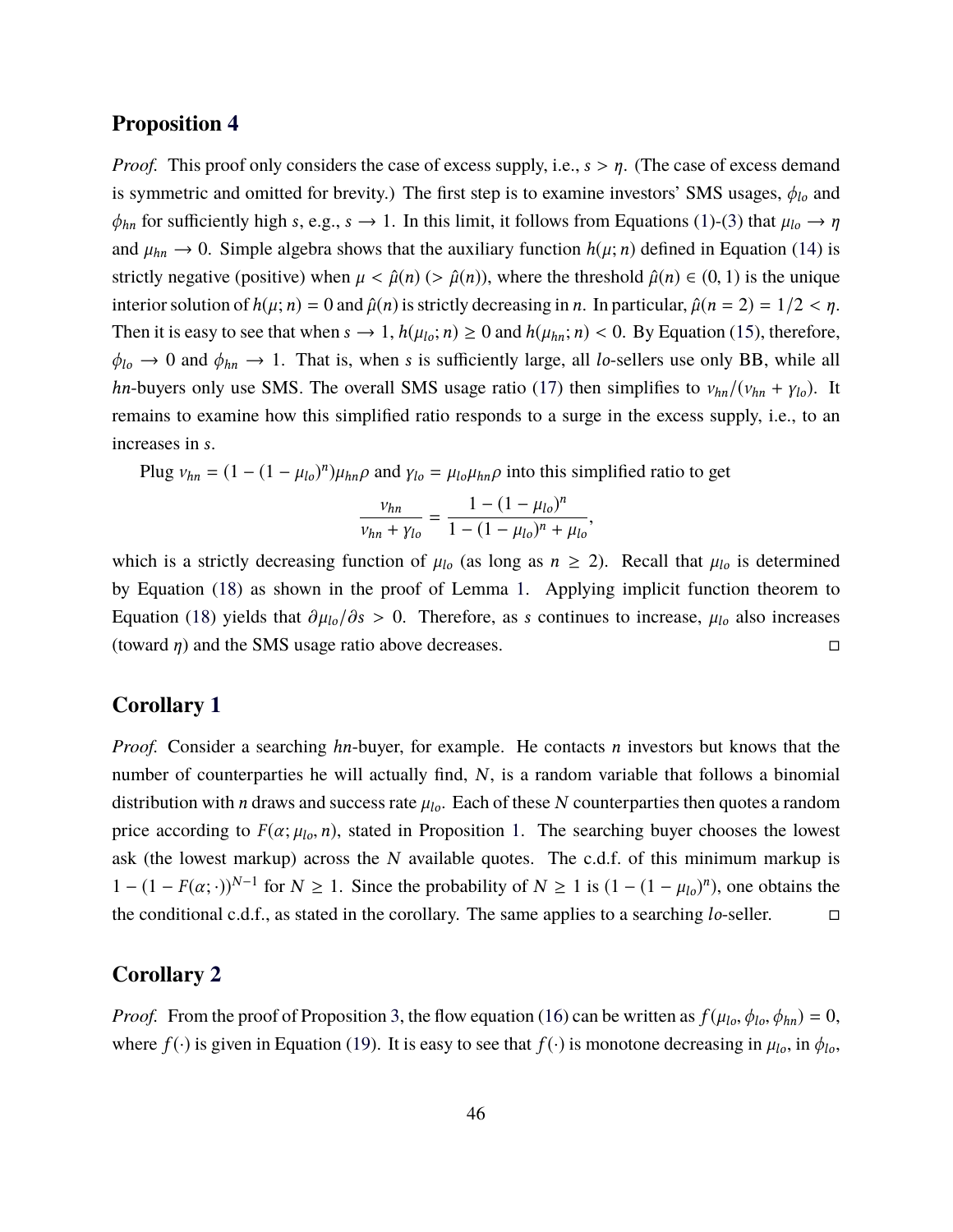and in  $\phi_{hn}$ . By the implicit function theorem, therefore,  $\partial \mu_{lo}/\partial \phi_{lo} \le 0$  and  $\partial \mu_{lo}/\partial \phi_{hn} \le 0$ . That is, the equilibrium seller population  $\mu_{lo}$  is decreasing in both  $\phi_{lo}$  and  $\phi_{hn}$ . Noting that welfare *w* is decreasing in  $\mu_{lo}$ , therefore, SMS usage improves welfare.  $\Box$ 

### **Corollary [3](#page-42-1)**

*Proof.* The result readily follows the flow condition  $f(\cdot) = 0$  (Equation [16\)](#page-34-0) in the proof of Propo-sition [3](#page-35-0). In particular, it is easy to see that  $\lim_{\rho \uparrow \infty} \phi_{lo} = 0$  and  $\lim_{\rho \uparrow \infty} \phi_{lo} = 0$ , because otherwise  $\lim_{\rho \uparrow \infty} f(\cdot) = -\infty$ , not supporting an equilibrium.

#### **Results in Section [4.1](#page-20-0)**

*Proof.* [1](#page-15-0). Consider the c.d.f.  $G(x)$  given in Corollary 1. Fixing any  $x \in [0, 1]$ , it is easy to verify that  $\partial G/\partial \mu \geq 0$ ; that is, the cumulative density at any *x* is increasing with  $\mu$ . Therefore,  $G(\cdot;\mu_i)$  first-order stochastically dominates  $G(\cdot;\mu_j)$  when  $\mu_i < \mu_j$ . Likewise, one can treat *n* as if it has a continuous support  $n \in [1\infty)$  and easily verify  $\partial G/\partial n \ge 0$ . Therefore,  $G(\cdot; n_i)$  first-order stochastically dominates  $G(\cdot; n_j)$  when  $n_i > n_j$ .

- 2. This result immediately follows the first-order stochastic dominance.
- 3. This result is self-evident.

4. The trading price dispersion (in fractions of total trading gain ∆) can be evaluated as  $\sqrt{\text{var}[X]}$ , where *X* follows the c.d.f.  $G(\cdot)$  in Corollary [1.](#page-15-0) Evaluating the variance yields

$$
\text{var}[X] = \frac{(1-\mu)^{n-2} \left( (1-(1-\mu)^n)^2 + (-2+\mu+(1-\mu)^n(2-(n-1)^2\mu))\mu \right)}{(1-(1-\mu)^n)^2} \frac{n}{n-2}.
$$

It is easy to see that var[*X*] = 0 for  $\mu \in \{0, 1\}$ . It can be further verified that  $\frac{\partial \text{var}[X]}{\partial \mu} = 0$  has a unique solution in terms of  $\mu \in (0, 1)$ . Since var[X]  $\geq 0$ , therefore, the price dispersion must be quasi-concave in  $\mu$  on the support of [0, 1].

5. Consider the nonparametric skewness, i.e.,  $(E[X] - \text{median}[X]) / \sqrt{\text{var}[X]}$ , where *X* follows the c.d.f.  $G(x)$  given in Corollary [1](#page-15-0). The median can be calculated as the solution of  $G(x) = 0.5$ . In particular, median $[X] = \left(\frac{1}{2}\right)$  $rac{1}{2} + \frac{1}{2(1-1)}$ 2(1−*µ*) *n*  $\int_{0}^{-\frac{n-1}{n}}$  <  $\mathbb{E}[X] = \frac{n\mu \cdot (1-\mu)^{n-1}}{1-(1-\mu)^n}$  $\frac{\mu \cdot (1-\mu)}{1-(1-\mu)^n}$ ; that is, the skewness is positive. Furthermore, the price for a searching *hn*-buyer is *Rlo* + *A*∆ but that for a searching *lo*-seller is *Rhn* − *B*∆, where *A* and *B* are positively skewed. Therefore, the *hn*-buyer's trading prices (with markups) are positively skewed but *lo*-sellers' trading prices (with markdowns) are negatively skewed.  $□$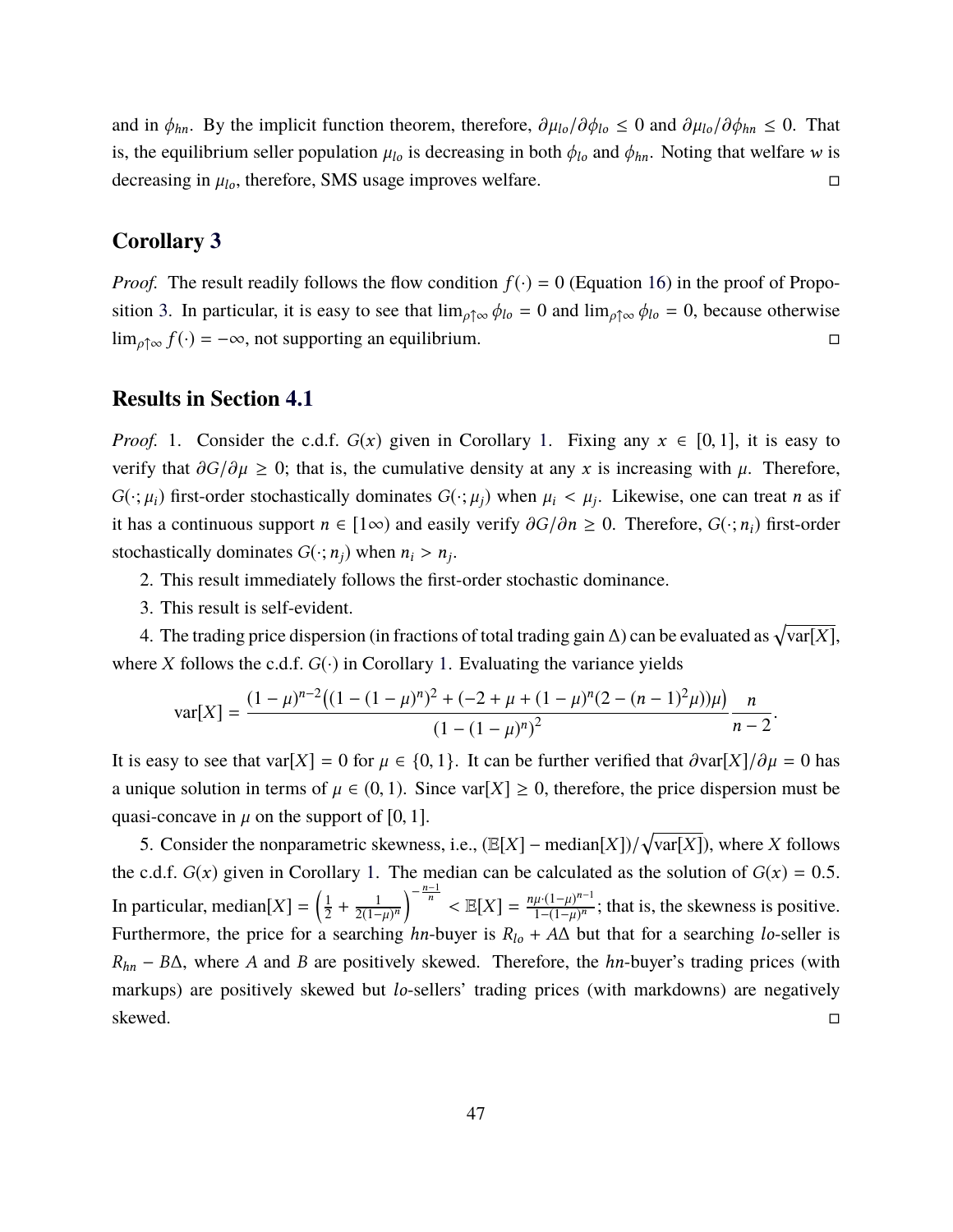## **References**

- <span id="page-49-16"></span>Ambrose, Brent W., Nianyun (Kelly) Cai, and Jean Helwege. 2008. "Forced Selling of Fallen Angels." *The Journal of Fixed Income* 18 (1):72–85.
- <span id="page-49-3"></span>Arefeva, Alina. 2017. "How Auctions Amplify House-Price Fluctuations." Working paper.
- <span id="page-49-7"></span>Babus, Ana and Cecilia Parlatore. 2017. "Strategic Fragmented Markets." Working paper.
- <span id="page-49-1"></span>Bessembinder, Hendrik, Chester Spatt, and Kumar Venkataraman. 2019. "A Survey of the Microstructure of Fixed-Income Markets." *Journal of Financial and Quantitative Analysis* Forthcoming.
- <span id="page-49-11"></span>Burdett, Kenneth and Kenneth L. Judd. 1983. "Equilibrium Price Dispersion." *Econometrica* 51 (4):955–969.
- <span id="page-49-10"></span>Butters, Gerard R. 1977. "Equilibrium Distributions of Sales and Advertising Prices." *The Review of Economic Studies* 44 (3):465–491.
- <span id="page-49-6"></span>Chowdhry, Bhagwan and Vikram Nanda. 1991. "Multimarket Trading and Market Liquidity." *Review of Financial Studies* 4 (3):483–511.
- <span id="page-49-5"></span>Colliard, Jean-Edouard, Thierry Foucault, and Peter Hoffmann. 2018. "Inventory Management, Dealers' Connections, and Prices in OTC Markets." Working paper.
- <span id="page-49-4"></span>Duffie, Darrell, Piotr Dworczak, and Haoxiang Zhu. 2017. "Benchmarks in Search Markets." *The Journal of Finance* 72 (5):1983–2044.
- <span id="page-49-0"></span>Duffie, Darrell, Nicolae Gârleanu, and Lasse Heje Pedersen. 2005. "Over-the-Counter Markets." *Econometrica* 73 (6):1815–1847.
- <span id="page-49-2"></span>———. 2007. "Valuation in Over-the-Counter Markets." *The Review of Financial Studies* 20 (6):1865–1900.
- <span id="page-49-13"></span>Duffie, Darrell, Lei Qiao, and Yeneng Sun. 2019. "Continuous-time Random Matching." Working paper.
- <span id="page-49-14"></span>Duffie, Darrell and Yeneng Sun. 2007. "Existence of Independent Random Matching." *The Annals of Applied Probability* 17 (1):386–419.
- <span id="page-49-15"></span>———. 2012. "The exact law of large numbers for independent random matching." *Journal of Economic Theory* 147:1105–1139.
- <span id="page-49-9"></span>Dugast, Jérôme, Semih Üslü, and Pierre-Olivier Weill. 2019. "A Theory of Participation in OTC and Centralized Markets." Working paper.
- <span id="page-49-17"></span>Ellul, Andrew, Chotibhak Jotikasthria, and Christian T. Lundblad. 2011. "Regulatory pressure and fire sales in the corporate bond market." *Journal of Financial Economics* 101 (3):596–620.
- <span id="page-49-12"></span>Fermanian, Jean-David, Olivier Guéant, and Jiang Pu. 2017. "The behavior of dealers and clients on the European corporate bond market: the case of Multi-Dealer-to-Client platforms." Working paper. URL <https://arxiv.org/abs/1511.07773>.
- <span id="page-49-8"></span>Glode, Vincent and Christian C. Opp. 2019. "Over-the-Counter versus Limit-Order Markets: The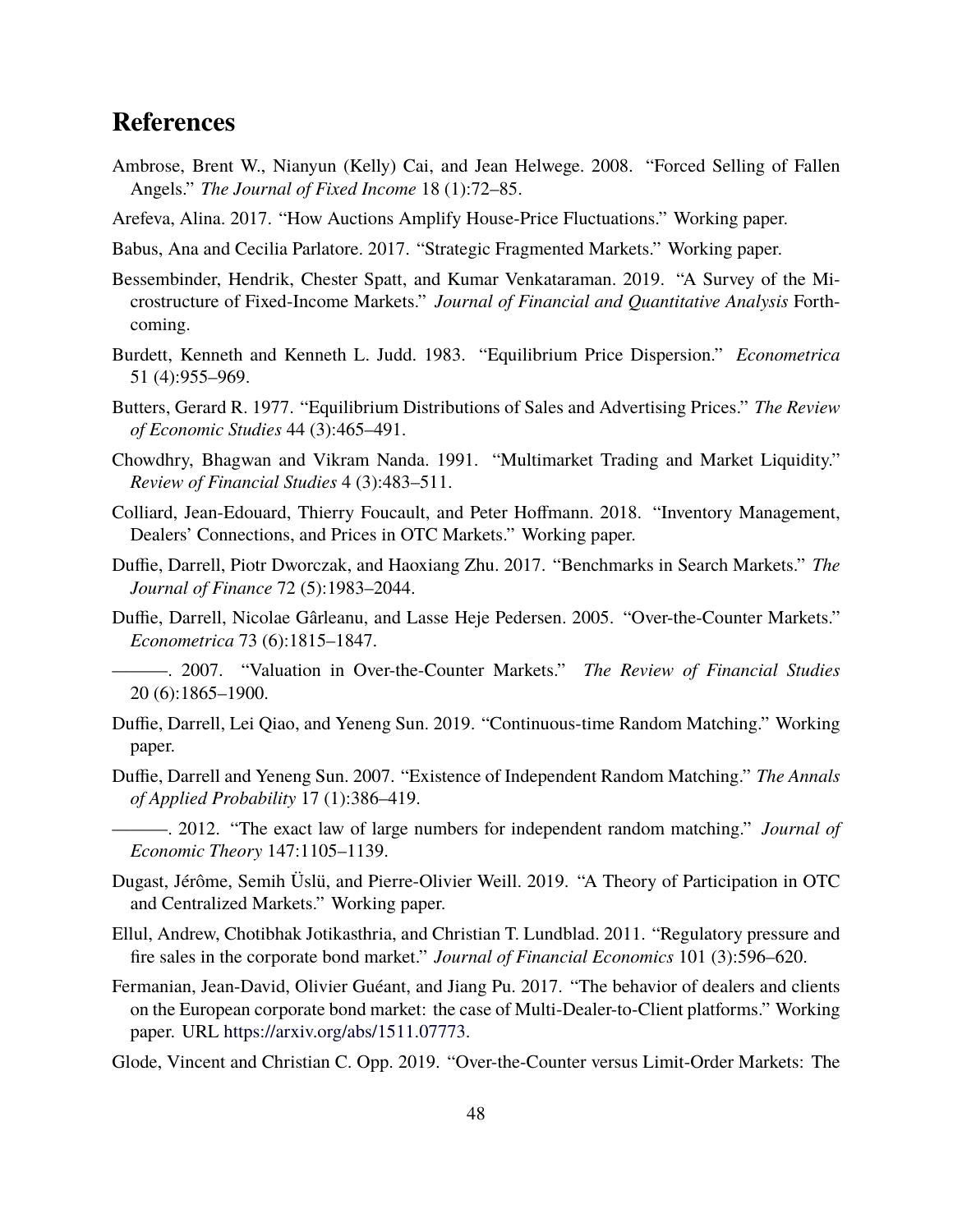Role of Traders' Expertise." *The Review of Financial Studies* Forthcoming.

- <span id="page-50-3"></span>Hau, Harald, Peter Hoffmann, Sam Langfield, and Yannick Timmer. 2017. "Discriminatory Pricing of Over-the-Counter Derivatives." Working paper.
- <span id="page-50-0"></span>Hendershott, Terrence and Ananth Madhavan. 2015. "Click or Call? Auction versus Search in the Over-the-Counter Market." *The Journal of Finance* 70 (1):419–447.
- <span id="page-50-11"></span>Hollifield, Burton, Artem Neklyudov, and Chester Spatt. 2017. "Bid-Ask Spreads, Trading Networks, and the Pricing of Securitizations." *The Review of Financial Studies* 30 (10):3048–3085.
- <span id="page-50-6"></span>Hugonnier, Julien, Benjamin Lester, and Pierre-Olivier Weill. 2016. "Heterogeneity in Decentralized Asset Markets." Working paper.
- <span id="page-50-17"></span>Jovanovic, Boyan and Albert J. Menkveld. 2015. "Dispersion and Skewness of Bid Prices." Working paper.
- <span id="page-50-16"></span>Klemperer, Paul. 1999. "Auction theory: A guide to the literature." *Journal of Economic Surveys* 13 (3):227–286.
- <span id="page-50-4"></span>Lagos, Ricardo and Guillaume Rocheteau. 2009. "Liquidity in Asset Markets with Search Frictions." *Econometrica* 77 (2):403–426.
- <span id="page-50-5"></span>Lagos, Ricardo, Guillaume Rocheteau, and Pierre-Olivier Weill. 2011. "Crises and Liquidity in Over-the-Counter Markets." *Journal of Economic Theory* 146 (6):2169–2205.
- <span id="page-50-15"></span>Lee, Tommy and Chaojun Wang. 2019. "Why Trade Over-the-Counter? When Investors Want Price Discrimination." Working paper.
- <span id="page-50-9"></span>Li, Dan and Norman Schurhoff. 2019. "Dealer Networks." *The Journal of Finance* 74 (1):91–144.
- <span id="page-50-8"></span>Liu, Ying, Sebastian Vogel, and Yuan Zhang. 2017. "Electronic Trading in OTC Markets vs. Centralized Exchange." Working paper.
- <span id="page-50-10"></span>Maggio, Marco Di, Amir Kermani, and Zhaogang Song. 2017. "The value of trading relations in turbulent times." *Journal of Financial Economics* 124 (2):266–284.
- <span id="page-50-18"></span>Nash, John F. 1950. "The Bargaining Problem." *Econometrica* 18 (2):155–162.
- <span id="page-50-12"></span>Neklyudov, Artem. 2019. "Bid-Ask Spreads and the Over-the-Counter Interdealer Markets: Core and Peripheral Dealers." *Review of Economic Dynamics* 33:57–84.
- <span id="page-50-1"></span>O'Hara, Maureen and Xing Zhou. 2019. "The Electronic Evolution of Corporate Bond Dealers." Working paper.
- <span id="page-50-14"></span>Pagano, Marco. 1989. "Trading Volume and Asset Liquidity." *The Quarterly Journal of Economics* 104 (2):255–274.
- <span id="page-50-2"></span>Riggs, Lynn, Esen Onur, David Reiffen, and Haoxiang Zhu. 2019. "Swap Trading after Dodd-Frank: Evidence from Index CDS." *Journal of Financial Economics* Forthcoming.
- <span id="page-50-13"></span>Saar, Gideon, Jian Sun, Ron Yang, and Haoxiang Zhu. 2019. "From Market Making to Matchmaking: Does Bank Regulation Harm Market Liquidity?" Working paper.
- <span id="page-50-7"></span>Shen, Ji, Bin Wei, and Hongjun Yan. 2018. "Financial Intermediation Chains in an OTC Market."